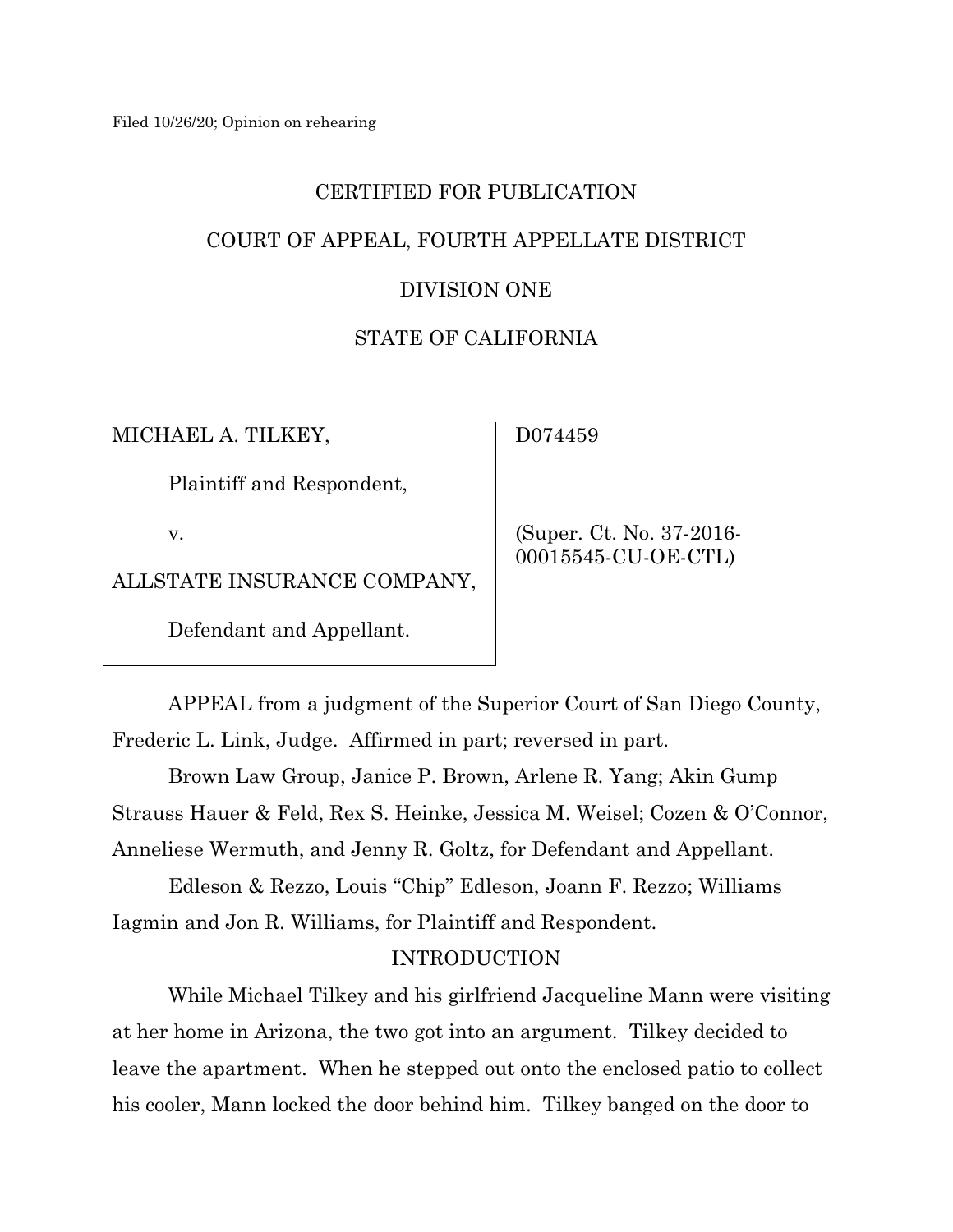regain entry, and Mann called police. Police arrested Tilkey and charged him under Arizona law with criminal damage deface, possession or use of drug paraphernalia, and disorderly conduct, disruptive behavior. Domestic violence charges were attached to the criminal damage and disorderly conduct charges.

Tilkey pled guilty to the disorderly conduct charge only, and the other two charges were dropped. After Tilkey completed a domestic nonviolence diversion program, the disorderly conduct charge was dismissed. Before the disorderly conduct charge was dismissed, Tilkey's company of 30 years, Allstate Insurance Company (Allstate), terminated his employment based on his arrest for a domestic violence offense and his participation in the diversion program. Allstate informed Tilkey it was discharging him for threatening behavior and/or acts of physical harm or violence to another person. Following the termination, Allstate reported its reason for the termination on a Form U5, filed with Financial Industry Regulatory Authority (FINRA) and accessible to any firm that hired licensed brokerdealers like Tilkey. Tilkey sued Allstate for wrongful termination in violation of Labor Code[1](#page-1-0) section 432.7 and compelled, self-published defamation.

At trial, Allstate presented evidence that it would have terminated his employment based on after-acquired evidence that Tilkey had circulated obscene and inappropriate e-mails using company resources.

<span id="page-1-0"></span><sup>&</sup>lt;sup>1</sup> Further statutory references are to the Labor Code unless otherwise specified.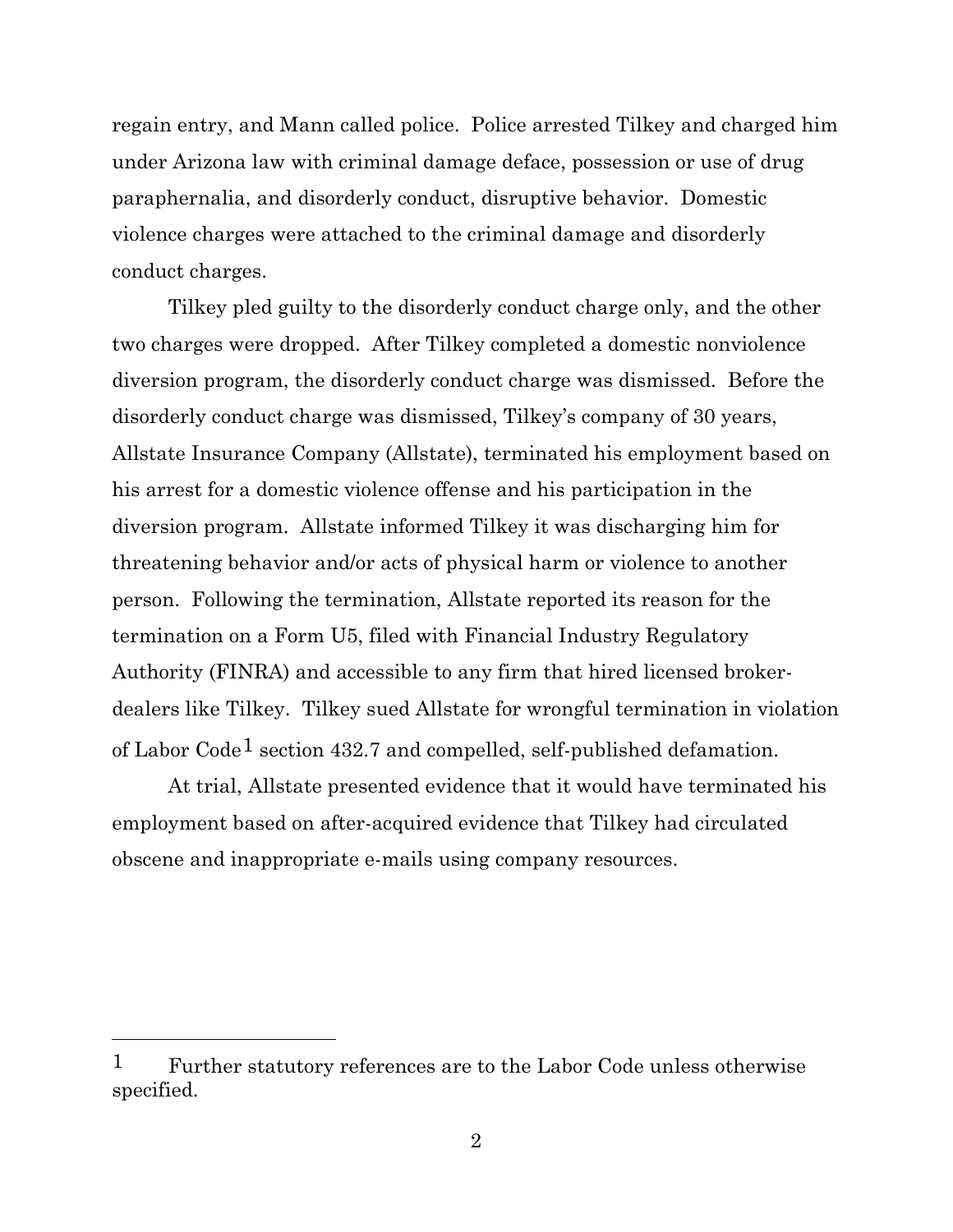The jury returned a verdict in Tilkey's favor on all causes of action and awarded him \$2,663,137 in compensatory damages and \$15,978,822 in punitive damages. It advised the court that it did not find Allstate's afteracquired evidence defense credible, and the court agreed.

Allstate appeals the verdicts, contending (1) it did not violate section 432.7 and so there was no wrongful termination; (2) compelled selfpublished defamation per se is not a viable tort theory; (3) it did not defame Tilkey because there is not substantial evidence its statement was not substantially true; (4) punitive damages are unavailable in compelled selfpublication defamation causes of action; (5) the defamatory statement was not made with malice; and (6) the punitive damages awarded here were unconstitutionally excessive.

We agree that Allstate did not violate section 432.7 when it terminated Tilkey's employment based on his plea and his participation in an Arizona domestic nonviolence program and will reverse that judgment. However, we conclude compelled self-published defamation is a viable theory, and substantial evidence supports the verdict that the statement was not substantially true, so we will affirm that portion of the judgment. Additionally, while we conclude punitive damages are available in this instance, the punitive damages awarded here are not proportionate to the compensatory damages for defamation, and we will remand the matter with directions regarding the recalculation of punitive damages.

## FACTUAL AND PROCEDURAL BACKGROUND

On August 16, 2014, Tilkey was staying with his girlfriend, Mann, and her young grandson in Arizona. After going out for the evening and drinking, the two began to argue, and Tilkey decided to leave the home. When Tilkey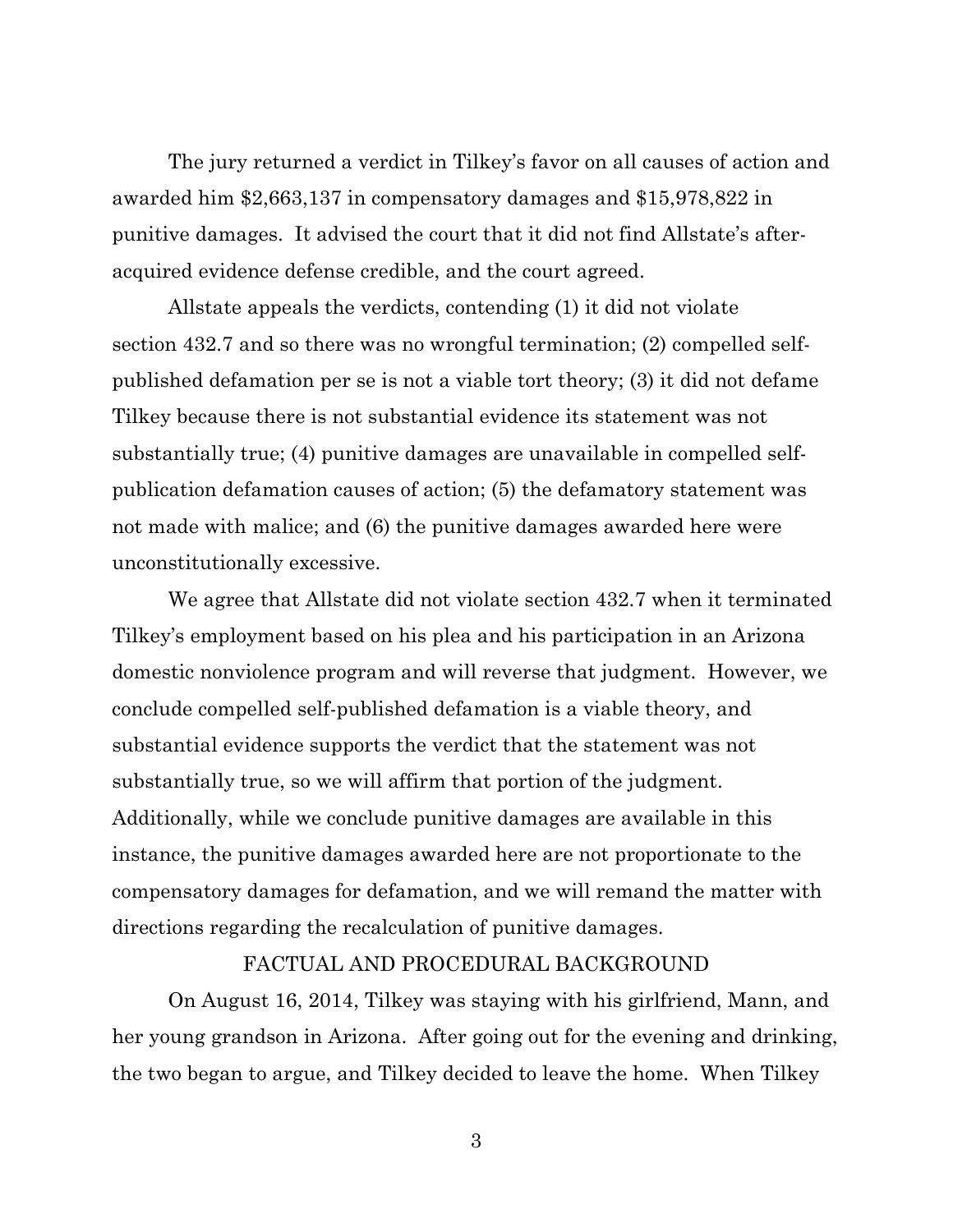stepped outside onto the enclosed patio, Mann closed and locked the patio door, which was a traditional door with glass panes. Tilkey banged on the patio door, demanding to be let back in so he could gather his belongings, which were in the bedroom where Mann's grandson was sleeping. Mann called police.

When police arrived, Mann told them she did not want Tilkey in the apartment because she was afraid he would wake up her grandson. Police noted the interior trim on the framing above the patio door was broken.

Officers searched Tilkey's travel bag, which contained marijuana and a plastic container used to smoke marijuana. Police arrested Tilkey and filed three charges against him: criminal damage deface (Arizona Revised Statute [A.R.S.] § 13-1602A1), possession or use of drug paraphernalia (A.R.S. § 13- 3415A), and disorderly conduct - disruptive behavior (A.R.S. § 13-2904A1). A domestic violence label was attached to the criminal damage and disorderly conduct charges.

On August 31, 2014, Mann sent an e-mail to Tilkey at work mentioning the charges that had been filed against him. A field compliance employee later discovered this e-mail while conducting a routine compliance review and forwarded it to Human Resources (HR). HR professional Tera Alferos conducted the initial investigation; she interviewed Tilkey December 4, 2014. She noted Tilkey had been asked to accept a plea deal to have two of the three charges dropped, then the last one dismissed. She never spoke with Mann or interviewed the arresting officers. She also did not investigate Mann's background or review her social media accounts.

Mann sent an e-mail to Allstate March 3, 2015, which revealed the arrests and made several other allegations. That same day, the e-mail was shared with Harriet Harty, Executive Vice President of HR; Christina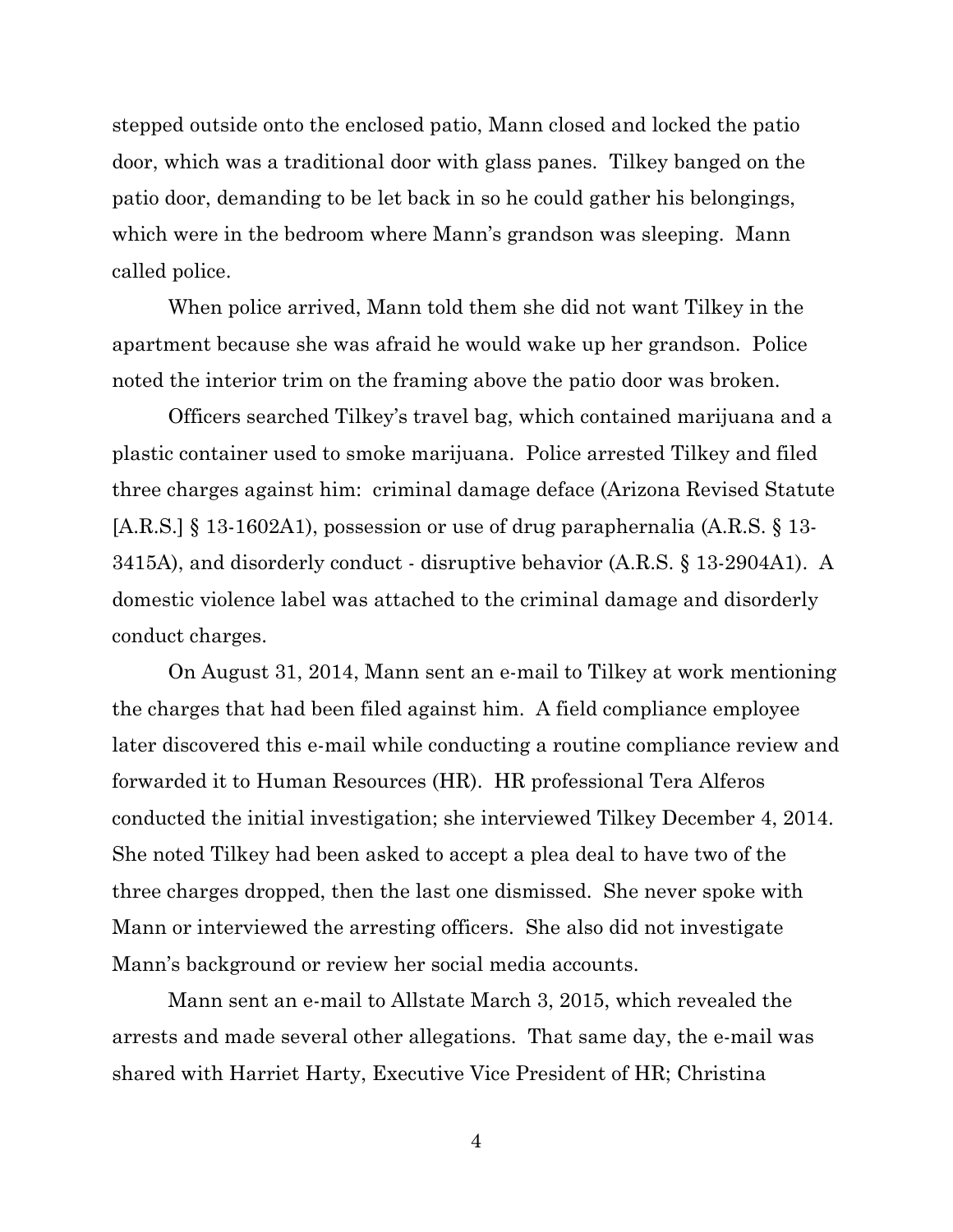Metzger, Vice President of HR; and Tyrone Burno, Director of HR. Alferos added the e-mail to the case file. A couple weeks later, Alferos sent Burno a summary of her investigation, which stated that the police report had been reviewed and noted Tilkey had been charged with but not convicted of a crime. The summary also explained there was no FINRA reporting obligation because there were no felony charges, and it concluded there had been no violation of company policy.

On March 31, 2015, Alferos provided Burno with a revised summary of investigation that added that Tilkey had entered a diversion program for the disorderly conduct (domestic violence) charge, resulting in a deferred prosecution. Burno then changed the conclusion to state Tilkey's behavior may have been at a level that caused the company to lose confidence in him. Burno supplied this version of the summary of investigation to Metzger, Harty, and Greg Burns, the senior vice president of HR, the same day.

At Burno's request, Alferos next added references to the domestic violence charge because it suggested Tilkey had engaged in behavior that could be construed as acts of physical harm or violence toward another person, in violation of company policy.

On April 16, 2015, Metzger e-mailed Harty stating she and Burns could support a decision to terminate Tilkey's employment or not. In a May 4, 2015 e-mail referencing the decision to terminate Tilkey's employment, Metzger wrote that they were amending the reason for terminating Tilkey to be "violence against another person whether employed by Allstate or not." Alferos submitted a formal termination request two days later stating that based on Tilkey's voluntary entrance into a diversion program, he had engaged in acts of physical harm or violence to another person. It identified the policy violation as "[t]hreats or acts of physical harm or violence to the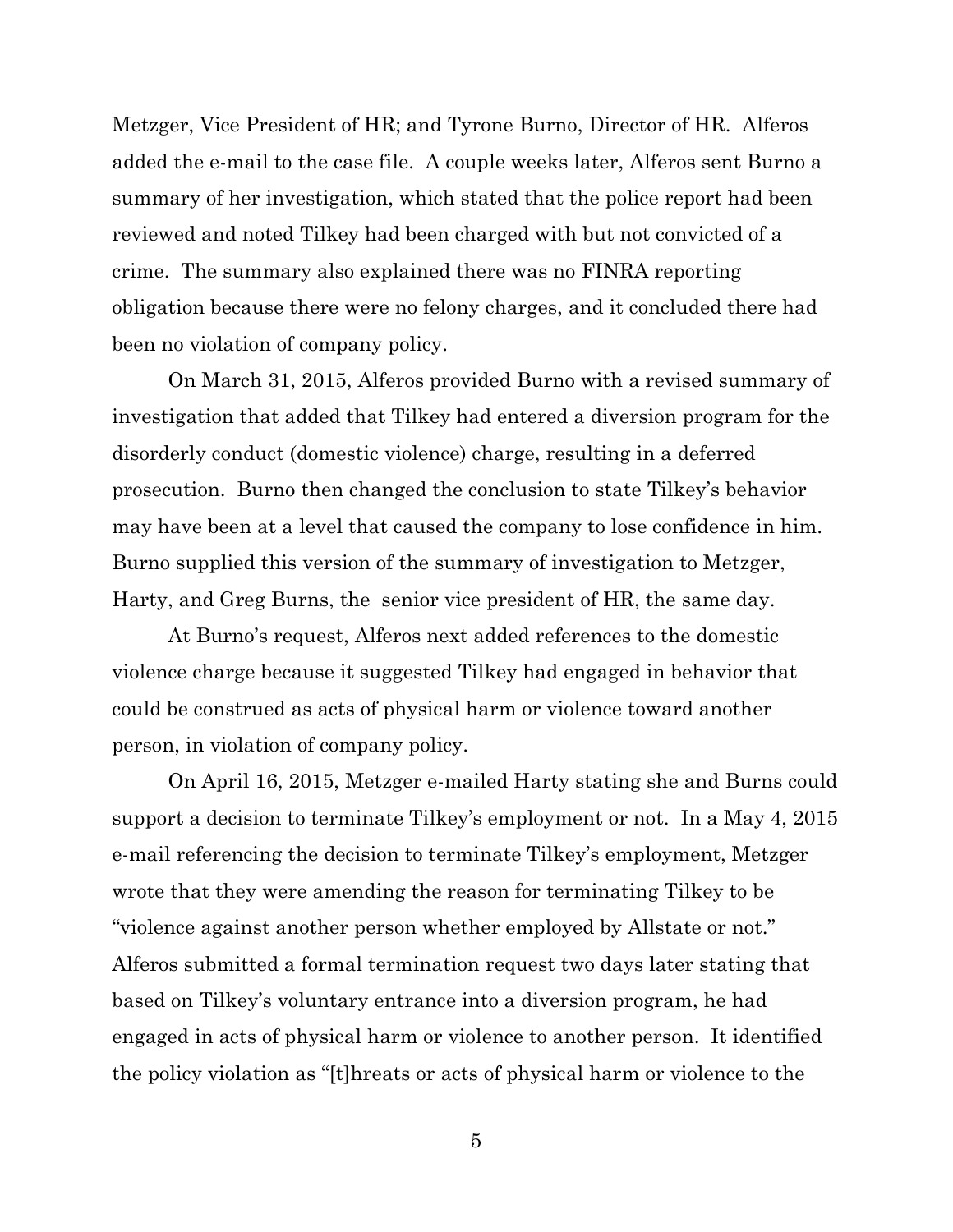property or assets of the Company, or to any person, regardless of whether he/she is employed by Allstate." The summary of investigation attached to the termination request stated, "the retention of the domestic violence charges suggests that Tilkey engaged in behavior that was construed as acts of physical harm or violence towards another person."

Following written approval from Tilkey's supervisors, the company terminated Tilkey's employment on May 27, 2015. When the company terminated his employment, it informed Tilkey, "Your employment is being terminated as a result of engaging in behaviors that are in violation of Company Policy. Specifically, engaging in threatening behavior and/or acts of physical harm or violence to any person, regardless of whether he/she is employed by Allstate."

The company then filed a Form U5 with  $FINRA<sup>2</sup>$  $FINRA<sup>2</sup>$  $FINRA<sup>2</sup>$  reporting its reason for terminating him as follows: "Termination of employment by parent property and casualty insurance company after allegations of engaging in behaviors that are in violation of company policy, specifically, engaging in threatening behavior and/or acts of physical harm or violence to any person, regardless of whether he/she is employed by Allstate. Not securities related."

On July 1, 2015, the State of Arizona filed a motion to dismiss the case against Tilkey with prejudice, and the court approved it the same day.

Tilkey sued Allstate asserting three causes of action: (1) violation of section 432.7; (2) wrongful termination based on noncompliance with section 432.7; and (3) compelled self-published defamation to prospective employers.

<span id="page-5-0"></span><sup>2</sup> The Form U5 is a document to let FINRA know if there is a change in the status regarding the licensing of a licensed broker dealer.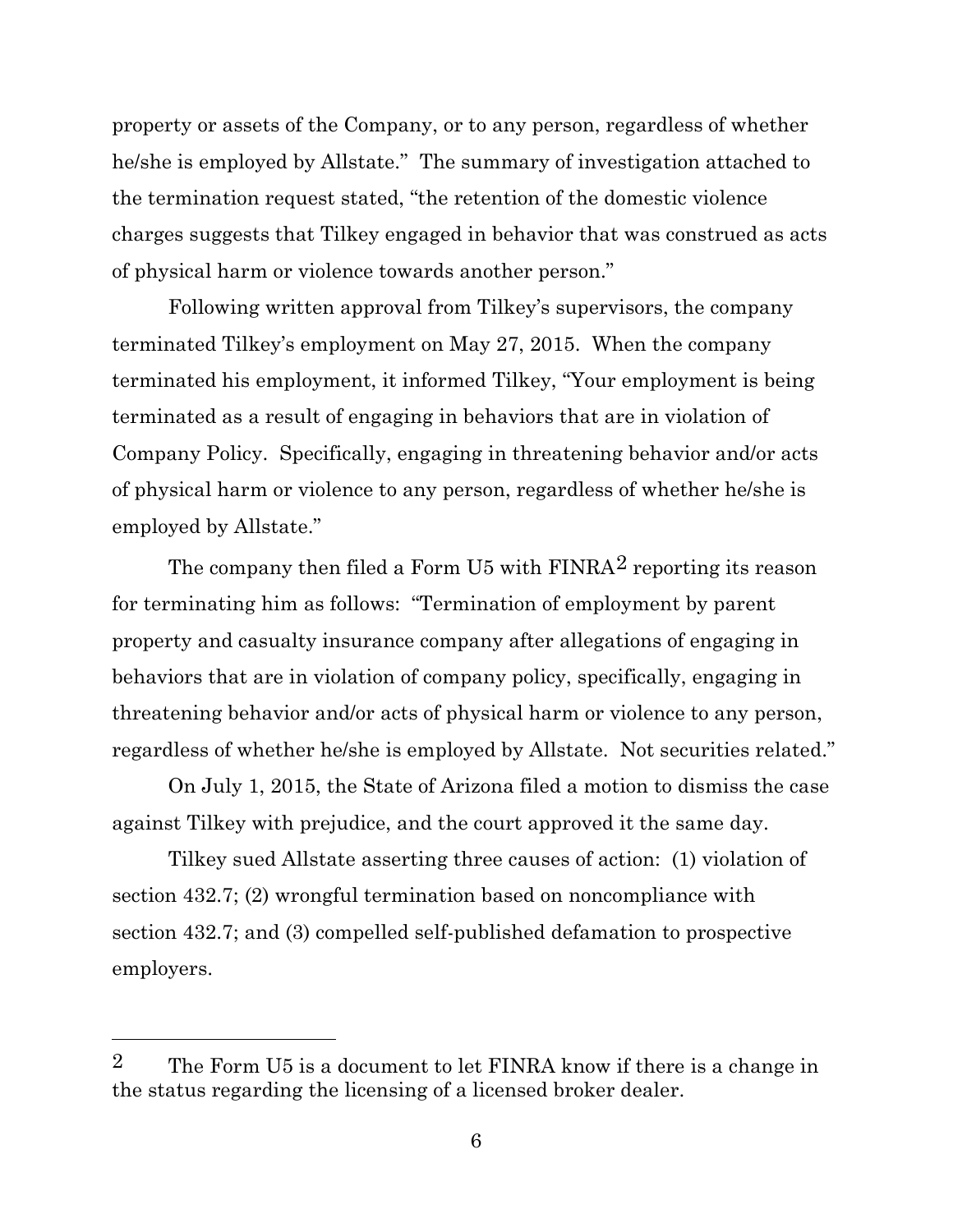As part of its defense at trial, Allstate presented evidence that Tilkey had used company equipment, including the company-issued laptop computer and the company's Intranet and Internet system, to forward e-mails containing graphic nudity and racist jokes, among other items. It argued that had it known of these e-mails at the time, it would have discharged Tilkey. Tilkey presented evidence that the circulation of the e-mails was part of the culture of the workplace.

Following trial, the jury returned a verdict for Tilkey and awarded \$2,663,137 in compensatory damages, with \$960,222 for wrongful termination and \$1,702,915 for defamation, and \$15,978,822 in punitive damages. The jury concluded that Tilkey engaged in misconduct by sending the inappropriate e-mails. However, it also advised the court that the misconduct was not sufficiently severe that Allstate would have discharged him as a matter of settled company policy because of that misconduct alone had Allstate known of it. The court agreed.

Allstate moved for a judgment notwithstanding the verdict (JNOV) and for a new trial, motions which the trial court denied. Allstate timely appealed.

On April 21, 2020, this court filed its original opinion, affirming the judgment in part and reversing it in part.

Tilkey filed a timely petition for rehearing, arguing we incorrectly concluded his guilty plea was entered and asking us to determine the maximum permissible amount of punitive damages. Allstate also filed a timely petition for rehearing, arguing our opinion misstated the role of FINRA and the Form U5 reporting requirements, contending the role of the Form U5 in compelling self-published defamatory statements was overstated,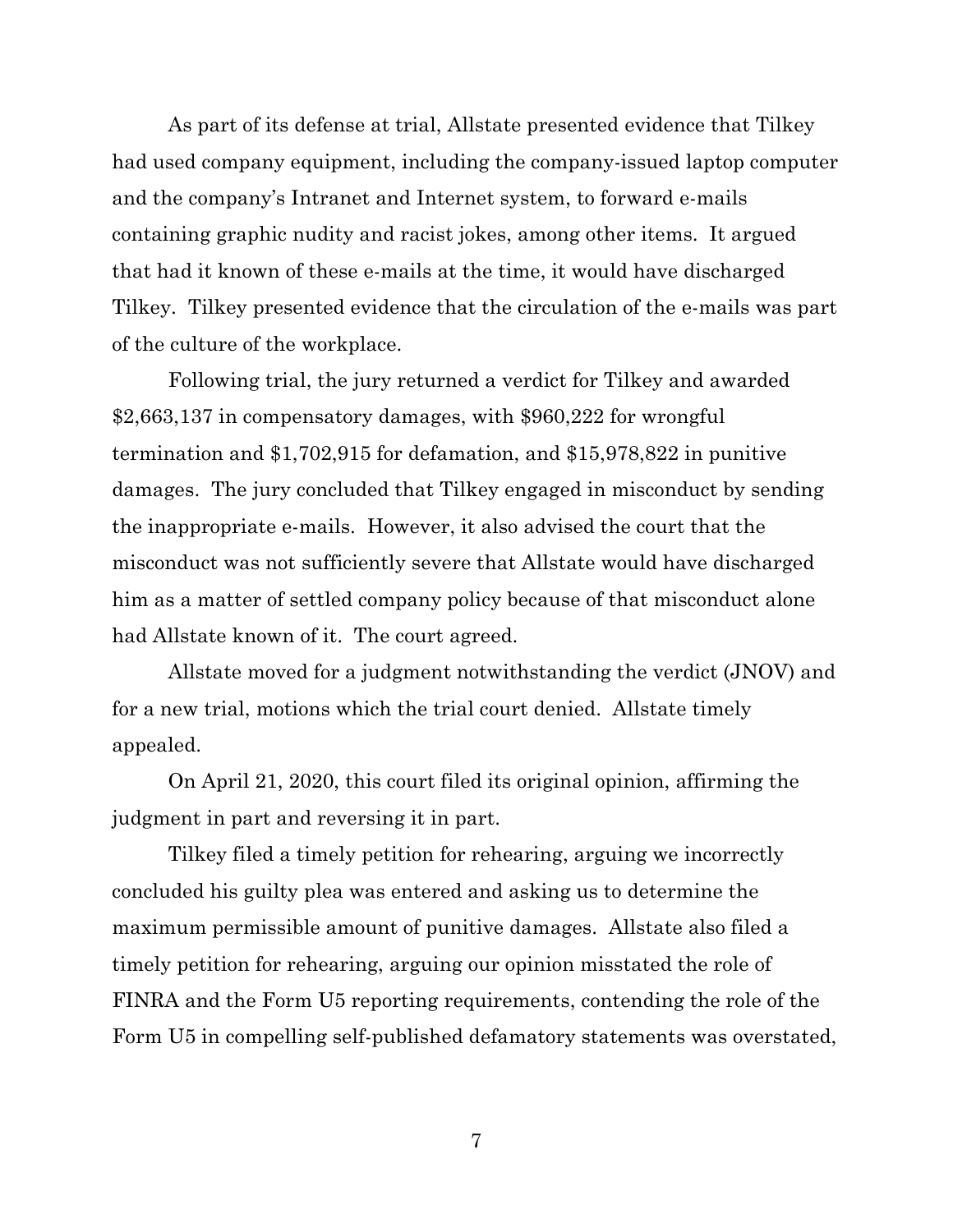noting some facts from the record were omitted from our opinion, and asking us to reverse our conclusion regarding the availability of punitive damages.

We granted the requests for rehearing on May 27, 2020 and received supplemental briefing. We have considered all the materials the parties submitted and we again affirm the judgment in part and reverse the judgment in part.

## DISCUSSION

# I.

#### WRONGFUL TERMINATION

Allstate argues it did not violate section 432.7 when it used as a factor in its termination decision Tilkey's arrest and subsequent conditional plea and entry into a diversion program. Tilkey counters that the company's reliance on his arrest records violated section 432.7; thus, he was wrongfully terminated. The parties' disagreement hinges on the interpretation of section 432.7, subdivision (a)(1), which prohibits employers from utilizing as a factor in employment decisions any record of arrest or detention that did not result in conviction or any record regarding referral to or participation in any pretrial or posttrial diversion program.[3](#page-7-0) 

### A.

### *Standard of Review*

Statutory interpretation is a legal issue, which we review de novo. (*Weatherford v. City of San Rafael* (2017) 2 Cal.5th 1241, 1247.) In interpreting a statute, we attempt "to ascertain and effectuate the law's

<span id="page-7-0"></span><sup>3</sup> The statute also prohibits an employer from seeking or using as a factor in an employment decision any record that concerns a conviction that has been judicially dismissed. (§ 432.7, subd. (a)(1).) The parties did not raise this as a basis for the wrongful termination claim.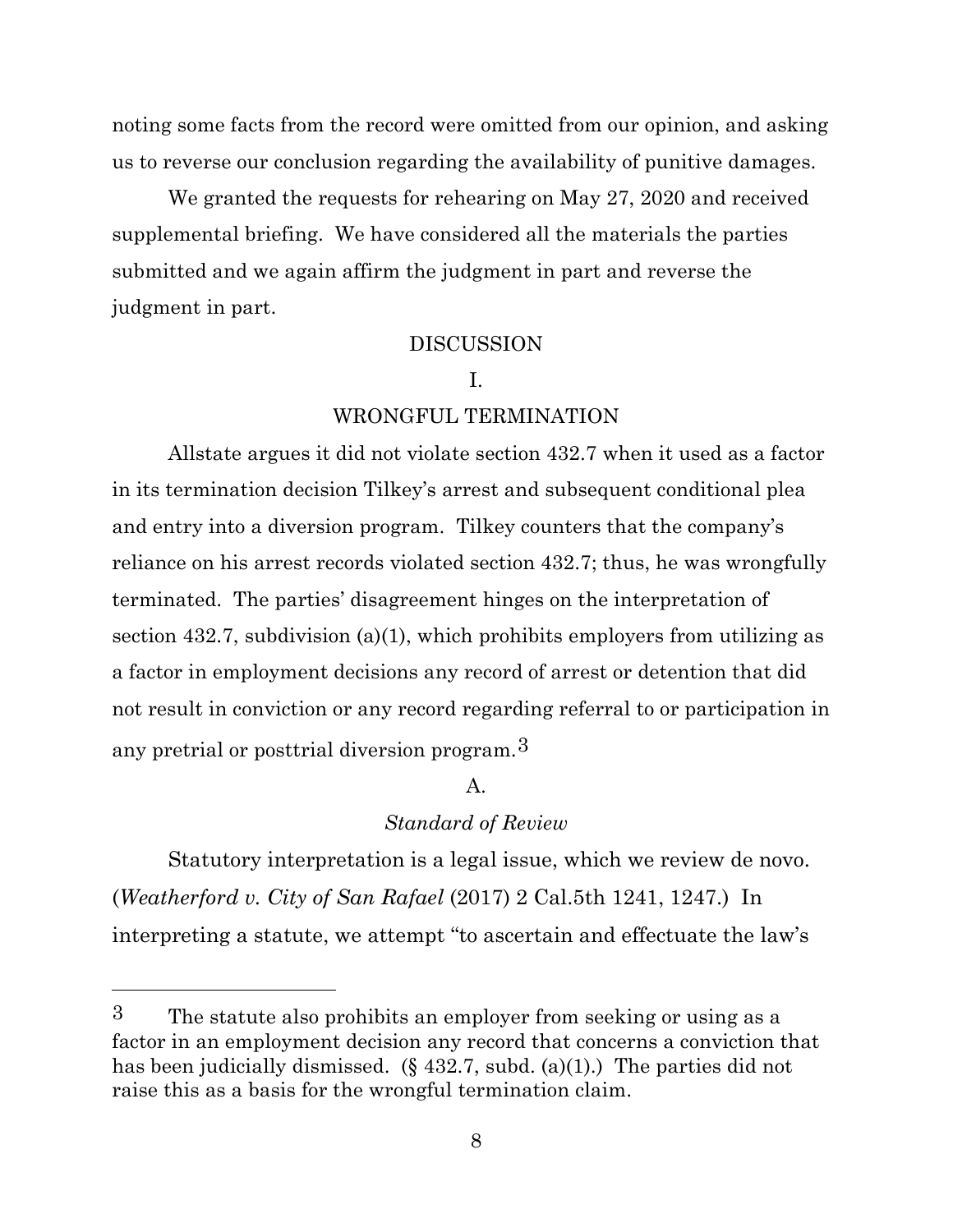intended purpose." (*Id.* at p. 1246.) Our " 'fundamental task' " is " 'to determine the Legislature's intent so as to effectuate the law's purpose.'" (*Carson Citizens for Reform v. Kawagoe* (2009) 178 Cal.App.4th 357, 366; *Fluor Corp. v. Superior Court* (2015) 61 Cal.4th 1175, 1198 (*Fluor*).) " ' "We begin with the plain language of the statute, affording the words of the provision their ordinary and usual meaning and viewing them in their statutory context, because the language employed in the Legislature's enactment generally is the most reliable indicator of legislative intent." [Citations.] The plain meaning controls if there is no ambiguity in the statutory language. [Citation.] If, however, "the statutory language may reasonably be given more than one interpretation, ' " 'courts may consider various extrinsic aids, including the purpose of the statute, the evils to be remedied, the legislative history, public policy, and the statutory scheme encompassing the statute.'"" " [Citation.]' [Citation.]" (*Fluor*, at p. 1198.)

#### B.

#### *Tilkey's Conditional Plea Agreement*

Section 432.7 prohibits an employer from considering as a factor in employment decisions including termination of "any record of arrest . . . that did not result in a conviction."  $(\S 432.7, \text{subd. (a)(1)})$ Allstate argues a conditional plea agreement qualifies as a conviction. Tilkey contends he never entered a guilty plea; thus, there was no conviction. As we will explain, we conclude the term "conviction" as defined in section 432.7 does not require entry of judgment.

" '[T]he term "conviction" has no fixed definition and has been interpreted by the courts of this state to have various meanings, depending upon the context in which the word is used.' [Citation.]" (*People v. Kirk* (2006) 141 Cal.App.4th 715, 720). However, here, the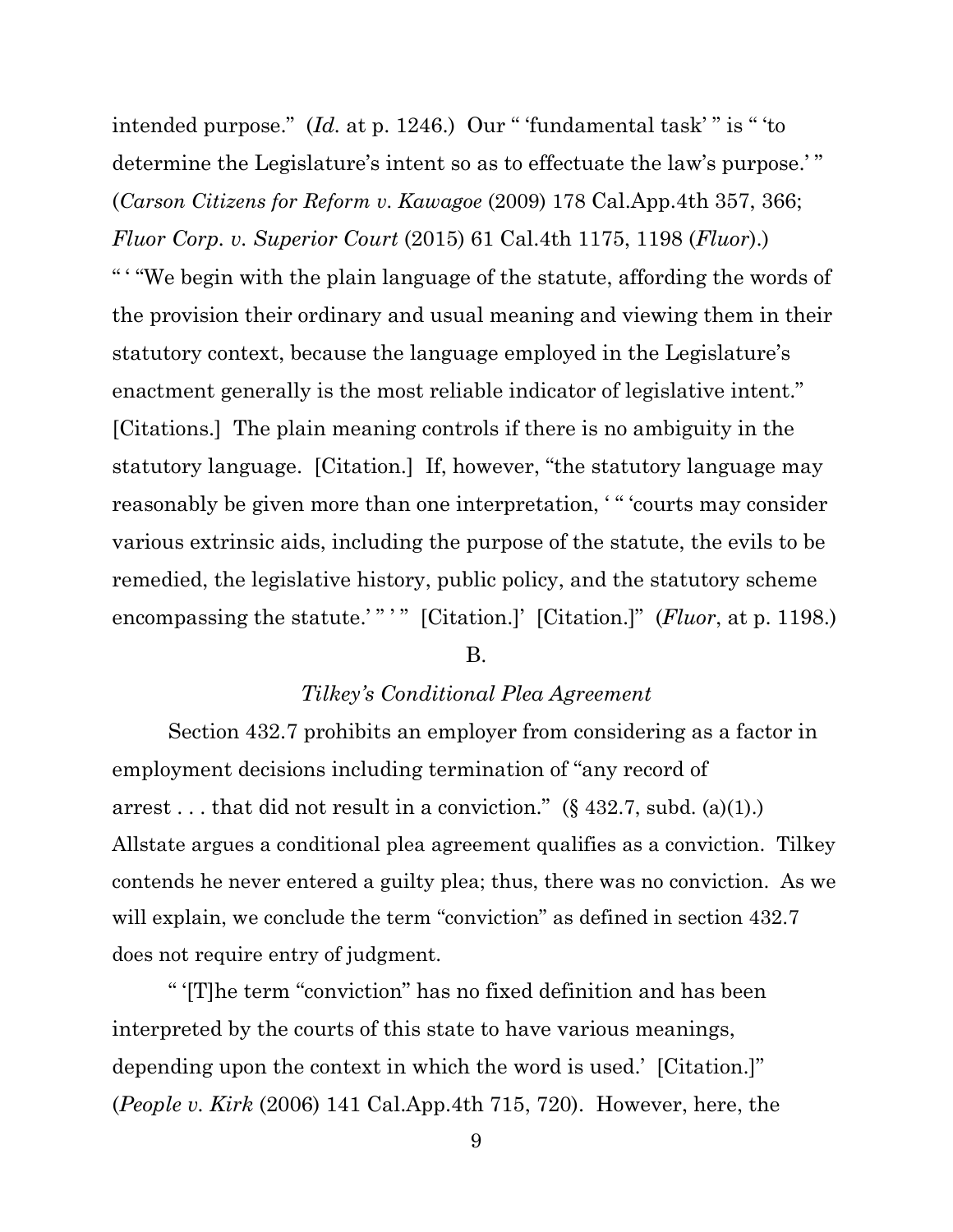statute defines a "conviction" to include "a plea, verdict, or finding of guilt regardless of whether sentence is imposed by the court." (§ 432.7, subd. (a)(3)(A).) The plain language here makes clear that a judgment is not required because the conviction can exist without respect to sentencing. (See *ibid.*)

The statute's legislative history supports this interpretation. In 2013, the Legislature amended section 432.7 to include, among those items prohibited from a prospective employer's consideration, prior convictions that were dismissed by a court pursuant to Penal Code section 1203.4 unless the conviction was related to job performance. (Sen. Com. on Pub. Safety, Analysis of Sen. Bill No. 530 (2013-2014 Reg. Sess.) Apr. 23, 2013, p. 7, ¶ 3.) The purpose of the amendment was "to close some loopholes and provide additional tools and changes to existing law to make effective existing state policy to remove employment barriers to those who have committed crimes that have been expunged by the courts." (Assem. Com. on Judiciary, Analysis of Sen. Bill No. 530 (2013-2014 Reg. Sess.) June 25, 2013, pp. 2-3.) This addition demonstrates that convictions and dismissed convictions represent two different categories of convictions. It also verifies that a conviction can exist even before judgment is entered, and it is different from one that is subsequently dismissed or expunged.

Allstate asks us to follow the example provided by *People v. Laino*  (2004) 32 Cal.4th 878. While the cases are factually similar, there are distinctions between the provision of the "Three Strikes" law and section 432.7 that make the comparison imprecise. In *Laino,* the defendant pled guilty in Arizona to assault with a firearm against his wife and received probation that included a diversion program, which he successfully completed. (*Laino*, at p. 882.) The defendant was never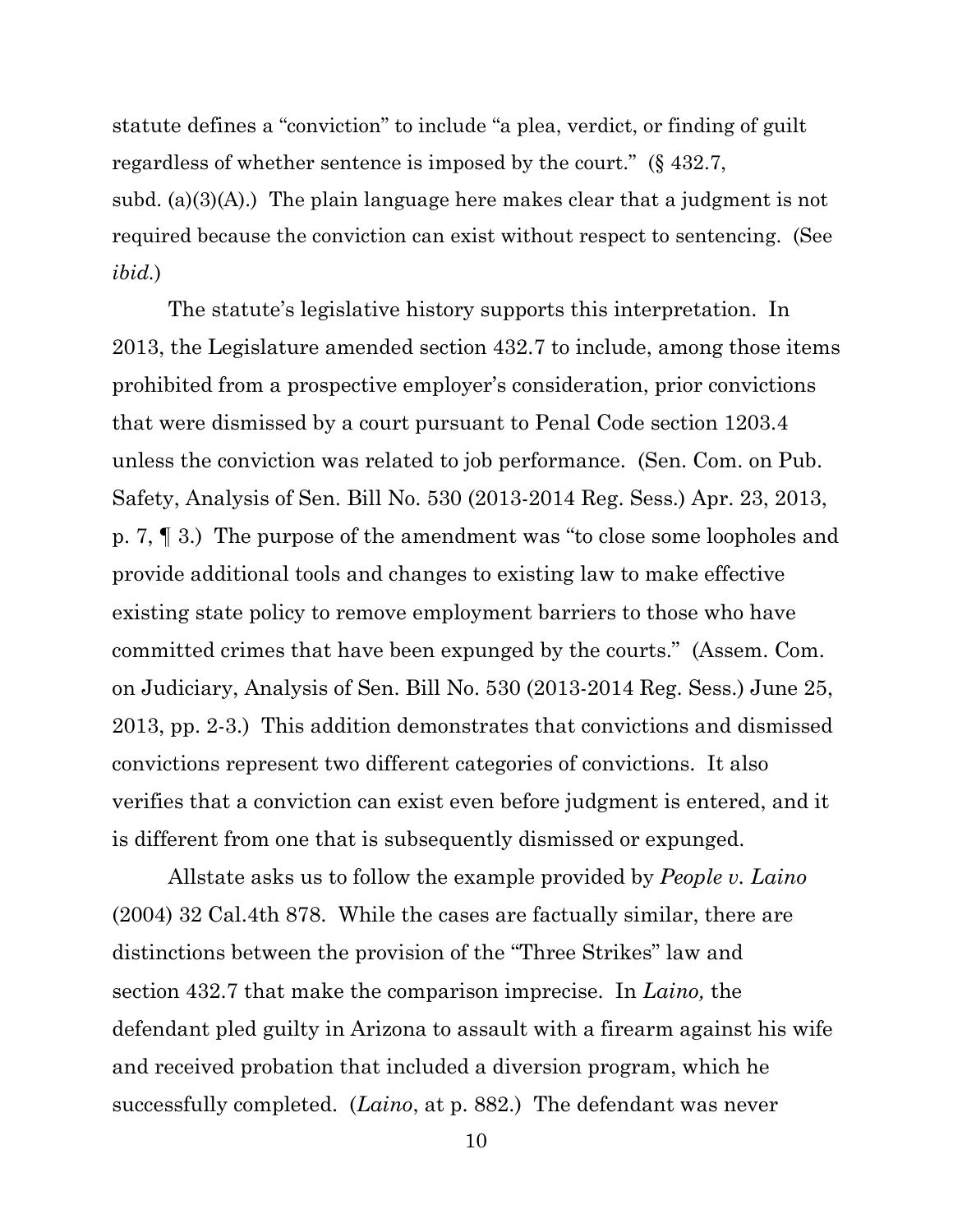sentenced for the crime because he complied with the terms of the agreement; instead, the court dismissed the charges. (*Ibid.*) The defendant was later charged with two counts of theft in California, and he argued the conditional guilty plea he entered in Arizona was not a conviction for purposes of the Three Strikes law. (*Laino*, at p. 896.)

The Supreme Court disagreed because California's Three Strikes law imposes punishment "[n]otwithstanding any other law" if the defendant was previously convicted of a felony. (Pen. Code, §§ 667, subd. (c), 1170.12, subd. (a).) The Three Strikes law defines "conviction" to include convictions in other jurisdictions that would be punishable by imprisonment if committed in California, based on the date of the conviction and unaffected by the sentencing. (Pen. Code, §§ 667, subd. (d)(1) & (2), 1170.12, subd. (b)(1) & (2).) Thus, under the Three Strikes law, "it is settled that for purposes of a prior conviction statute, a conviction occurs at the time of entry of the guilty plea." (*People v. Castello* (1998) 65 Cal.App.4th 1242, 1253.)

Section 432.7 does not contain similar provisions. The Labor Code does not provide details for determining the impact of a conviction in another jurisdiction or state that a conviction occurs on the date of the conviction. However, it does define conviction to include a plea, regardless of whether the court ultimately imposes a sentence. (See § 432.7, subd. (a) $(3)(A)$ .) Thus, for purposes of the Labor Code, a conviction does not require an entry of judgment of guilt; it merely requires the entry of a plea.

Having determined what "conviction" means in the context of section 432.7, we turn now to the plea-related documents in the matter. In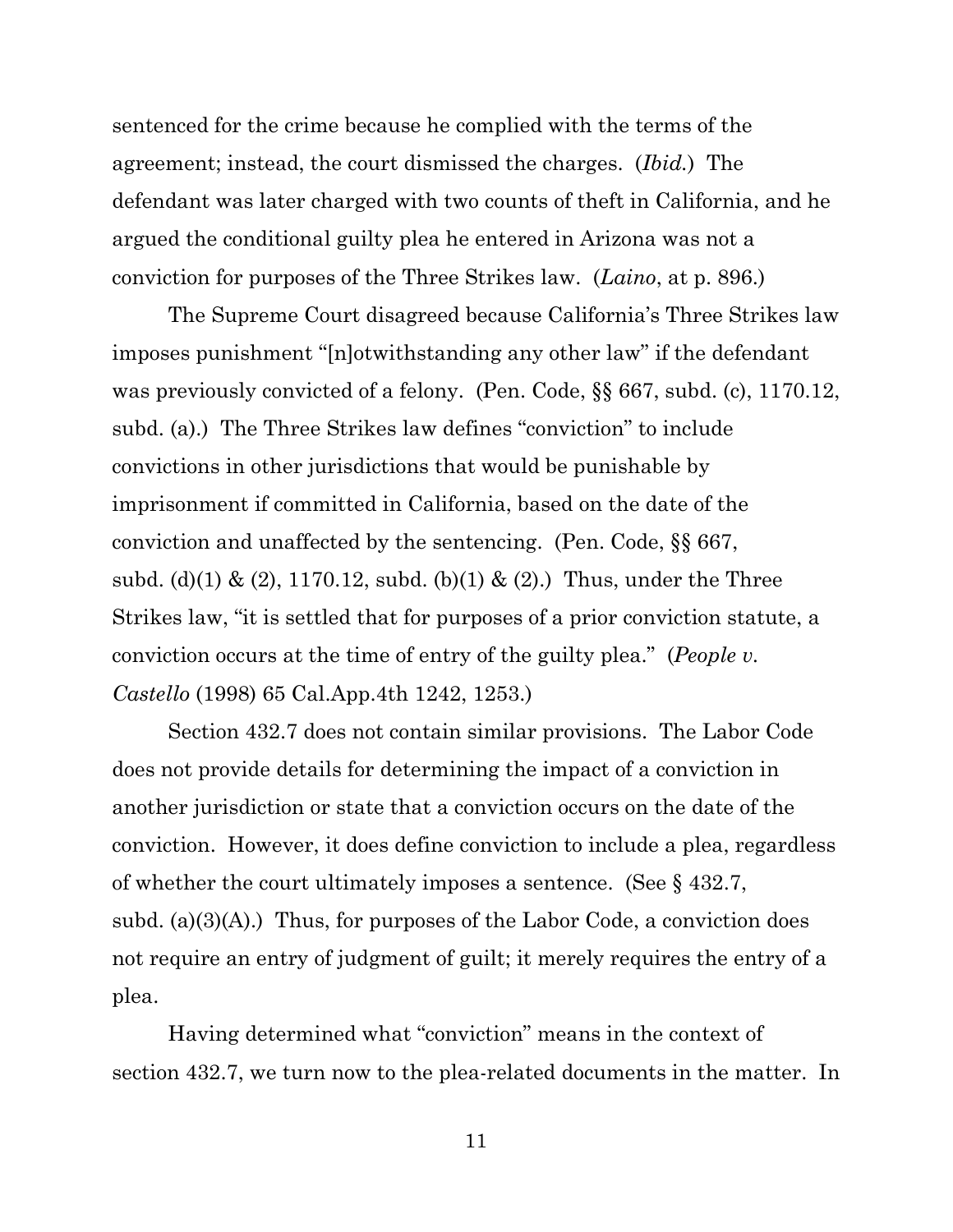his petition for rehearing, Tilkey revisits the analysis we offered below, arguing that the plea was a conditional plea never entered onto the record. We decline to alter our conclusion on the matter.

On January 15, 2015, Tilkey, his attorney, and the prosecutor signed a document entitled "Plea Agreement Diversion." The agreement stated it would "serve the ends of justice to suspend entry of judgment so that the defendant may participate in a diversion program." From this language, as well as a later-filed motion to dismiss the remaining charge, we conclude that there was no judgment of guilt in the Arizona court. However, as we have explained, a conviction under section 432.7 does not require an entry of judgment; it simply requires entry of a guilty plea.

Section 9 of the Plea Agreement Diversion document suggests that the guilty plea agreement was not entered because it says that it "will be entered on the record by the Court" if the defendant "fails to timely show proof of compliance" with the conditions stated in the agreement. The defendant's signature on the document certifies that he "agree[s] to enter my plea of guilty as indicated above on the terms and conditions set forth in this document." These conditions included a domestic nonviolence program under the supervision of an Arizona company, as well as payment of court costs, and assessments, and compliance with other limitations, like nonpossession of firearms and staying away from Mann. Thus, this document shows Tilkey agreed to enter a type of deferred prosecution, with the entry of guilty plea delayed until the prosecutor determined that Tilkey had completed the diversion program and remained in compliance with the other terms of the agreement.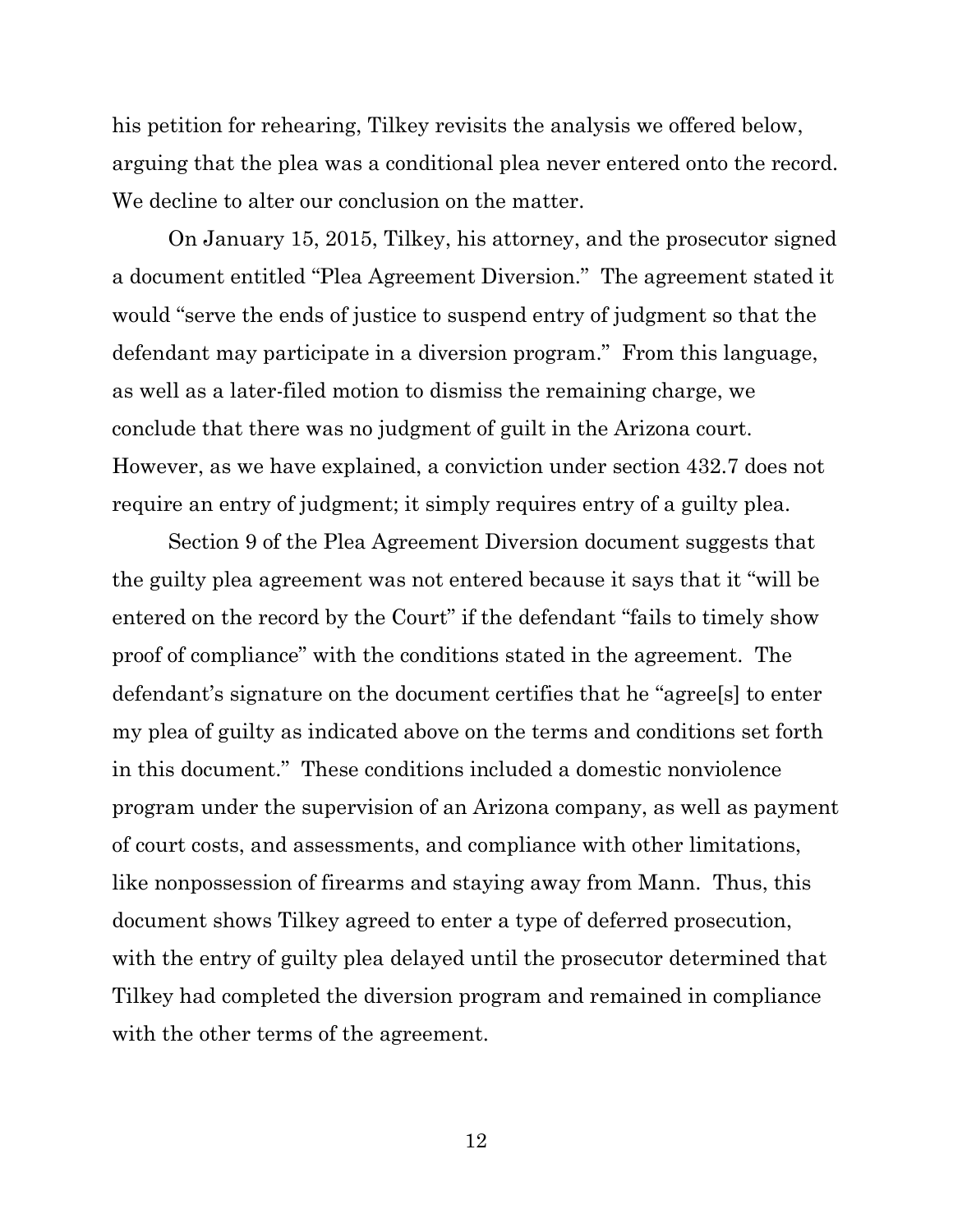However, also on January 15, 2015, the Arizona court held a guilty plea proceeding. Appearing in that proceeding, Tilkey "expresse[d] a desire to plead guilty to" a class 1 misdemeanor, disorderly conduct fighting (DV), A.R.S. § 13-2904A1. Tilkey, his attorney, and the court signed this document, in which Tilkey certified that he understood "the constitutional rights which [he] [gave] up by *entering this plea* and that [he] still desire[d] to plead guilty." (Italics added.) The court's signature on the document certifies that it "conclude[s] that the [d]efendant knowingly, voluntarily and intelligently *enters a plea* to the above charge(s), and [it] accept[s] their plea." (Italics added.) The first document indicated a willingness to enter a diversion program on the promise of a deferred prosecution; the second document shows entry of a guilty plea.

This understanding of what occurred is supported by the testimony of Tilkey's Arizona attorney, Carlos Estrada, who could not recall discussing with Tilkey whether the agreement would lead to a conviction, just that it would lead to a dismissal of the charges. Estrada testified that the purpose of the plea agreement diversion document and the guilty plea proceeding document were for the court to suspend the entry of *judgment* of guilt so that successful completion of the diversion program would result in dismissal of the remaining charge. Tilkey's testimony likewise focused on the ultimate outcome of the case; when asked if he believed the plea of guilt he entered had been entered on the record, Tilkey replied that he believed *completion* of the diversion program would mean there would not be "any record of anything anywhere."

Because Tilkey appeared before the Arizona court and entered a guilty plea, which the court accepted, Tilkey's guilty plea was a conviction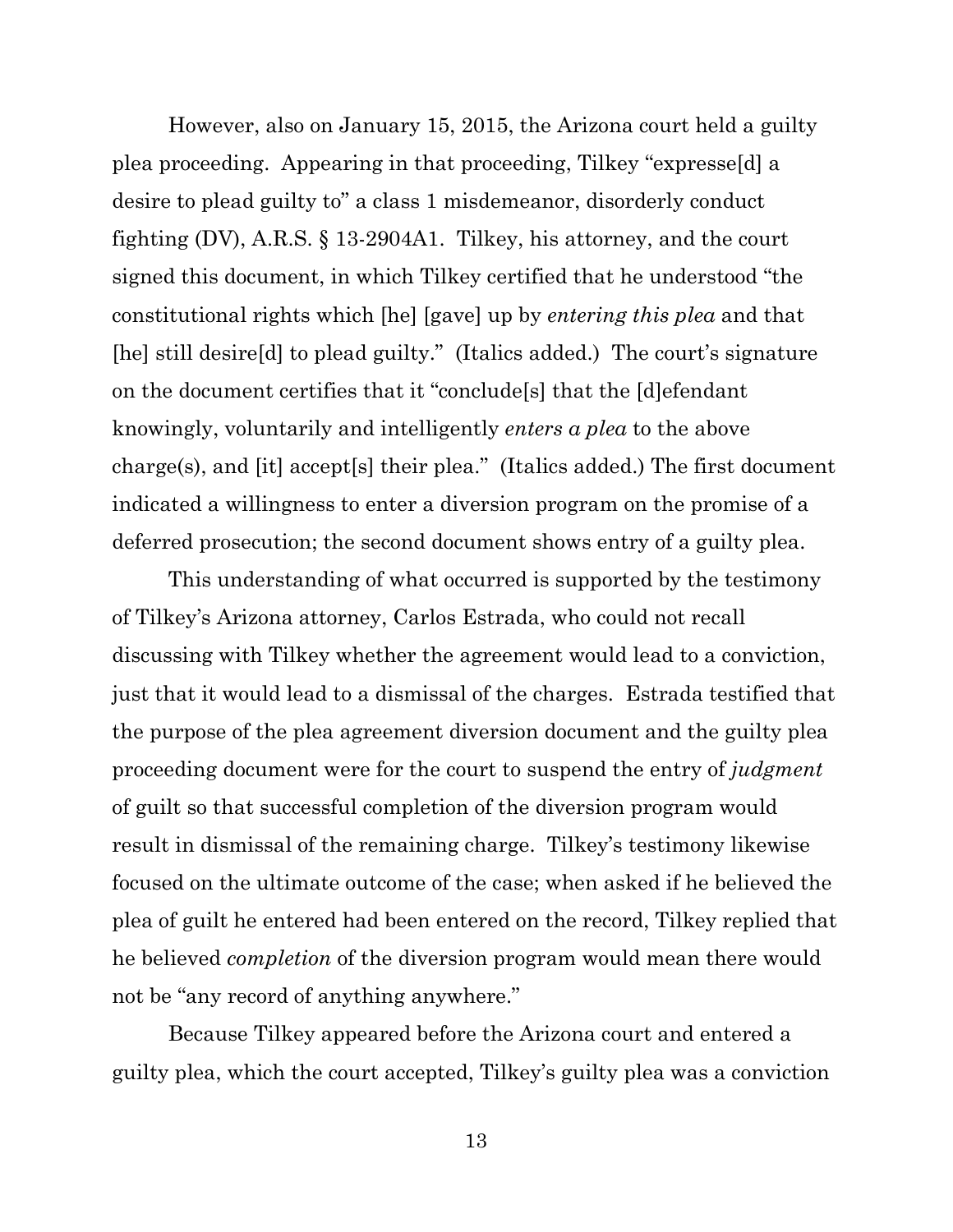under section 432.7. This information was used by Allstate to terminate Tilkey's employment in May 2015, before the charges against Tilkey were dismissed on July 1, 2015. Thus, Allstate did not violate section 432.7 by using Tilkey's Arizona arrest as a factor in its decision to terminate his employment.

# C.

# *Tilkey's Referral to and Participation in Nondomestic Violence Diversion Program*

Section 432.7 also prohibits an employer from considering as a factor in an employment decision records of referral to or participation in a diversion program. (§ 432.7, subd. (a)(1).) It defines a pretrial or posttrial diversion program as "any program under Chapter 2.5 (commencing with Section 1000) or Chapter 2.7 (commencing with Section 1001) of Title 6 of Part 2 of the Penal Code, Section 13201 or 13352.5 of the Vehicle Code, Sections 626, 626.5, 654, or 725 of, or Article 20.5 (commencing with Section 790) of Chapter 2 of Part 1 of Division 2 of, the Welfare and Institutions Code, *or any other program expressly authorized and described by statute as a diversion program*." (§ 432.7, subd. (j), italics added.)

Allstate argues that because California views domestic nonviolence diversion programs as contrary to public policy, such a program is unauthorized, and thus the company's consideration of Tilkey's participation in one did not violate section 432.7. Tilkey contends that a domestic nonviolence diversion program is one that is expressly authorized and described by statute in Arizona, and thus Allstate was prohibited from considering Tilkey's participation.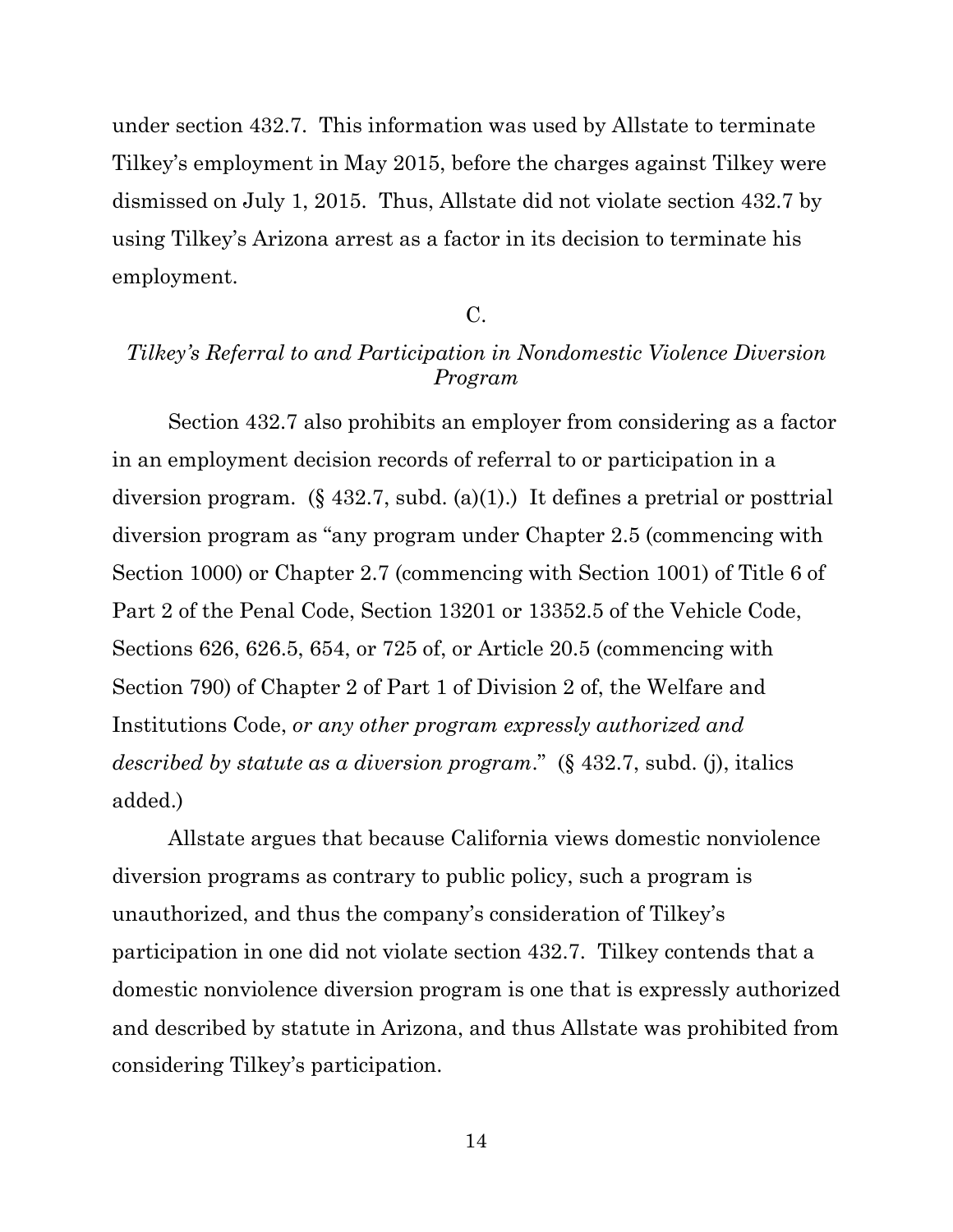Because there is ambiguity here, we consider the Legislature's intent. (*Fluor*, *supra*, 61 Cal.4th at p. 1198.) In 1976, the California Attorney General issued an opinion questioning the authority of local prosecutors and courts to offer diversion programs for behavior identified by the Legislature as unlawful; it suggested counties could not legally institute diversion programs. (Health and Welfare Agency, Dept. of Health, Enrolled Bill Report on Assem. Bill No. 533 (1977-1978 Reg. Sess.) Aug. 31, 1977, p. 1; Assemblyman Majority Leader Howard L. Berman, letter to Governor Edmund G. Brown, Jr. re Assem. Bill No. 533 (1977- 1978 Reg. Sess.) Aug. 31, 1977, p. 1 [Berman Letter].) At the time, the state had collected little data regarding the effectiveness of diversion programs. (Berman Letter, at pp. 2-3.) Assembly Bill No. 533 authorized local communities to establish diversion programs and required counties employing the programs to supply annual reports to the Legislature. (Health and Welfare Agency, Dept. of Health, Enrolled Bill Report on Assem. Bill No. 533, *supra*, p. 2.)

In 1979, the Legislature expressly authorized diversion for misdemeanor domestic violence charges using a system similar to the domestic nonviolence diversion program options available to Tilkey in Arizona. (See Stats. 1979, ch. 913, § 1; Pen. Code, § 1000.6 et seq. [repealed].) The California statutes allowed courts to permit pretrial diversion without an admission of guilt and to dismiss criminal charges following successful completion of the program. (*Id.* at §§ 1000.6, subds. (a), (c); 1000.9 [repealed].)

During the 1995-1996 legislative session, the Legislature revisited domestic violence diversion programs. Domestic violence diversion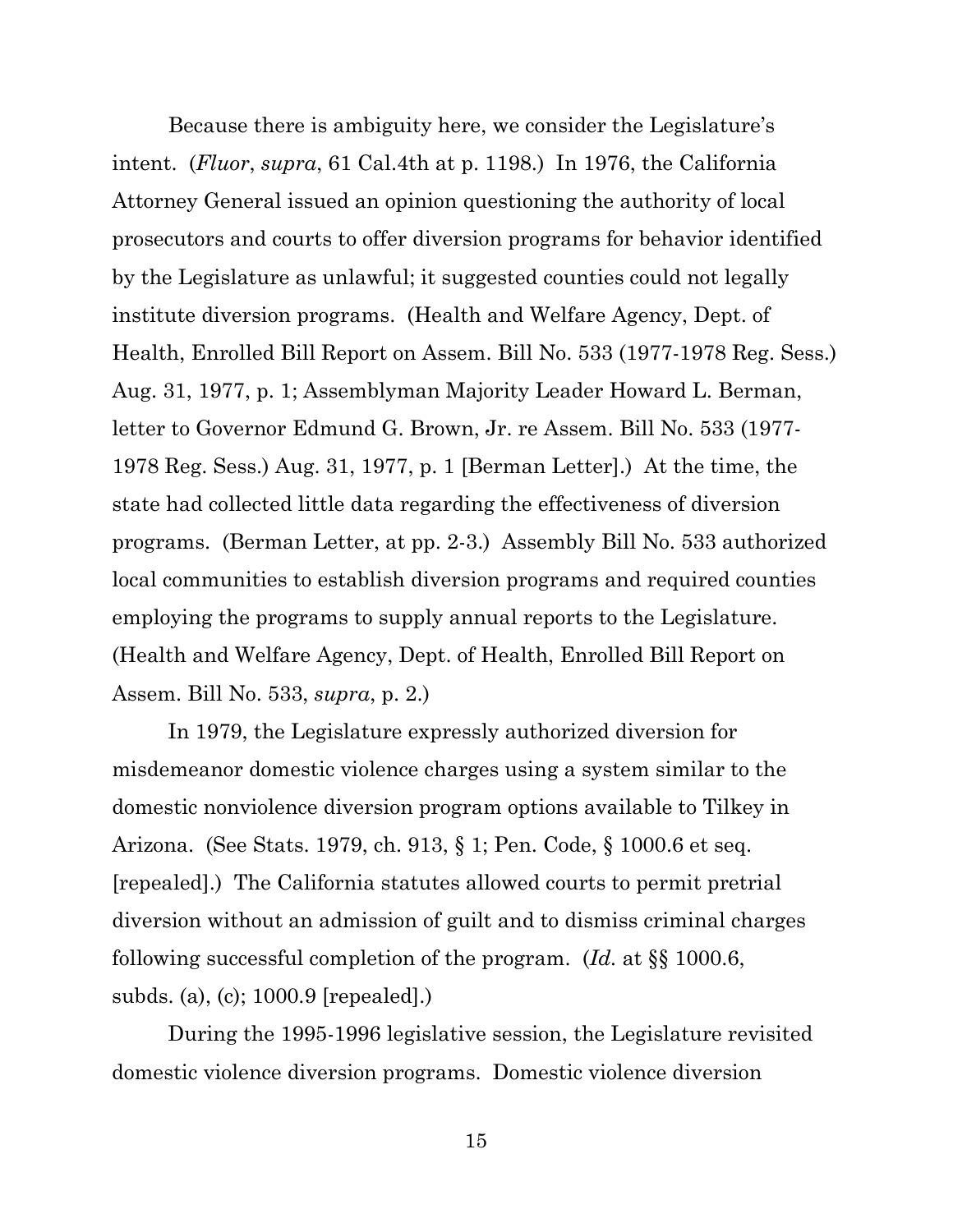programs were not meeting their intended goal, with only a 50 percent success rate reported in Los Angeles, and difficulty prosecuting cases when perpetrators failed to complete their diversion programs. (Sen. Rules Com., Office of Sen. Floor Analyses, 3d Reading analysis of Assem. Bill No. 168 (1995-1996 Reg. Sess.) as amended July 14, 1995, pp. 3-4; Sen. Rules Com., Office of Sen. Floor Analyses, 3d Reading analysis of Assem. Bill No. 169 (1995-1996 Reg. Sess.) as amended July 15, 1995, pp. 3-4.) The Assembly and Senate introduced competing bills.

Assembly Bill No. 168 would have allowed domestic violence perpetrators to plead guilty and defer entry of judgment, contingent upon successful completion of a diversion program. (Sen. Rules Com., Office of Sen. Floor Analyses, 3d Reading analysis of Sen. Bill No. 168 (1995-1996 Reg. Sess.) as amended July 14, 1995, p. 2.) Senate Bill No. 169 would eliminate diversion as an option in all domestic violence cases. (Sen. Rules Com., Office of Sen. Floor Analyses, 3d Reading analysis of Assem. Bill No. 169 (1995-1996 Reg. Sess.) as amended July 15, 1995, p. 3, ¶ 1.)

After the Legislature passed both bills, the governor vetoed Assembly Bill No. 168, commenting, "we can no longer continue to treat domestic violence cases as if they are not more significant than traffic violations." (Governor's veto message to Assem. on Assem. Bill No. 168 (Oct. 4, 1995) (1995-1996 Reg. Sess.) p. 1.) The governor compared the two bills, explaining that Assembly Bill No. 168 would deem the arrest, which formed the basis for the diversion to have never occurred, and explaining the "problem is a lack of accountability" because perpetrators could "opt to attend a counseling program without ever acknowledging that they have committed a crime and are prepared to accept the consequences." (*Ibid.*)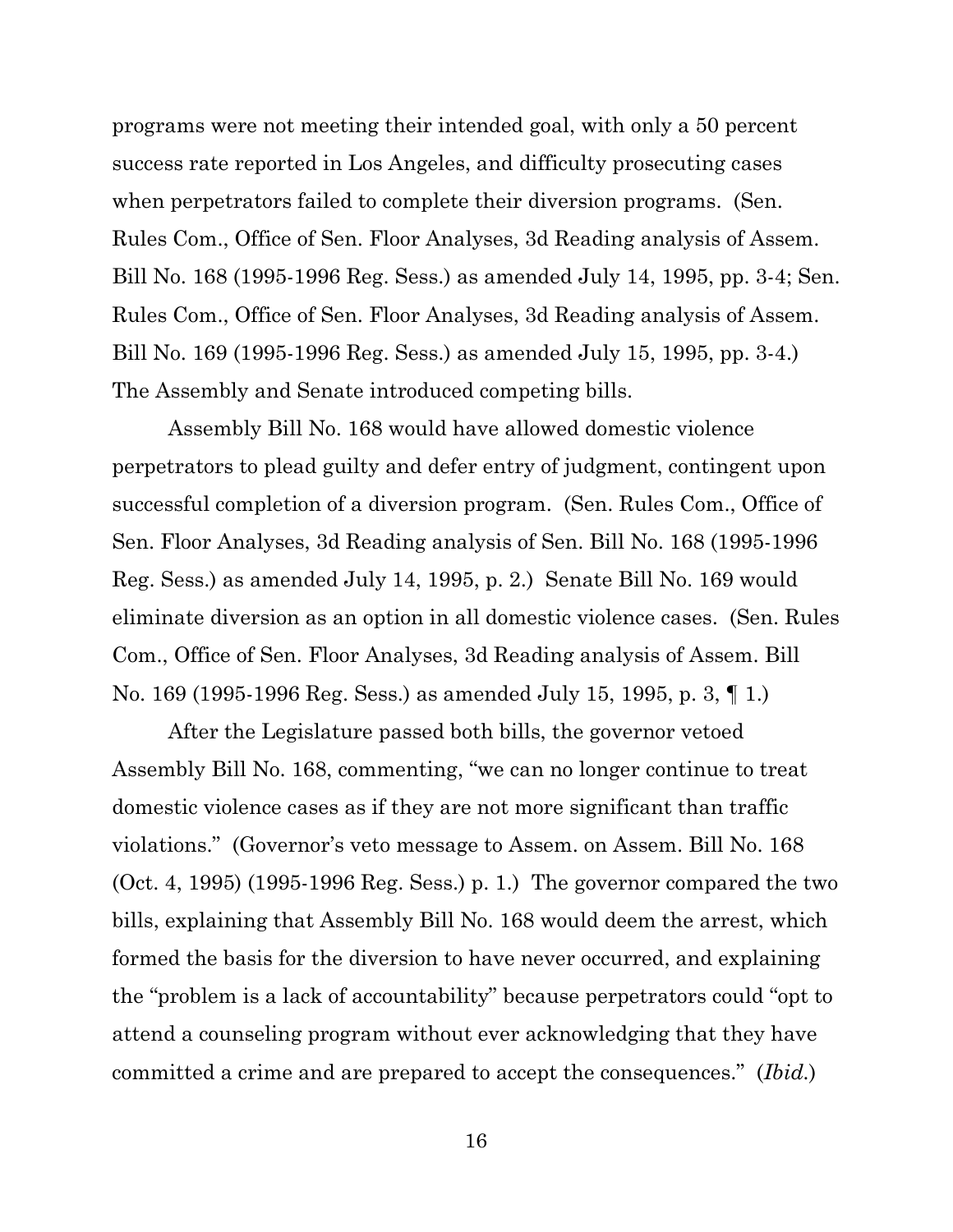He wrote that offering a deferred entry of judgment would merely be a cosmetic change and stated, "We must change the culture which makes domestic violence acceptable and dispel the myth that the battering of a domestic partner is a family matter, and something less than a crime." (*Id.* at pp. 1-2.)

The state abolished domestic violence diversion programs about a decade before Tilkey engaged in the domestic nonviolence program in Arizona. Were he to have been charged with the same crime in California, a diversion program would not have been an option. It would be contrary to California's public policy against misdemeanor domestic violence diversion programs to prohibit consideration of Tilkey's participation in one. The location of the crime in Arizona does not have any effect on California's public policy opposing diversion for domestic violence offenses.

Accordingly, we conclude section 432.7's reference to diversion programs excludes out-of-state domestic violence programs, and Allstate's consideration of Tilkey's participation in one did not violate the law.

We are unpersuaded by Tilkey's argument that the lack of reference to California authorities in section 432.7 means the Legislature did not intend to limit consideration of diversion programs only to those offered in California. The statutes cited by Tilkey as evidence the Legislature is capable of limiting the scope of its laws are different in kind than one authorizing diversion in lieu of criminal conviction because they relate to physical location for purposes of jurisdiction (see, e.g., sections 220.2 and 226 referencing the location of employment records), or the geographical location of people protected by employment laws (see, e.g., §§ 250 [seasonal labor to include employees hired in California who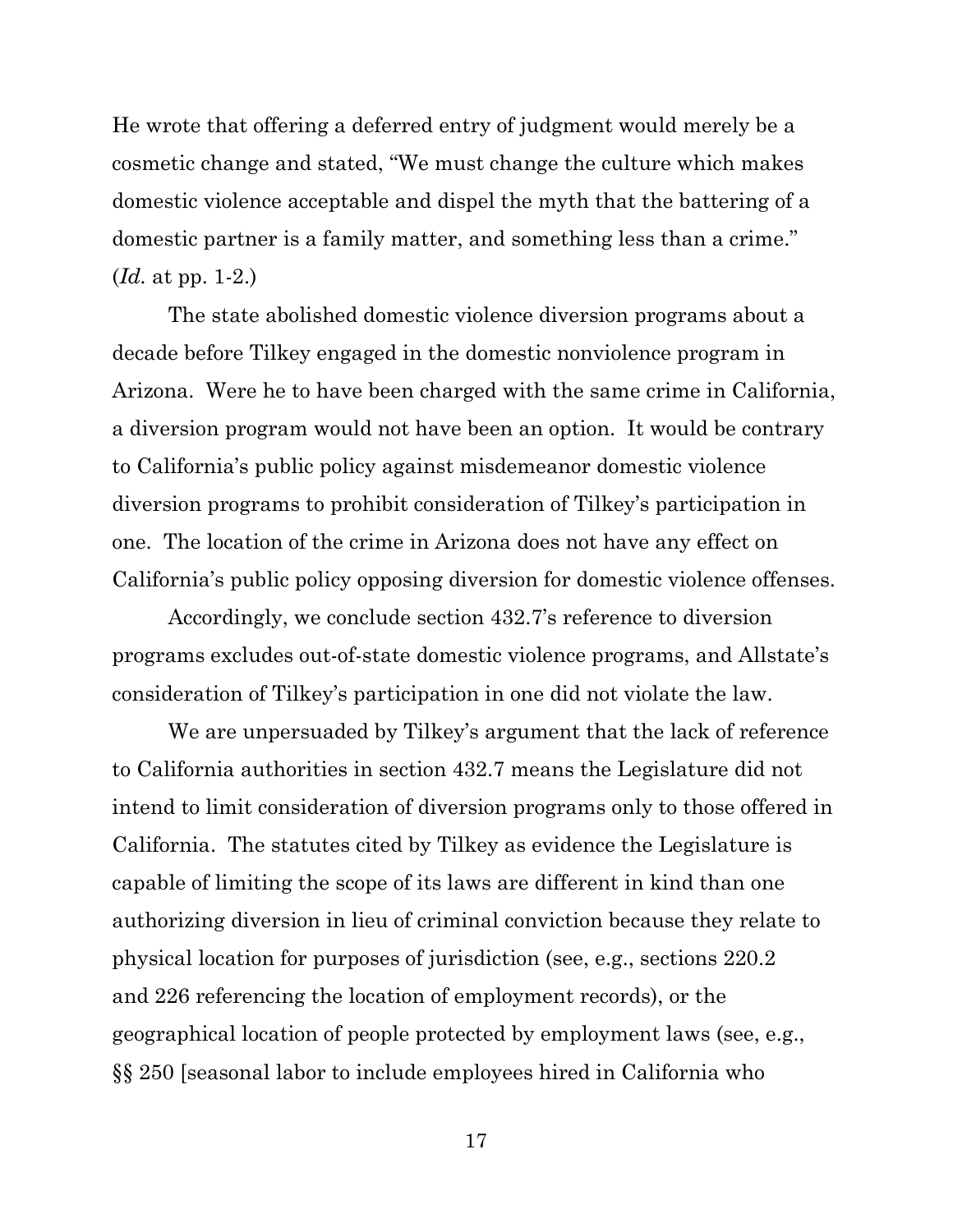perform work out of state]; 1060, subd. (c) [applying only to employees whose "primary place of employment" is within California]; 1071 [addressing public transit employment within California].)

We also disagree with Tilkey's claim that concluding a domestic violence diversion program offered in Arizona is not protected under section 432.7 means section 432.7 applies only to California arrests, detentions, and diversion programs. Our conclusion is more narrow: domestic violence diversion programs offered outside California are not protected under section 432.7 because California policy excludes such a benefit.

Finally, citing *People v. Bedrossian* (2018) 20 Cal.App.5th 1070, Tilkey maintains that California provides statutory protections to domestic violence arrests and convictions and, therefore, we should honor Tilkey's participation in a domestic nonviolence diversion program. In *Bedrossian*, the First Appellate District Court of Appeal recognized that records of an arrest for domestic violence can be expunged under Penal Code section 851.8 when no accusatory pleading is filed. This case is not helpful because, unlike Tilkey, the defendant in *Bedrossian* did not plead guilty or admit any factual basis for the charges against him. (See *id.* at p. 1073.) There, the court reasoned that the risk Bedrossian would be harmed by a delay in destruction of arrest records was mitigated by statutory protections like section 432.7 (*Bedrossian*, at p. 1075), but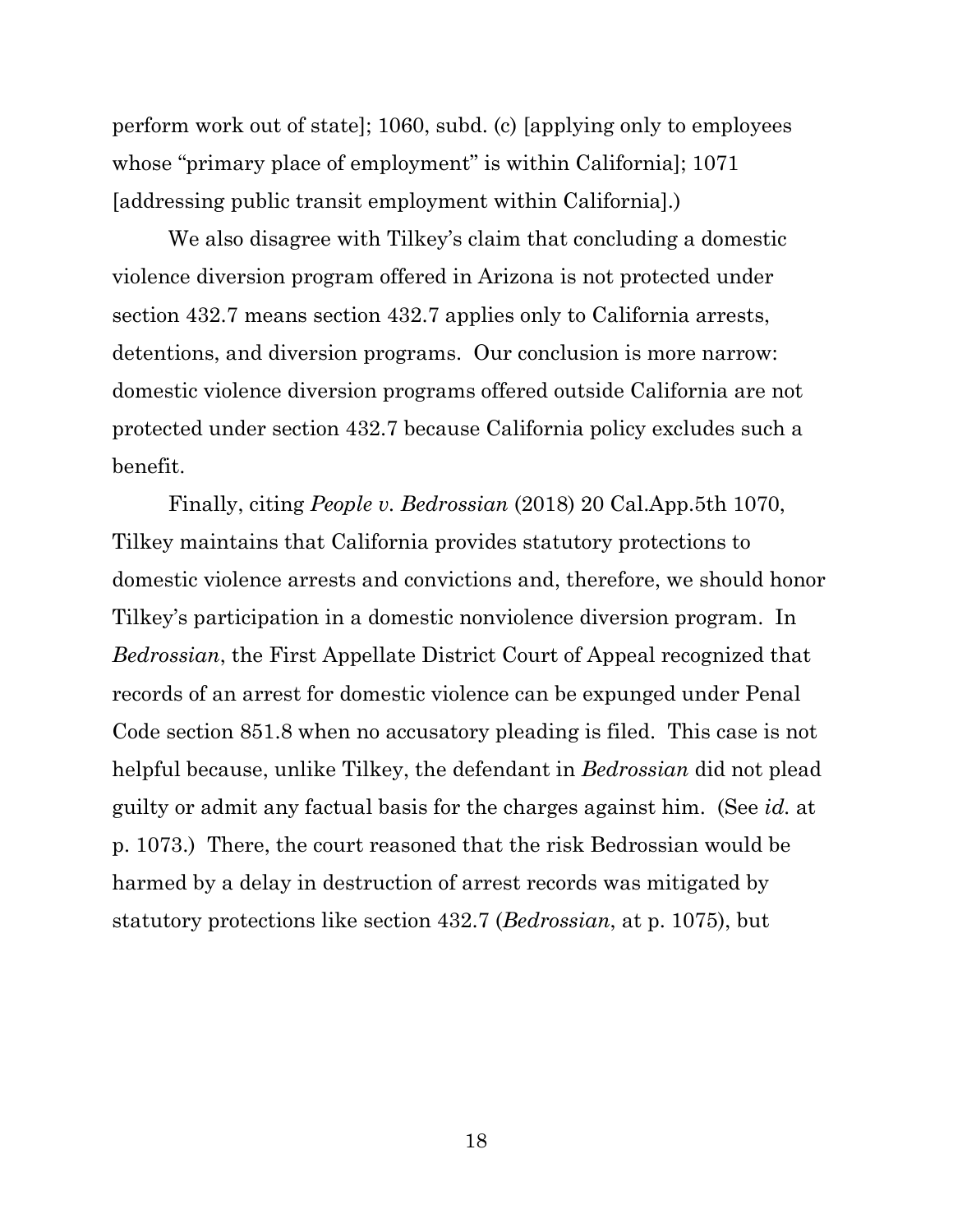Bedrossian was not at risk because his arrest did not result in a conviction or a referral to a diversion program.[4](#page-18-0) (*Bedrossian*, at p. 1073*.*)

Having concluded that Allstate did not violate section 432.7 by utilizing Tilkey's arrest or participation in a domestic nonviolence diversion program as a factor in its employment termination decision, we will reverse the wrongful termination verdict.

# II.

# DEFAMATION

Allstate next challenges the defamation verdict, contending that selfcompelled defamation should not provide a basis for a defamation per se cause of action. It further contends there was no evidence here that Tilkey's self-publication was compelled by its publication of the reason for his employment termination on the Form U5 because that publication

<span id="page-18-0"></span><sup>4</sup> Allstate does not argue, and we do not hold, that it would be proper for an employer to consider, after charges are dismissed, an arrest that results in conviction and punishment, followed by dismissal under Penal Code section 1203.4, which is the factual situation presented in the other cases cited by Tilkey. (See *People v. Seymour* (2015) 239 Cal.App.4th 1418, 1421- 1422 [defendant permitted to have felony domestic violence charge dismissed due to discharge from probation prior to termination of probation period]; see also *Shirey v. Los Angeles County Civil Service Comm.* (2013) 216 Cal.App.4th 1, 4-5 [battery conviction set aside following probation and not guilty plea entered].) Penal Code section 1203.4 permits a court, in the interests of justice, after a defendant has fulfilled conditions of probation, or after a defendant has been discharged prior to the termination of probation, to withdraw a guilty plea or to set aside a guilty verdict, and to dismiss the accusations or information. The defendant is "thereafter. . . released from all penalties and disabilities resulting from the offense of which he or she has been convicted  $\ldots$ ." (Pen. Code, § 1203.4, subd. (a)(1).) In contrast, when Tilkey was discharged from employment, the domestic violence charge against him had not been dismissed. Moreover, nothing prohibited Allstate's consideration of referral to a diversion program.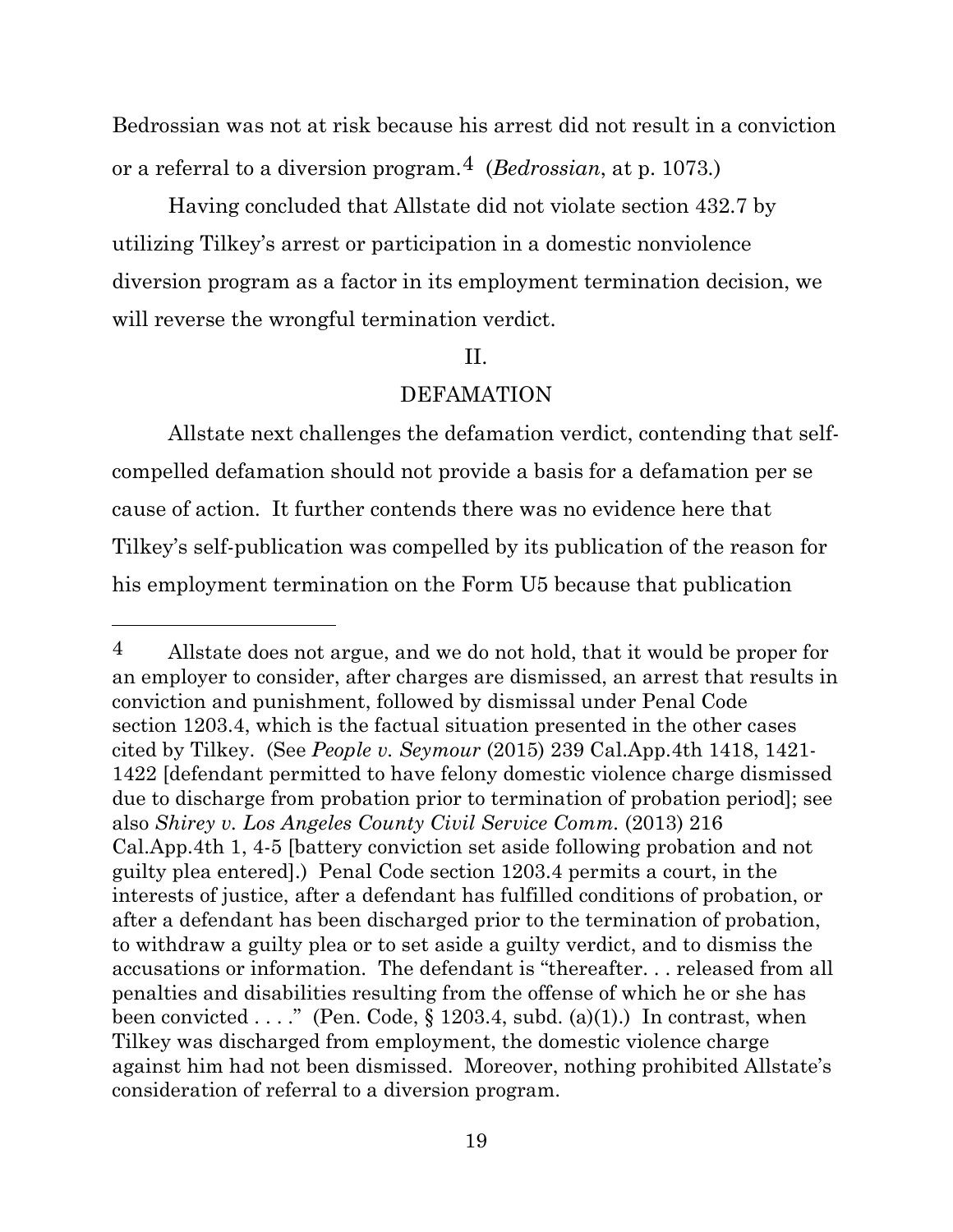contained a privileged statement. Finally, Allstate maintains that its statement was substantially true, justifying reversal of the verdict.

We review questions of law, and therefore the viability of selfcompelled defamation per se theory, de novo. (*Topanga and Victory Partners v. Toghia* (2002) 103 Cal.App.4th 775, 779-780.) We look for substantial evidence regarding whether Tilkey was compelled to selfpublish the defamatory statement, and we look for substantial evidence regarding whether the statement was substantially true. (See *Sweatman v. Department of Veteran Affairs* (2001) 25 Cal.4th 62, 68 (*Sweatman*) [denial of JNOV reviewed under substantial evidence standard].) In so doing, we do not " 'weigh the evidence, consider the credibility of witnesses, or resolve conflicts in the evidence or in the reasonable inferences that may be drawn from it.' " (*Do v. Regents of the University of California* (2013) 216 Cal.App.4th 1474, 1492 (*Do*).) We consider disputed facts in a light most favorable to the jury's verdict. (*Ibid.*)

For a valid defamation claim, the general rule is that "the publication must be done by the defendant." (*Live Oak Publishing Co. v. Cohagan* (1991) 234 Cal.App.3d 1277, 1284 (*Live Oak Publishing*).) There is an exception "when it [is] foreseeable that the defendant's act would result in [a plaintiff's] publication to a third person." (*Ibid.*) For the exception to apply, the defamed party must operate under a strong compulsion to republish the defamatory statement, and the circumstances creating the compulsion must be known to the originator of the statement at the time he or she makes it to the defamed individual. (*Beroiz v. Wahl*  (2000) 84 Cal.App.4th 485, 497 (*Beroiz*); *Davis v. Consolidated*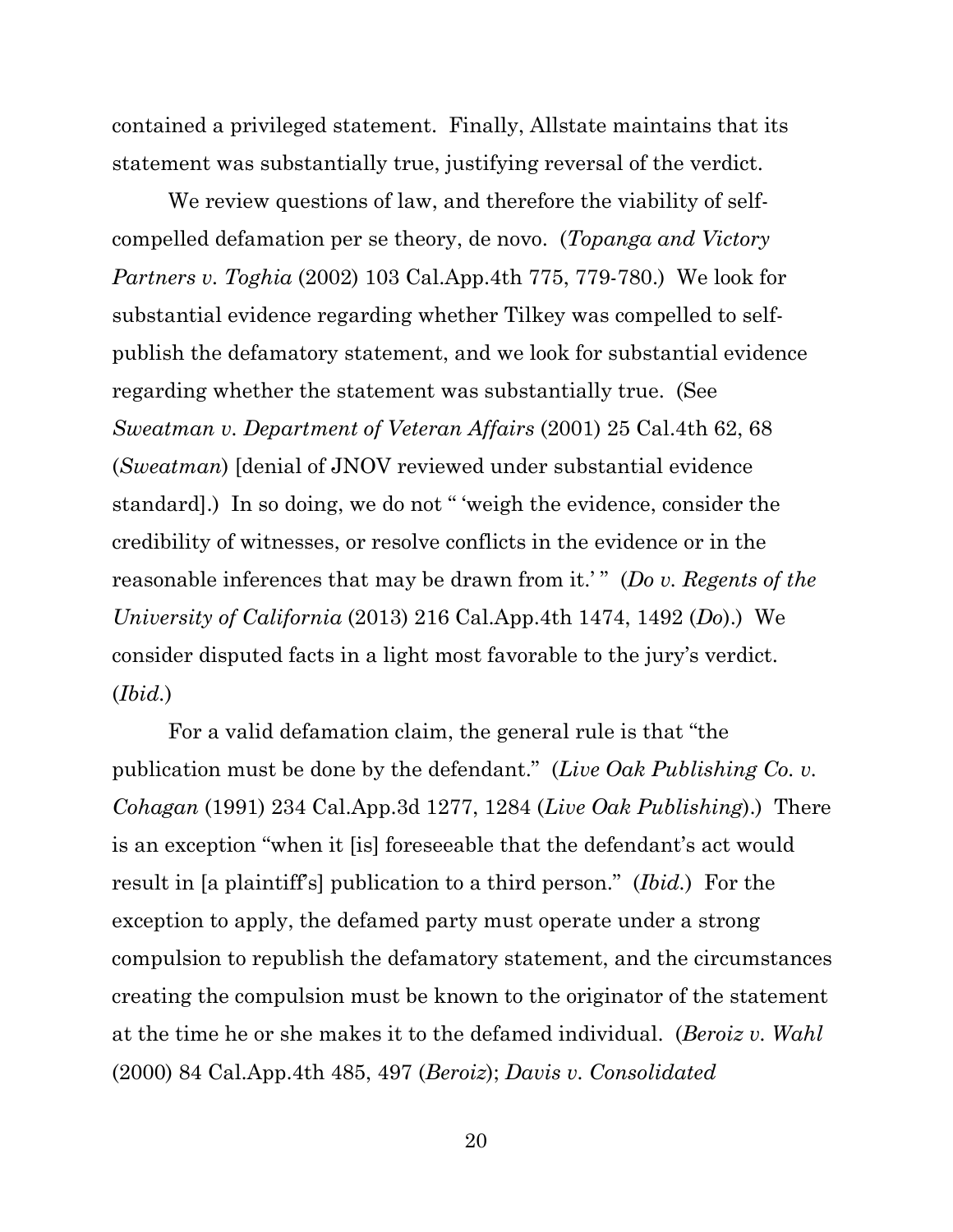*Freightways* (1994) 29 Cal.App.4th 354, 373 (*Davis*); *Live Oak Publishing*, at p. 1285; *McKinney v. County of Santa Clara* (1980) 110 Cal.App.3d 787, 796 (*McKinney*).)

#### A.

# *Compelled Self-Published Defamation Per Se*

Allstate asks us to reject combining the doctrines of defamation per se and self-defamation, arguing the two theories are at odds because compelled self-publication must occur for the purpose of countering an injury (loss of employment opportunity), while defamation per se does not require proof of actual damages. We do not find these theories in conflict. In an action for defamation per se, the meaning is so clear from the face of the statement that the damages can be presumed. (*Contento v. Mitchell*  (1972) 28 Cal.App.3d 356, 358 (*Contento*).) However, that presumption does not mean an employee does not anticipate injury; nor does it mean there is no injury.

Moreover, while compelled self-published defamation per se technically eliminates the need for publication by the defendant to a third party, a plaintiff cannot manufacture the defamation claim by simply publishing statements to a third party because the plaintiff must disclose contents of the employer's statement to a third party *after* reading or being informed of the contents. (*Live Oak Publishing*, *supra*, 234 Cal.App.3d at p. 1284.) The originator of the statement is liable for the foreseeable repetition because of the causal link between the originator and the presumed damage to the plaintiff's reputation (see *id.* at p. 1285), but the publication must be foreseeable. (*Davis*, *supra*, 29 Cal.App.4th at p. 373.)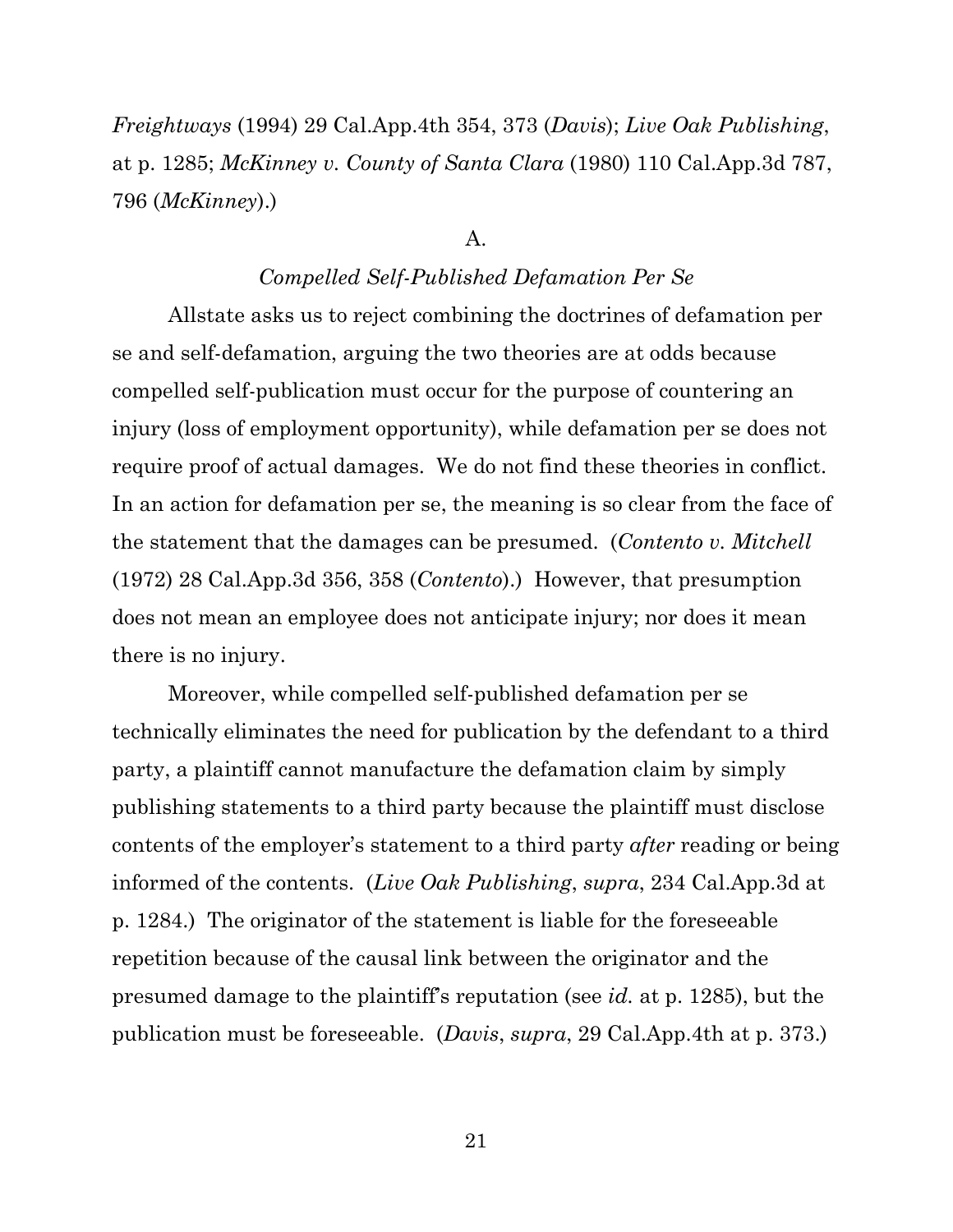The presumed injury is no less damaging because the plaintiff was compelled to make the statement instead of the employer making it directly to the third party.[5](#page-21-0) 

Allstate offers several other arguments for why we should not accept a theory of compelled self-published defamation. Allstate argues a theory of self-publication undermines at-will employment, which allows companies to discharge employees capriciously, as long as the decision is not unlawful. Allstate also argues that permitting this cause of action may have a chilling effect on communication between an employer and employee, reducing the free flow of information due to self-censorship. Next, Allstate argues this theory of defamation incentivizes an employee to spread defamatory statements instead of mitigating damages. Finally, Allstate notes that employment is primarily a contractual relationship. These arguments do not persuade us to alter our conclusion here.

These same arguments could be offered to support the elimination of a defamation cause of action against employers altogether—the crux of Allstate's argument is that because the employee controls whether a statement is repeated to a third party, the risks of an end-run around the at-will employment doctrine is greater. But the additional requirements of proving a strong compulsion, the necessity to disclose the statement, and the foreseeability of the repetition all contribute to discouraging

<span id="page-21-0"></span> $5$  While defamation per se does not require a finding of actual damages (*Contento*, *supra*, 28 Cal.App.3d at pp. 357-358), in this case, the jury found that Tilkey suffered actual damages of \$1,586,185 for harm to his profession or occupation, \$111,000 for harm to his reputation, and \$5,730 for shame, mortification, or hurt feelings.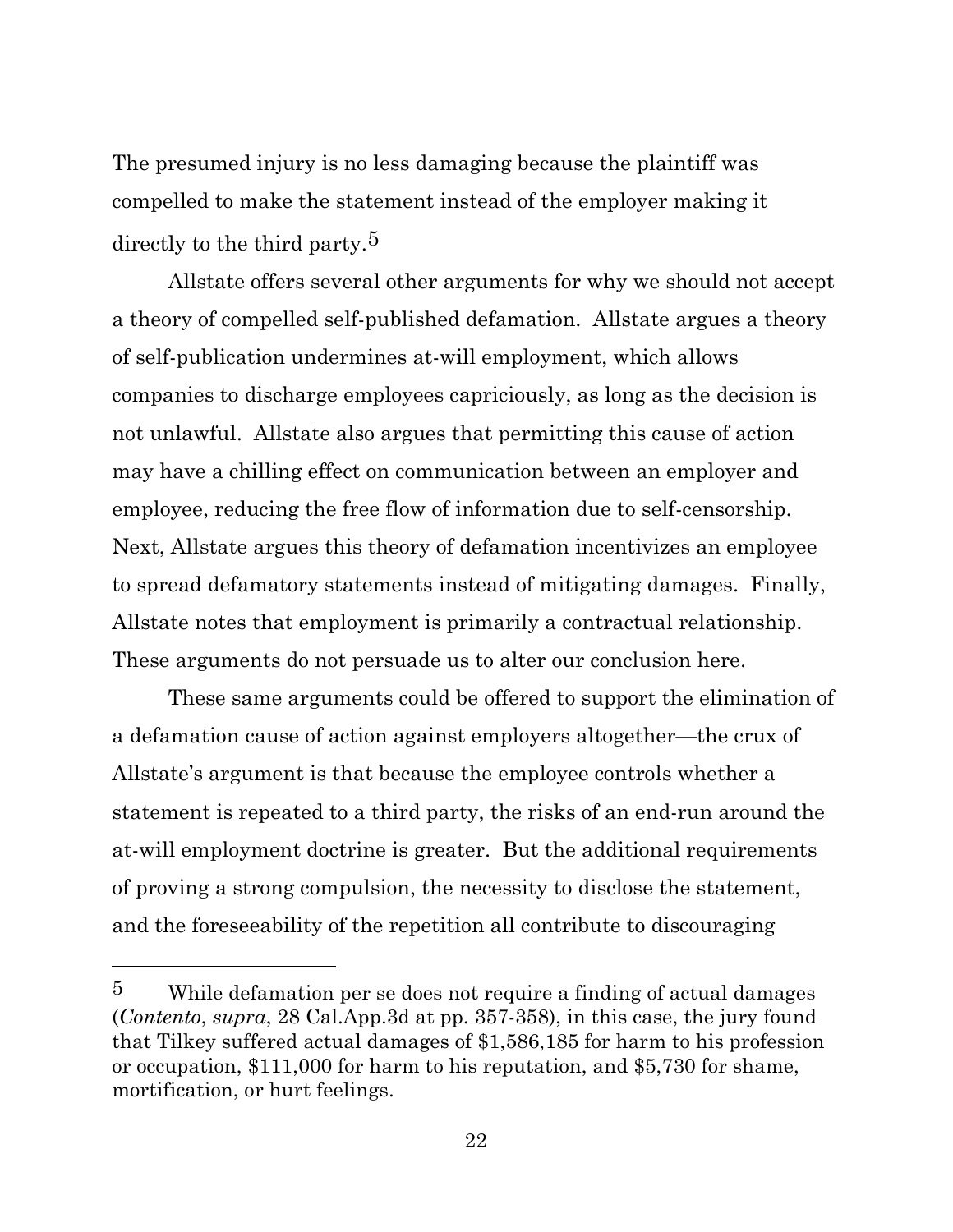employees from simply repeating the defamatory information instead of mitigating their damages. (See *Live Oak Publishing*, *supra*, 234 Cal.App.3d at pp. 1284, 1285.)

Allstate argues only one published case has permitted a compelled self-publication claim to survive summary judgment, and that case, *McKinney*, relied on out-of-state cases with unique facts, implying it should not supply a basis for our conclusion. However, the facts of the cases discussed in *McKinney* are not so different from the one before us now.

In *Colonial Stores, Inc. v. Barrett* (Ga.Ct.App. 1946) 38 S.E.2d 306, 307-308, the plaintiff received a restricted statement of availability that prevented him from being hired by other employers, and he claimed that statement contained a false reason for his termination. There, the employee was required to share the statement with prospective employers. (*Ibid.*) In *Grist v. Upjohn Company* (Mich.Ct.App. 1969) 168 N.W.2d 389, 405-406, the employer disclosed to a prospective employer the reason for termination, compelling the employee to repeat the reason so he could refute it. Allstate argues that because no one at Allstate made a nonprivileged disclosure of its reason for terminating Tilkey's employment to prospective employers, his situation is not analogous. We disagree. Allstate provided a written explanation for Tilkey's termination of employment on the Form U5 to FINRA, which was available to every prospective employer of similarly-licensed employees. As we explain *post*, that disclosure was not absolutely privileged. Thus, Tilkey was compelled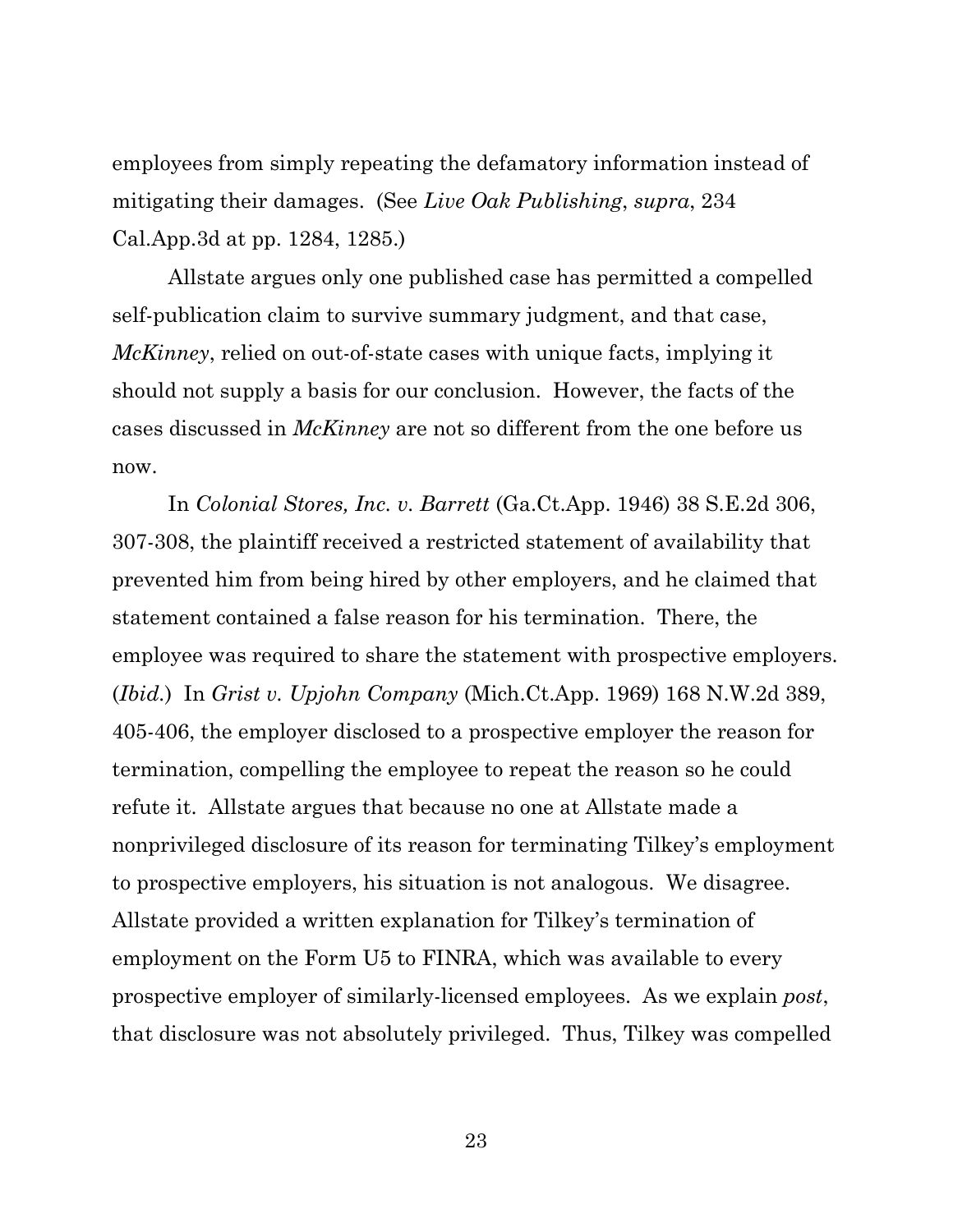to explain the reason for his discharge, and this repetition was reasonably foreseeable.

We are also not persuaded by Allstate's remaining arguments. Nothing about compelled self-published defamation limits an employer's right or ability to terminate employment unfairly or capriciously. (See *Guz v. Bechtel National Inc.* (2000) 24 Cal.4th 317, 350-351.) And because a defamation cause of action does not arise from an employer's statement to the employee of the reasons for termination of employment unless they include false accusations of criminal conduct, lack of integrity, dishonesty, incompetence, or reprehensible personal characteristics or behavior (see, e.g., *Jensen v. Hewlett-Packard Co*. (1993) 14 Cal.App.4th 958, 964-965 [employee performance evaluation]; see, e.g., *King v. United Parcel Service, Inc.* (2007) 152 Cal.App.4th 426, 440 [employer statements about reasons for terminating another employee are generally privileged because of common interest in protecting workplace from abuse]), there is no additional chilling effect on the free flow of information between the employer and the employee.

Additionally, the qualified privilege that attaches to communications about an employee's job performance when made without malice or abuse to a third party likewise protects an employer against compelled selfpublished defamation. (See Cal. Civ. Code, § 47, subd. (c); *Noel v. River Hills Wilsons, Inc.* (2003) 113 Cal.App.4th 1363 [malice required for application of conditional privilege]; *Neal v. Gatlin* (1973) 35 Cal.App.3d 871, 877 ["It is well established that a former employer may properly respond to an inquiry from a prospective employer concerning an individual's fitness for employment, and if it is not done maliciously, such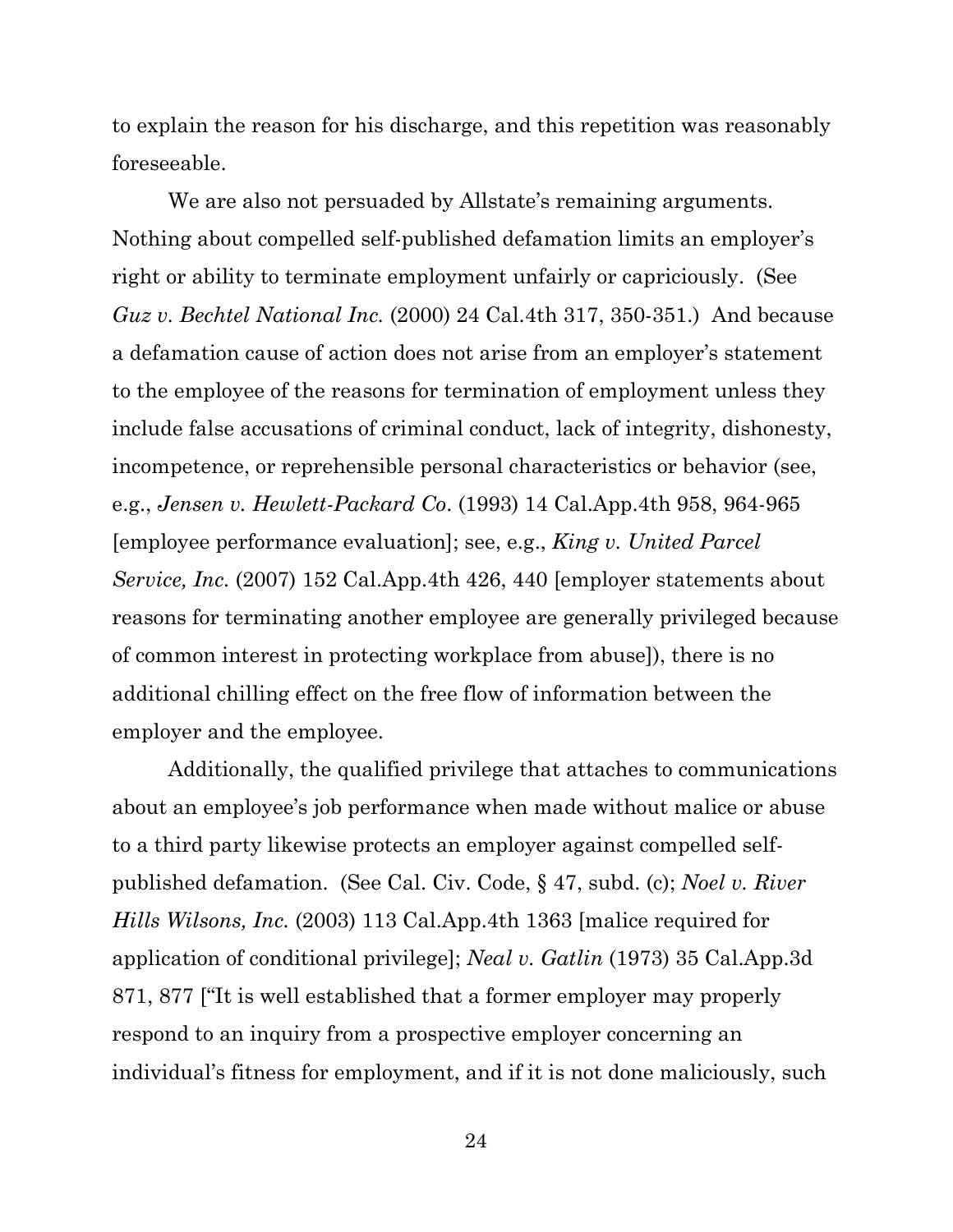response is privileged"].) This conditional privilege helps protect the free flow of reference information. (*Noel*, at pp. 1373-1374.)

# B.

#### *Form U5 Privilege*

In its petition for rehearing, Allstate questioned our understanding of the purpose and role of the Form U5. We have reviewed the materials provided by both parties, and our conclusion on this topic remains the same. When the information provided in the Form U5 is not made in anticipation of or designed to prompt an official proceeding, it is not protected by an absolute privilege.

Civil Code section 47, subdivision (b) confers an absolute privilege to any communication " '(1) made in judicial or quasi-judicial proceedings; (2) by litigants or other participants authorized by law; (3) to achieve the objects of the litigation; and (4) that [have] some connection or logical relation to the action.'" (*Action Apartment Assn., Inc. v. City of Santa Monica* (2007) 41 Cal.4th 1232, 1241.) The communication must be reasonably relevant to the subject matter of the action for privilege to apply. (*Nguyen v. Proton Technology Corp.* (1999) 69 Cal.App.4th 140, 148.)

Additionally, the "privilege extends to communications intended to report wrongdoing or trigger an investigation." (*Hawran v. Hixson* (2012) 209 Cal.App.4th 256, 282 (*Hawran*).) "[T]he critical question is the *aim* of the communication, not the forum in which it takes place. If the communication is made 'in anticipation of or [is] designed to prompt official proceedings, the communication is protected.'" (*Hagberg v. California Federal Bank* (2004) 32 Cal.4th 350, 368 (*Hagberg*).) We look to the aim of the Form U5 and the role of FINRA to evaluate whether a statement was made as part of, or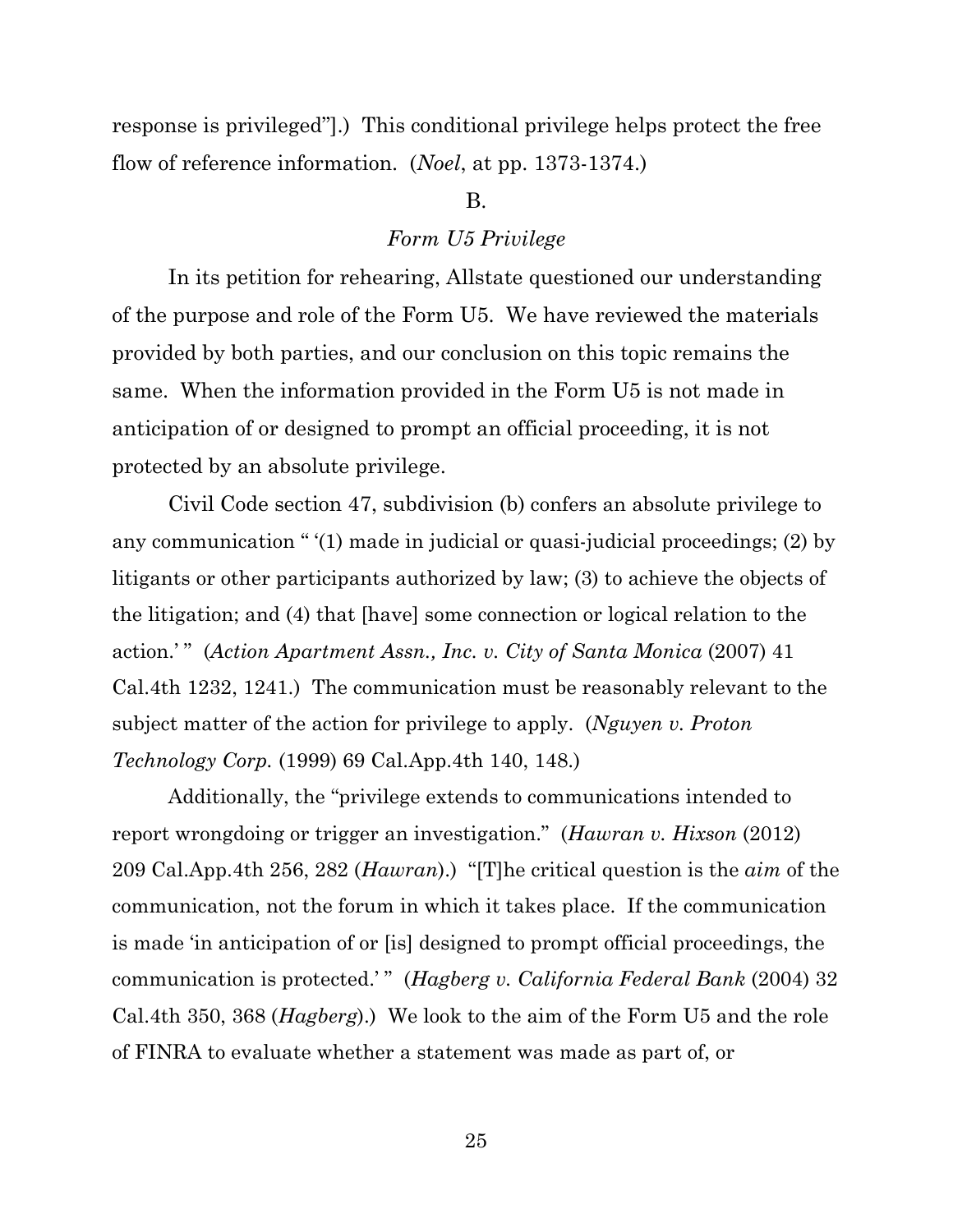anticipation of an official proceeding.[6](#page-25-0) (See *Fontani v. Wells Fargo Investments, LLC* (2005) 129 Cal.App.4th 719, 732 (*Fontani*), disapproved of on other grounds in *Kibler v. Northern Inyo County Local Hospital District*  (2006) 39 Cal.4th 192.)

Firms are required to file a Form U5 with FINRA whenever a registered representative leaves the firm. If the registered representative's employment has been terminated, the form asks the firm to provide a reason for termination. When the Form U5 identifies allegations of improper conduct by a broker-dealer, an issue that FINRA may need to investigate, it can on those occasions be considered "a communication made 'in anticipation of an action or other official proceeding.' (*Briggs* [*v. Eden Council for Hope & Opportunity* (1999)] 19 Cal.4th [1106,] 1115.)" (*Fontani*, *supra*, 129 Cal.App.4th at p. 732.) In those instances, the information reported on the Form U5 would be protected by the absolute privilege outlined in Civil Code section 47, subdivision (b).[7](#page-25-1) (See *Fontani*, at p. 734*.*)

<span id="page-25-0"></span>6 FINRA is a non-profit organization that works under the supervision of the Securities and Exchange Commission. (*FINRA*, <https://www.finra.org/#/> [as of Oct. 26, 2020] archived at <https://perma.cc/E3FW-5NKS>.) It is "authorized by Congress to protect America's investors by making sure the broker-dealer industry operates fairly and honestly." (About *FINRA*,  $\text{thth}$ ,  $\text{thth}$ ,  $\text{th}$ ,  $\text{th}$ ,  $\text{th}$ ,  $\text{th}$ ,  $\text{th}$ ,  $\text{th}$ ,  $\text{th}$ ,  $\text{th}$ ,  $\text{th}$ ,  $\text{th}$ ,  $\text{th}$ ,  $\text{th}$ ,  $\text{th}$ ,  $\text{th}$ ,  $\text{th}$ ,  $\text{th}$ ,  $\text{th}$ ,  $\text{th}$ ,  $\text{th}$ , 2020] archived at <https://perma.cc/7NS8-AR4X>.)

<span id="page-25-1"></span><sup>7</sup> In *Fontani*, Wells Fargo stated on the Form U5 that Fontani misrepresented information when selling annuities. (*Fontani*, *supra*, 129 Cal.App.4th at pp. 725-726.) The appellate court noted that an "investigation is at least one potential consequence of a Form U-5 filing *that contains allegations of improper conduct by a broker-dealer.*" (*Id.* at p. 731, italics added.) For that reason, it was a communication made in anticipation of an official proceeding. (*Id.* at p. 732.)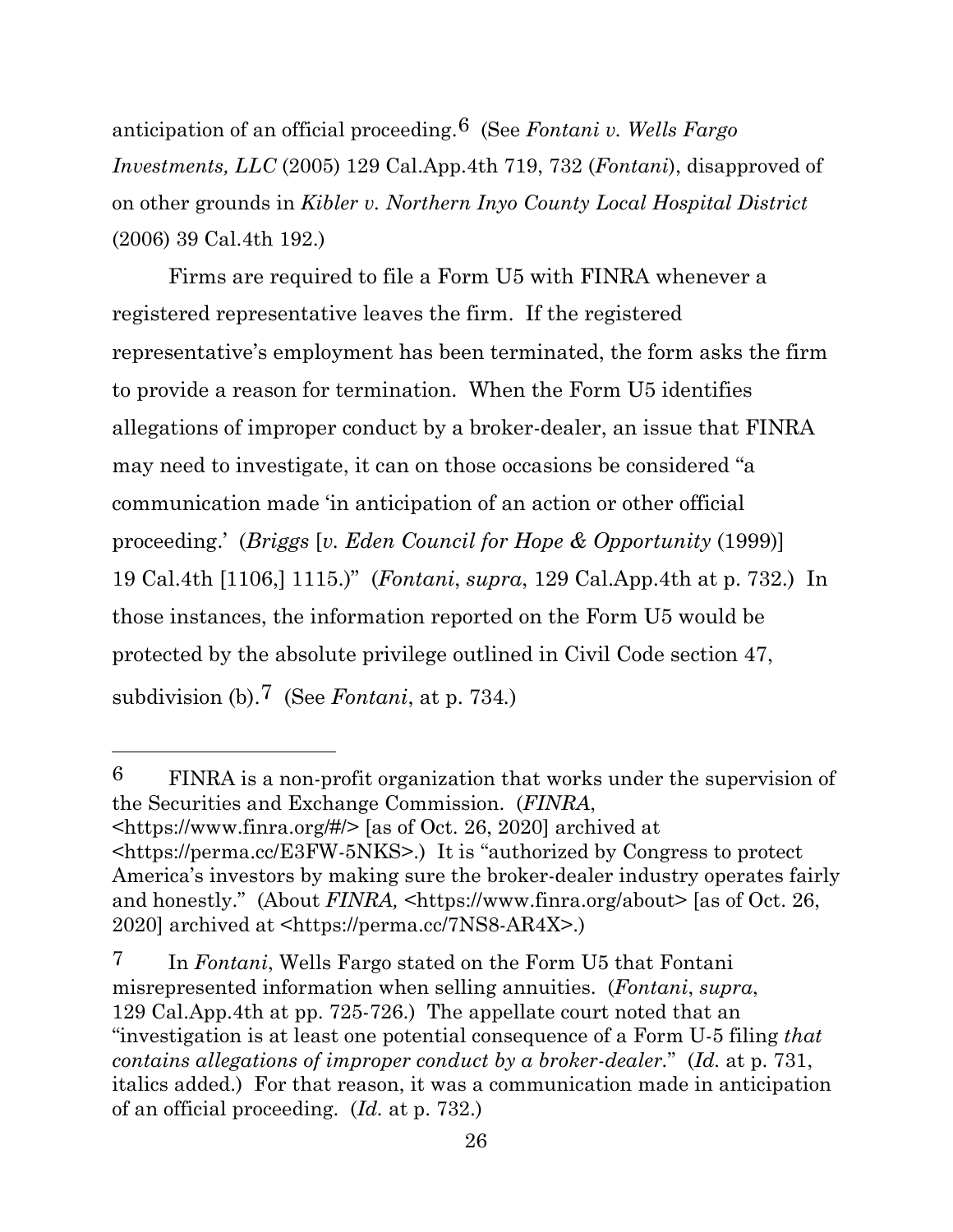Allstate explains the Form U5 is used for a variety of purposes, including to identify and sanction misconduct, to make informed licensing and registration decisions, and to ensure the public can make informed decisions about hiring FINRA-registered representatives to manage portfolios. Indeed, FINRA's "rules and guidance strive to protect the investors and ensure the integrity of today's rapidly evolving market." (*FINRA Rules & Guidance,* <https://www.finra.org/rules-guidance> [as of Oct. 26, 2020] archived at <https://perma.cc/QNL5-5NE6>.) To that end, FINRA "investigates potential securities violations and, when appropriate, brings formal disciplinary actions against firms and the associated persons." (*FINRA Rules & Guidance Enforcement,* <https://www.finra.org/rulesguidance/enforcement> [as of Oct. 26, 2020] archived at <https://perma.cc/44E6-GBTB>.) Those disciplinary actions are based on FINRA's rules, which cover a variety of topics related to business activities of registered representatives and member firms. (See, e.g., FINRA Rule 2010, <https://www.finra.org/rules-guidance/rulebooks/finra-rules/2010> [as of Oct. 26, 2020] archived at <https://perma.cc/A2E5-GUNY> [commercial honor and principles of trade]; FINRA Rule 2020 <https://www.finra.org/rulesguidance/rulebooks/finra-rules/2020> [as of Oct. 26, 2020] archived at <https://perma.cc/PQ74-DE8M> [use of manipulation of fraudulent devices]; FINRA Rule 2100, <https://www.finra.org/rules-guidance/rulebooks/finrarules/2100> [as of Oct. 26, 2020] archived at <https://perma.cc/CL8F-2SZN> [transactions with customers]; FINRA Rule 4500 et seq., <https://www.finra.org/rules-guidance/rulebooks/finra-rules/4510> [as of Oct. 26, 2020] archived at <https://perma.cc/6YL8-FW3W> [books, records and

reports].)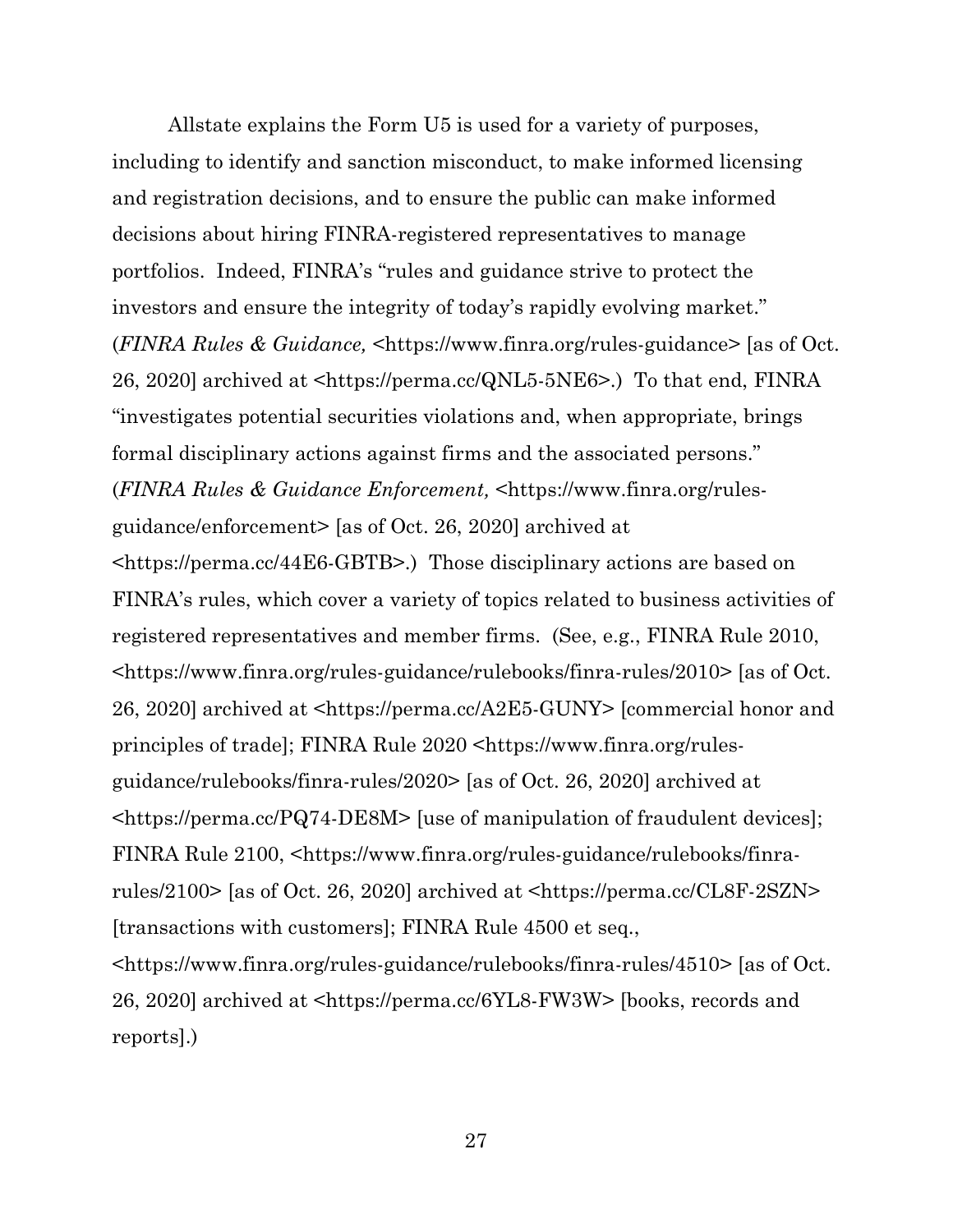To the extent the Form U5 provides information related to FINRA's enforcement of its rules, the statements are protected. However, the scope of FINRA's authority is not unlimited. Section 7 of the Form U5 includes a list of disclosure questions for full terminations that asks if the terminated employee was the subject of a governmental investigation; was under internal review for fraud, wrongful taking of property, or violated investment related laws, regulations, or industry standards relating to compliance; was convicted of or pled guilty to a felony; or was convicted of or pled guilty to a misdemeanor that related to investments, fraud, false statements, bribery, perjury, forgery, counterfeiting, extortion, or wrongful taking of property. These questions make clear that FINRA seeks termination information that allows it to assess whether the employee's conduct lacked compliance with regulatory requirements in the securities arena. The explanation required in section 3 of the form helps FINRA determine whether and in what ways an employee may have engaged in unethical behavior or otherwise violated FINRA rules.

Thus, the absolute privilege extends to communications required by FINRA, i.e., fraud- and securities-related information and other information covered by its rules. However, the communication of Tilkey's termination here did not regard improper business activities, and Allstate did not limit its responses to such information. Instead, Allstate explained Tilkey's departure was the result of a "termination of employment by parent property and casualty insurance company after allegations of engaging in behavior that are in violation of company policy, specifically, engaging in threatening behavior and/or acts of physical harm or violence to any person, regardless of whether he/she is employed by Allstate. Not securities related." This statement did not contain allegations of improper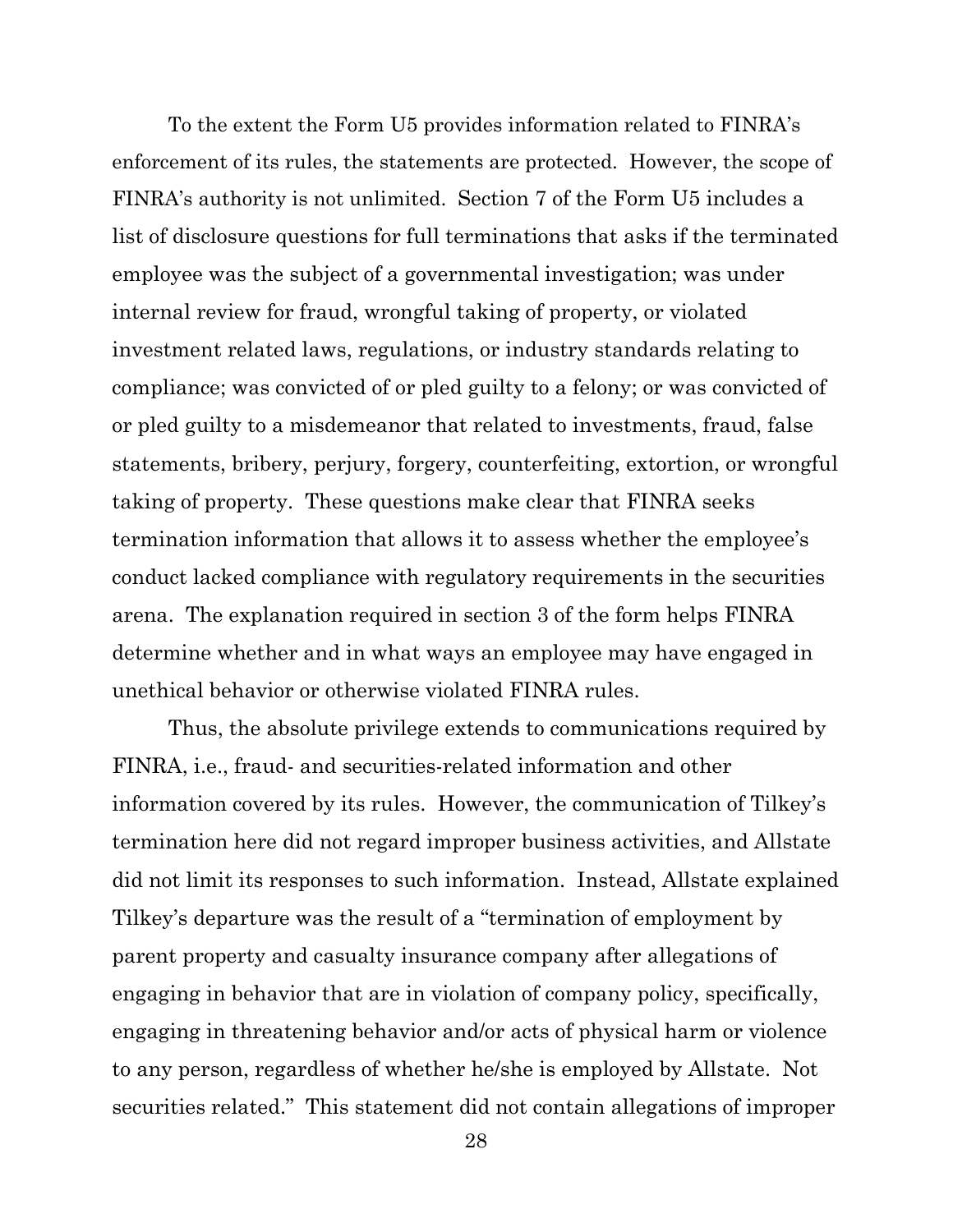securities conduct, theft, or allegations or charges of fraud or dishonesty. It was not offered in anticipation of or to initiate an investigation; nor was it offered in the course of any other official proceeding. (See Civ. Code, § 47, subd. (b).)

Allstate also argues that even if FINRA only initiates disciplinary matters in response to terminations issued under FINRA rules, the Form U5 is still protected by absolute privilege because the Form U5 is itself an official proceeding. The cases Allstate cites to support this interpretation are distinguishable. *Fontani* concluded statements that alleged improper business conduct on the Form U5 were protected because an investigation was a possible consequence, making the allegations ones brought in anticipation of an official proceeding. (*Fontani*, *supra*, 129 Cal.App.4th at pp. 731-732.) *O'Shea v. General Tel. Co.* (1987) 193 Cal.App.3d 1040, 1048, did not address the Form U5. There, statements made during a background investigation conducted as required by state law were connected to the investigation about the applicant's moral character. While Allstate is correct that these are examples of privileged statements in anticipation of or as part of investigations, neither supports the conclusion that the Form U5 is itself an official proceeding. <sup>[8](#page-28-0)</sup> Even recognizing, as we do, that an absolute privilege extends to communications related to official proceedings (*Laker*, *supra*, 32 Cal.App.5th at p. 765), in this context, that means the absolute

<span id="page-28-0"></span><sup>8</sup> Allstate's references to *Laker v. Board of Trustees of California State University* (2019) 32 Cal.App.5th 745 (*Laker*) and *Nelson v. Tucker Ellis LLP*  (2020) 48 Cal.App.5th 827 (*Nelson*) are also unhelpful. In *Laker,* the challenged statements were made during an ongoing investigation. (*Laker*, at p. 766.) In *Nelson*, the statements were submitted during a judicial proceeding in response to a subpoena; they were related to the issue over which there was litigation, and they were released by the holder of the privilege. (*Nelson*, at pp. 847-848.)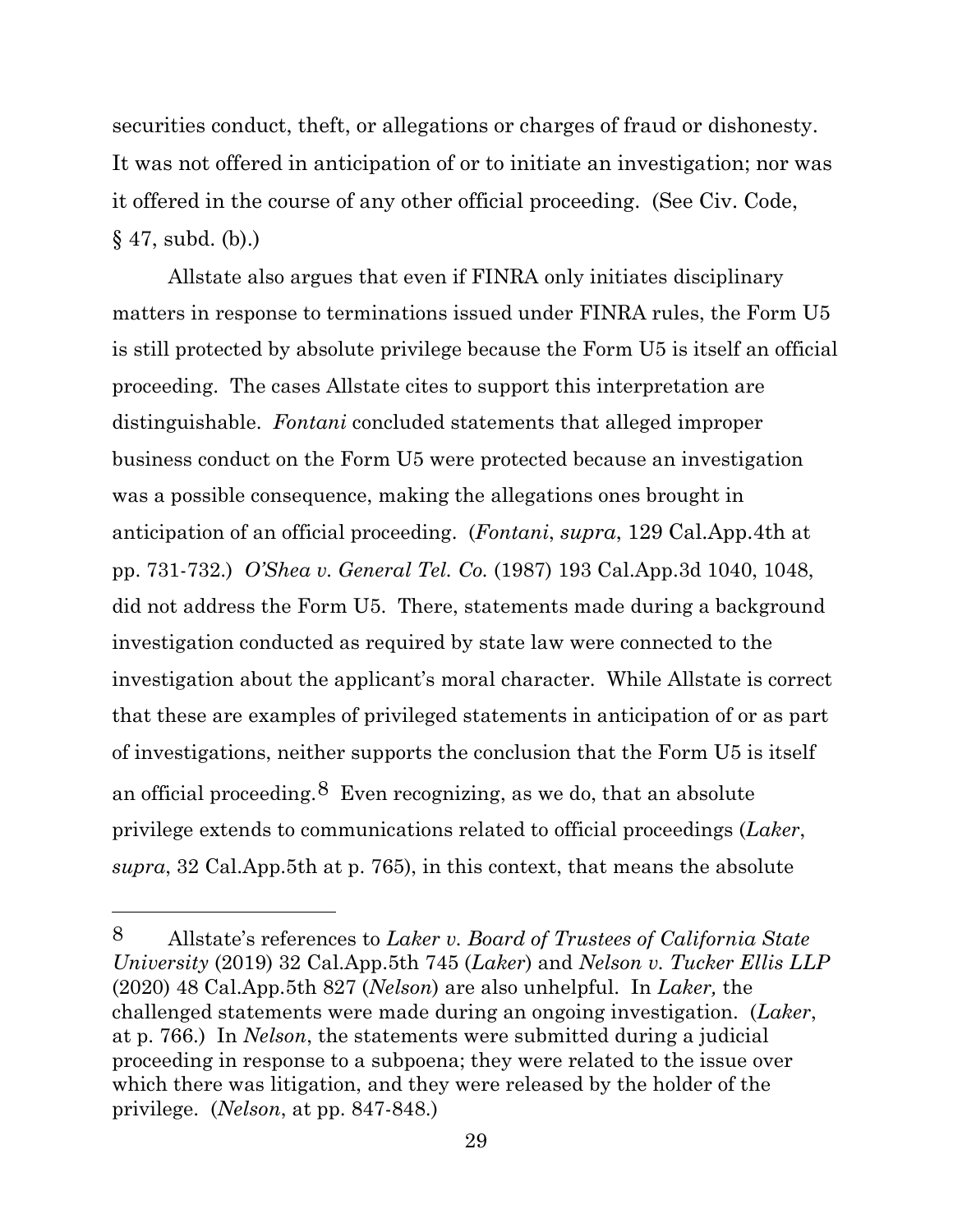"privilege extends to communications intended to report wrongdoing or trigger an investigation" (*Hawran*, *supra*, 209 Cal.App.4th at p. 282, citing *Hagberg*, *supra*, 32 Cal.4th at p. 368), and Allstate here was not intending to report wrongdoing or trigger an investigation by FINRA.

Finally, Allstate maintains that the information provided on the Form U5 is connected to an official proceeding because FINRA plays a disciplinary role over employment-related conduct. Allstate offers two FINRA rules to support this claim, but neither addresses workplace disputes that do not also impact the business activities of the member. Specifically, FINRA Rule 2010, which falls under the umbrella of "standards of commercial honor and principles of trade," expressly references the member's behavior "in the conduct of its business" and cross-references other rules that focus on commercial business practices, like filing of misleading information, restrictions on the purchase and sale of initial equity public offerings, and prohibiting trading ahead of customer orders. (FINRA Rule 2010, <https://www.finra.org/rules-guidance/rulebooks/finra-rules/2010> [as of Oct. 26, 2020] archived at <https://perma.cc/A2E5-GUNY>.) Similarly, the antiintimidation rule, FINRA Rule 5240, which falls within rules regarding "quotation and trading obligations and practices" prohibits engaging in conduct that "threatens, harasses, coerces, intimidates or otherwise attempts improperly to influence" another person or member. Subsequent language in that section explains the rule includes, but is not limited to, attempting to influence another person or member "to adjust or maintain a price or quotation," a commercially-related concern. (FINRA Rule 5240, <https://www.finra.org/rules-guidance/rulebooks/finra-rules/5240> [as of Oct. 26, 2020] archived at <https://perma.cc/RXC9-B6X3>.) These rules do not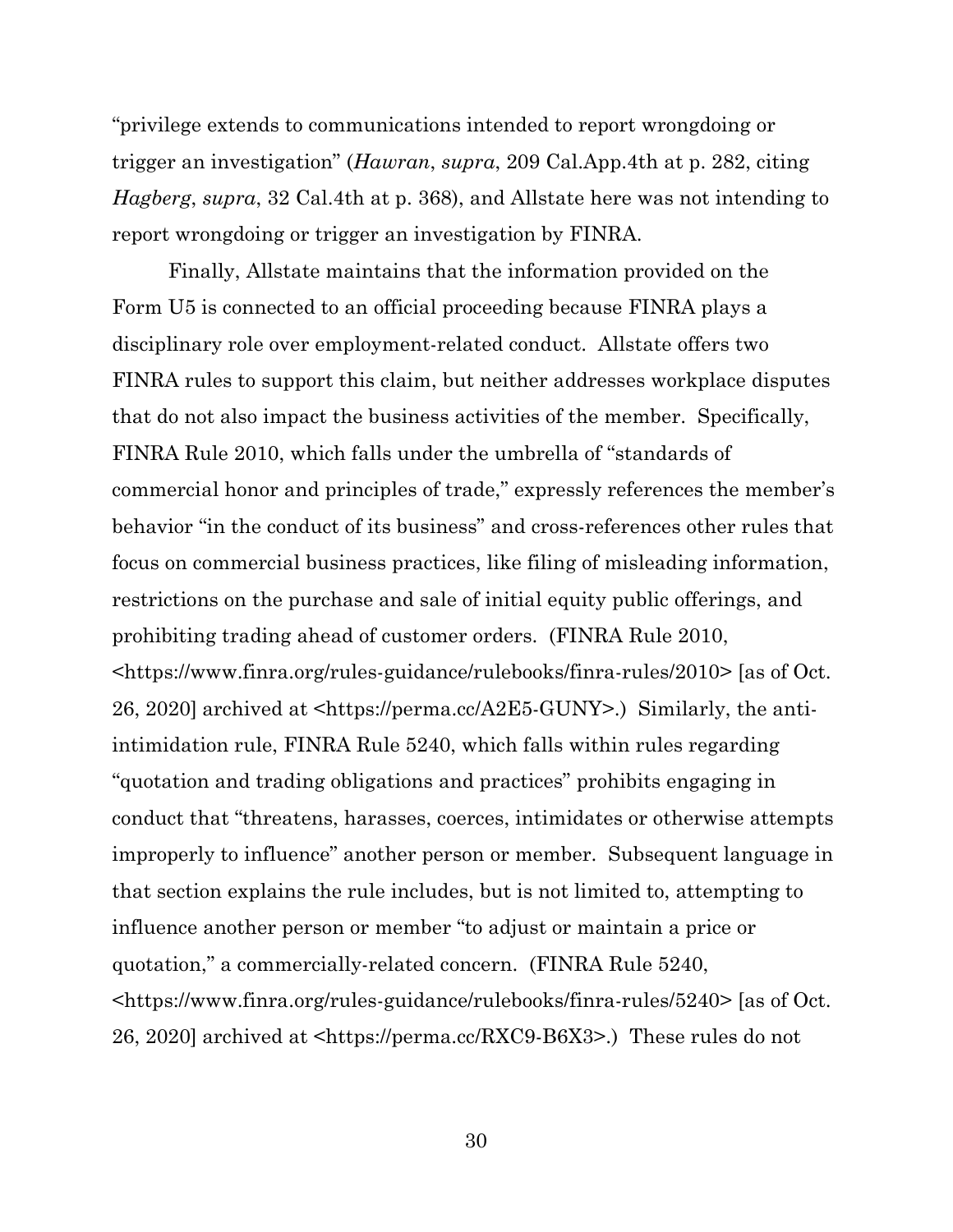persuade us that FINRA's regulatory and disciplinary authority includes all employment-related conduct.

Neither do the examples of disciplinary matters offered by Allstate in its request for judicial notice. Those matters involved situations in which the former employees had allegedly engaged in improper business activities, including misappropriating customer funds, harassing and threatening employees to secure leverage for post-employment commissions, making unauthorized transactions, converting firm funds, violating sales practices, and committing fraud. Thus, FINRA was exercising its authority under its rules.

We recognize there are adjudications via arbitration that raise defamation issues, including defamation arising out of the Form U5. (*Top 15 Controversy Types in Intra-Industry Arbitrations, FINRA Dispute Resolution Statistics,* <https://www.finra.org/arbitration-mediation/dispute-resolutionstatistics#top15controversyindustry> [as of Oct. 26, 2020] archived at <https://perma.cc/98DA-VQM7>.) However, FINRA's arbitration provisions are only mandatory for disputes involving customers, or pursuant to a written agreement; there is no requirement that employment disputes be arbitrated or brought to FINRA. (*Ibid;* FINRA Rule 13201, <https://www.finra.org/rules-guidance/rulebooks/finra-rules/13201> [as of Oct. 26, 2020] archived at <https://perma.cc/6JL2-B8W8>; *SEC Approves Rule Change Regarding Arbitration of Statutory Employment Disputes, Notice to Members 98-56, available at*  $\langle$ *https://www.finra.org/rules*guidance/notices/98-56> [as of Oct. 26, 2020] archived at <https://perma.cc/8P8W-CWE2>.) In other words, FINRA's jurisdiction over workplace disputes is more contractual than regulatory.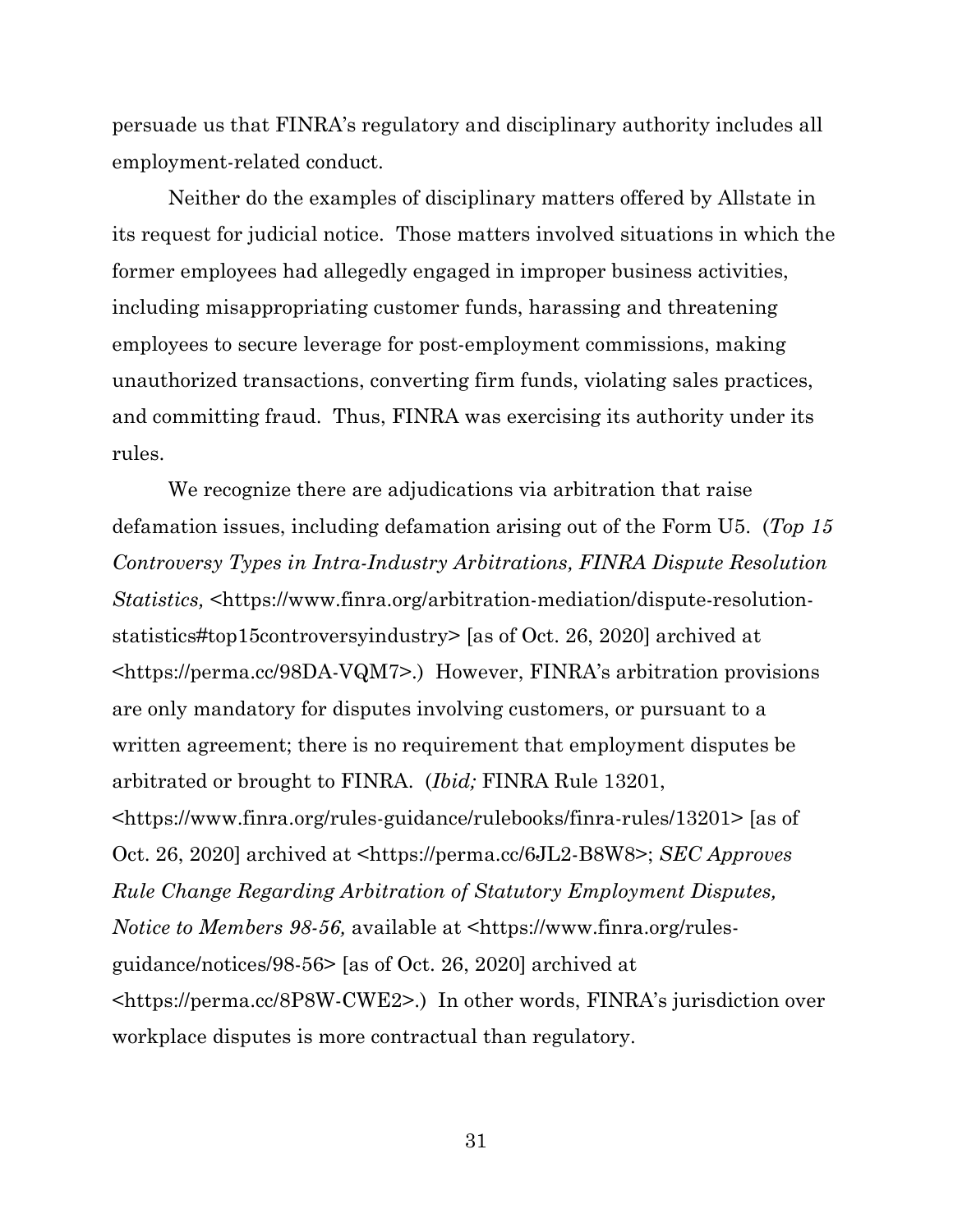FINRA's disciplinary authority extends to its own rules, which regard business activities of registered representatives and member firms, and statements that aim to prompt an investigation that would result in discipline under those rules are protected. (See Civil Code, § 47, subd. (b); *Hagberg*, *supra*, 32 Cal.4th at p. 368.) As we have explained, the statement in section 3 here did not relate to Tilkey's business activities or any violation of FINRA Rules and was therefore not protected by an absolute privilege. Although we conclude the Form U5 statement was not absolutely privileged, even were we to have concluded otherwise, it would not preclude a finding that Tilkey was compelled to self-publish a defamatory statement because, as we next explain, there was substantial evidence to support compelled selfpublication even without the Form U5.

# C.

# *Substantial Evidence Supports Jury Findings That Tilkey Was Compelled to Self-Publish Statement That Was Not Substantially True*

Finally, Allstate contends Tilkey was not under a strong compulsion to self-publish the defamatory statement and there was not substantial evidence to support the jury's finding the statement was not substantially true. We disagree.

We look for substantial evidence regarding whether Tilkey was compelled to self-publish and whether its statement that he was engaged in threatening behavior and/or acts of physical harm or violence to any person was substantially true. (*Sweatman*, *supra*, 25 Cal.4th at p. 68.) In so doing, we do not " 'weigh the evidence, consider the credibility of witnesses, or resolve conflicts in the evidence or in the reasonable inferences that may be drawn from it.' " (*Do*, *supra*, 216 Cal.App.4th at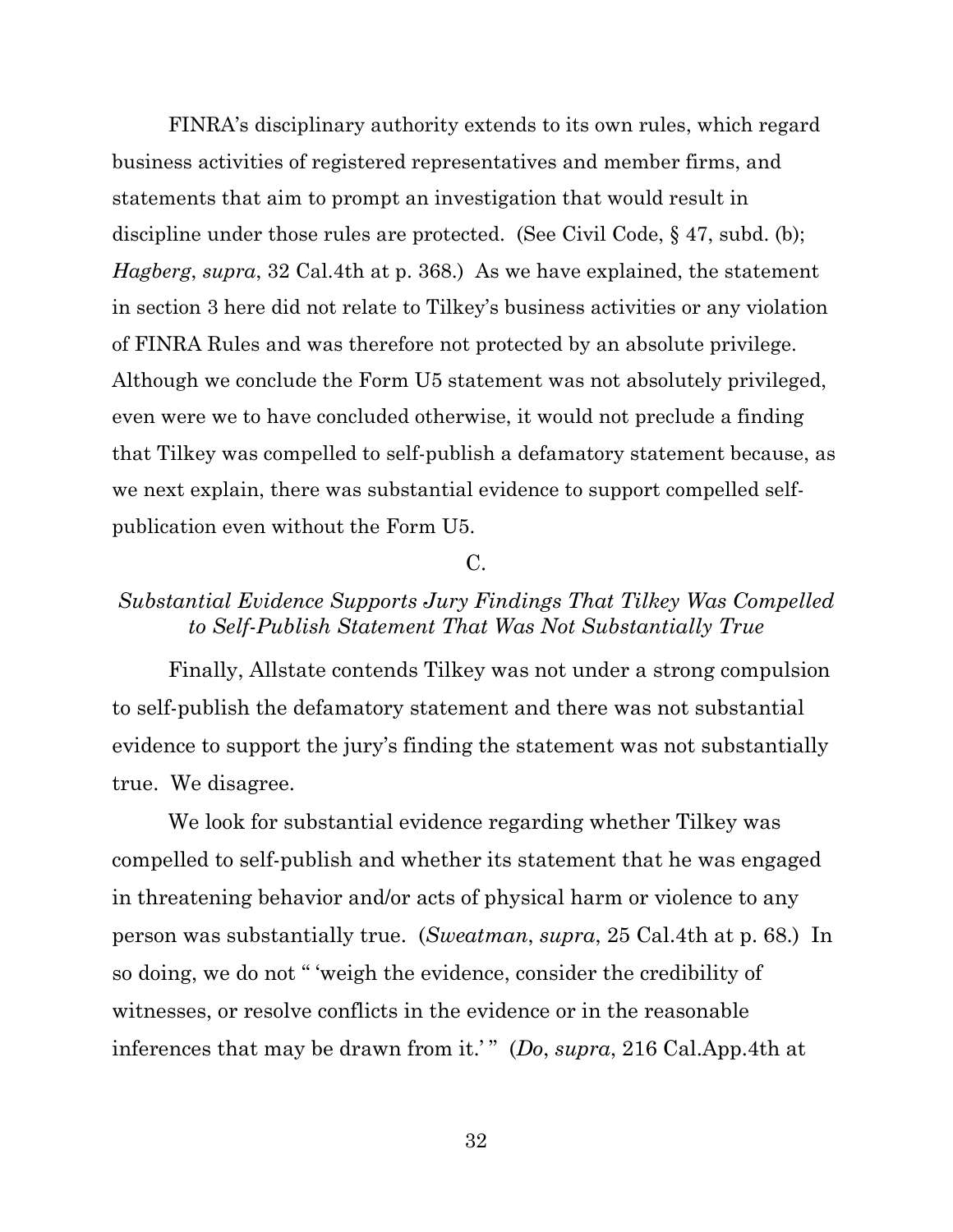p. 1492.) We consider disputed facts in a light most favorable to the judgment. (*Ibid.*)

#### 1. Compulsion

The jury concluded that Tilkey was under strong pressure to communicate Allstate's defamatory statement to another person. There is ample evidence to support this conclusion.

The vocational evaluator testified Tilkey would have a difficult time ever getting another job because he had been terminated, and the reason for termination reported on the Form U5 was negative. He testified that because job applications ask for information about whether the applicant had been terminated from employment, Tilkey would have to explain the situation, and that would be "an absolute killer." He also noted that because Tilkey sold life insurance, he was required to hold securities licenses, and agencies and employers hiring those with securities licenses would have access to U5 forms. Tilkey's supervisor at Allstate, William Vasquez, testified that Allstate routinely reviewed the securities public information from the Form U5 of any person they were hiring, and he could not recall ever hiring anyone at Allstate whose Form U5 stated he was terminated for cause. Tilkey likewise testified that when he recruited agents, he would have someone check the Form U5, and he never hired anyone whose Form U5 showed the termination was for cause. He also never received an interview from any company that had access to a Form U5, even though he had 30 years of experience and performed well, receiving the third largest bonus in the state just a few weeks before his termination. Tilkey's knowledge of how companies used the Form U5, coupled with Allstate's related hiring practice contributed to his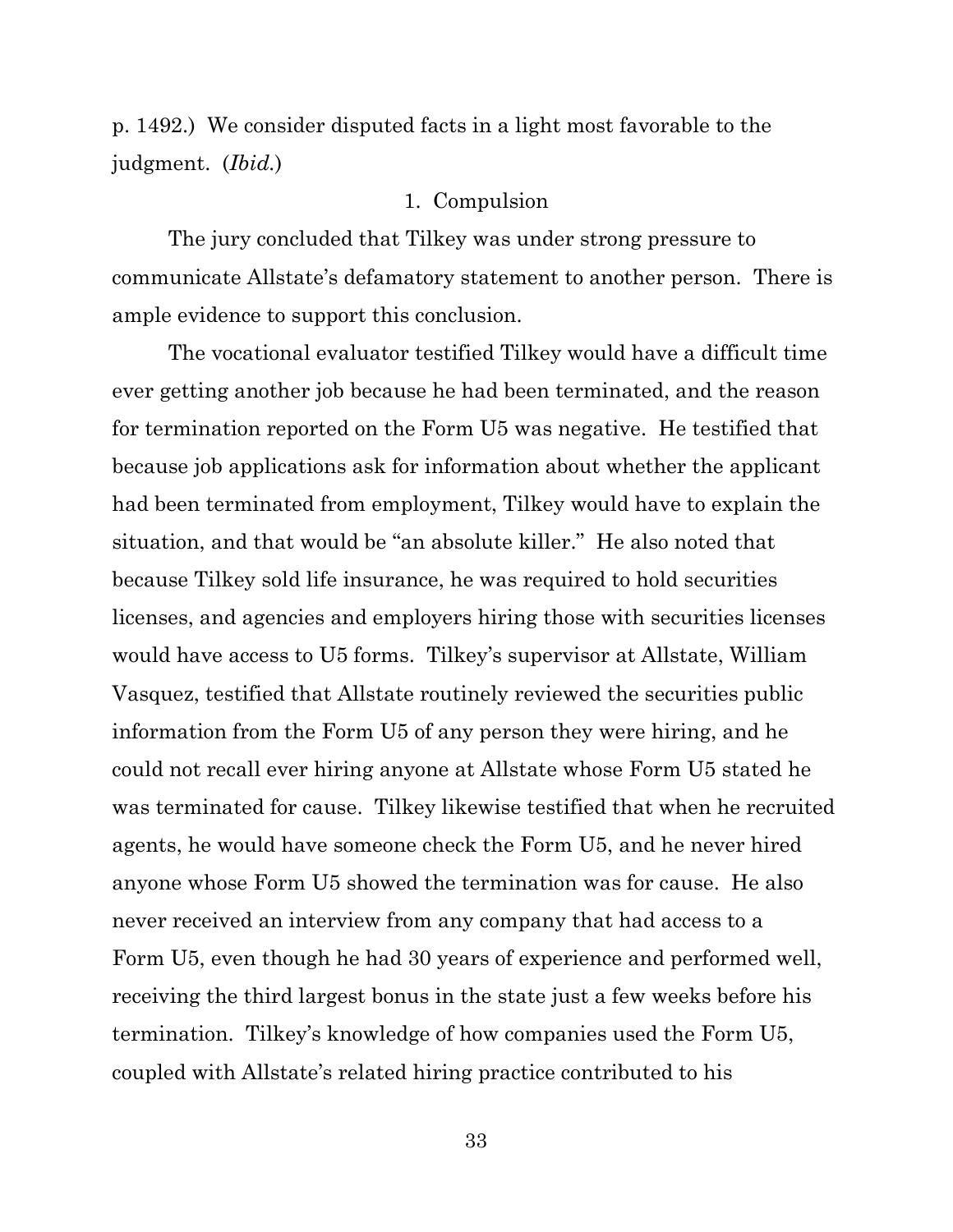compulsion to explain and respond to the allegation. (See *Live Oak Publishing*, *supra*, 234 Cal.App.3d at p. 1285 [compulsion from need to explain to employers who will learn of allegation if they investigate past employment].)

Even without reference to the Form U5 specifically, there is substantial evidence that Tilkey was compelled to disclose Allstate's reason for terminating his employment. Tilkey looked for work in other fields as well, but even then he was asked about whether he had been terminated from a job. He answered the question honestly, stating that Allstate alleged he had engaged in threatening behavior and/or acts of physical harm or violence to another person, then countered it by explaining he had never threatened anyone. (See *Beroiz*, *supra*, 84 Cal.App.4th at p. 497 [republication necessary to disprove accusation].)

None of these facts is disputed. Taken together, in a light most favorable to the verdict, the implication is evident. Even if the company never offered any specific information about the reason for Tilkey's discharge from employment to prospective employers, its statement at the time of discharge and separately its reporting of the information on the publicly-available Form U5 necessitated Tilkey's self-publication in other settings. Without explaining Allstate's claims, Tilkey would not have been able to explain his employment history and sudden departure after 30 years.

# 2. Substantial Truth

The truth of a statement is an absolute defense against civil liability. (*Ringler Associates Inc. v. Maryland Casualty Co.* (2000) 80 Cal.App.4th 1165, 1180.) The defendant does not need to prove the literal truth of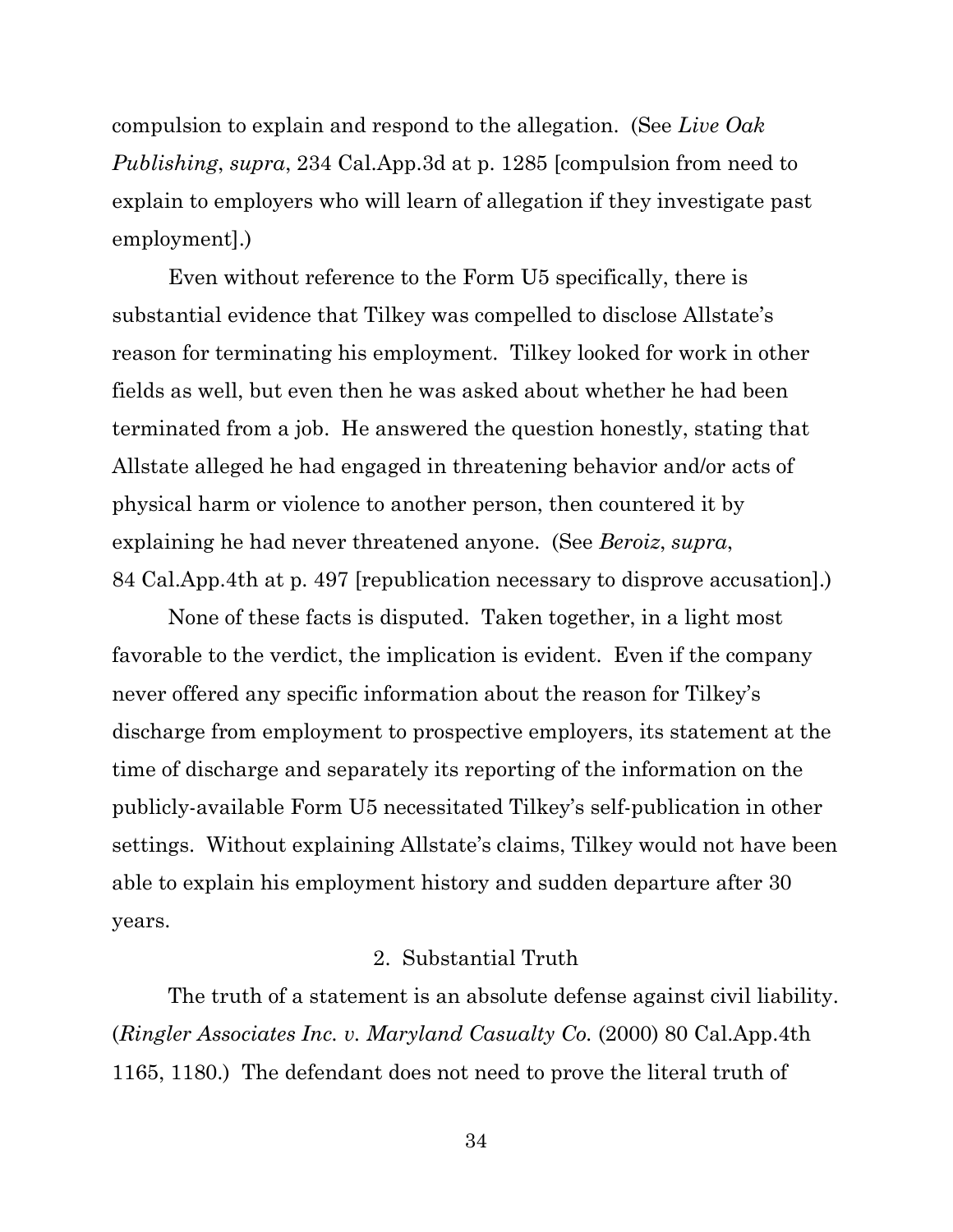every word in the challenged statement; the defense is complete "so long as the imputation is substantially true so as to justify the 'gist or sting' of the remark." (*Campanelli v. Regents of University of California* (1996) 44 Cal.App.4th 572, 582 (*Campanelli*).)

The jury was asked whether Allstate stated, "[Tilkey] engaged in threatening behavior and/or acts of physical harm or violence to another person," and it concluded Allstate did. The jury also found the statement was not substantially true. These conclusions are supported by substantial evidence.

The facts of the evening of Tilkey's arrest, which formed the basis of Allstate's conclusion that he engaged in threatening behavior and/or acts of physical harm or violence, are largely undisputed. Tilkey and Mann were at Mann's one-bedroom apartment after an evening out when they began to argue. Tilkey stepped onto the enclosed patio, and Mann closed and locked the door behind him. Tilkey banged on the door loudly, demanding to be let into the home to gather his belongings from the room where Mann's grandson was asleep. When police arrived, Mann told them she was afraid Tilkey would wake her grandson, and the interior trim on the framing of the patio door was broken. Tilkey was arrested for misdemeanor criminal damage deface and disorderly conduct - disruptive behavior, and a domestic violence label was attached to the disorderly conduct charges. Tilkey pled guilty to disorderly conduct fighting  $(DV)$ .

<span id="page-34-0"></span><sup>9</sup> In its petition for rehearing, Allstate contends certain facts that Tilkey admitted to were omitted from our opinion. The first two sets of facts Allstate identifies were related to Tilkey pounding on the door, the door frame being broken, and Tilkey's possession of marijuana paraphernalia. Those facts were included in our initial opinion, as they are now. The third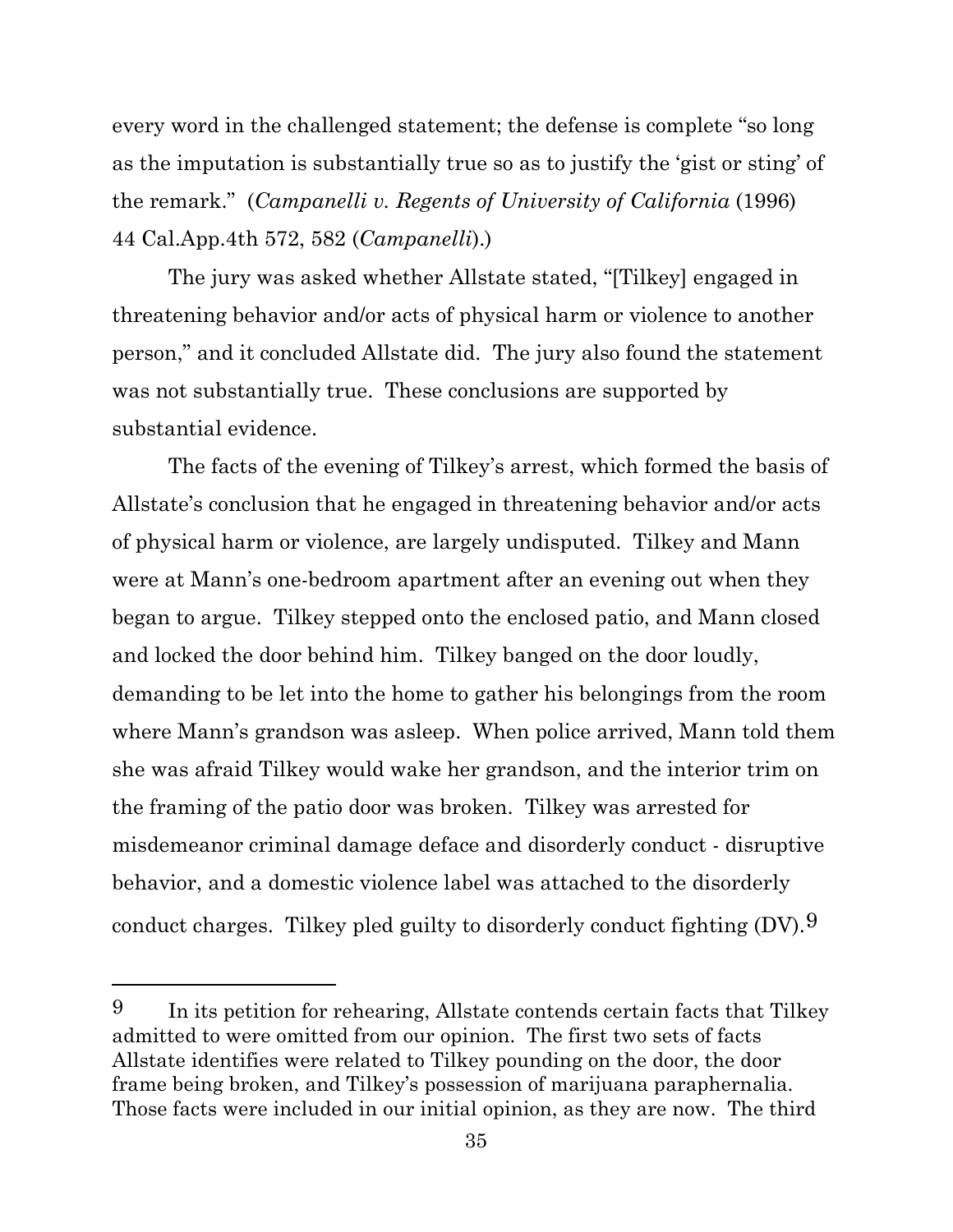These facts do not include evidence that Mann was ever directly threatened; nor do these events indicate that Tilkey was threatening to physically harm Mann or her grandson. Tilkey's attorney explained that the charges did not reflect threats of violence or harm. Estrada testified that A.R.S. section 13-2904A.1, the charge to which Tilkey pled guilty, defines the crime as engaging in fighting, violent, or seriously disruptive behavior. The basis of Tilkey's guilty plea was his admission that he engaged in seriously disruptive behavior on the date, time, and location listed in the charges against him. Estrada explained that while the courtgenerated guilty plea form references fighting, the departmental report and his understanding were that the conduct was disruptive behavior and not fighting, which is why the departmental report listed "disruptive behavior" on it. Estrada also testified that there is a separate charge for threatening behavior, A.R.S. section 13-1202, for which Tilkey was not

fact Allstate highlighted, that Tilkey had been drinking, was not included because there was no evidence or argument that the information was relevant to the outcome of the case.

Allstate further contends in its petition for rehearing that our statement of facts is inaccurate because we did not include reference to testimony about whether Tilkey broke the door and whether Tilkey told Mann he would pay for repairs to the door. Although Allstate does not explain why these "omitted" or "inaccurate" facts should be added, we presume Allstate asks us to include them because it believes this information supports its statement that Tilkey "engaged in threatening behavior and/or acts of physical harm or violence to another person." But these factual details do not support the statement, as the jury ultimately found. Breaking a door frame to enter the home to retrieve belongings, if that is what happened, is not synonymous with threatening behavior or acts of harm or violence to another person. And although Tilkey agreed to pay Mann for repairs to the door, offering to pay for the door without admitting he caused the damage is not evidence that he threatened or harmed her. Even if it were, the standard of review on this point is whether there is substantial evidence to support the judgment that the statement was false, and there is.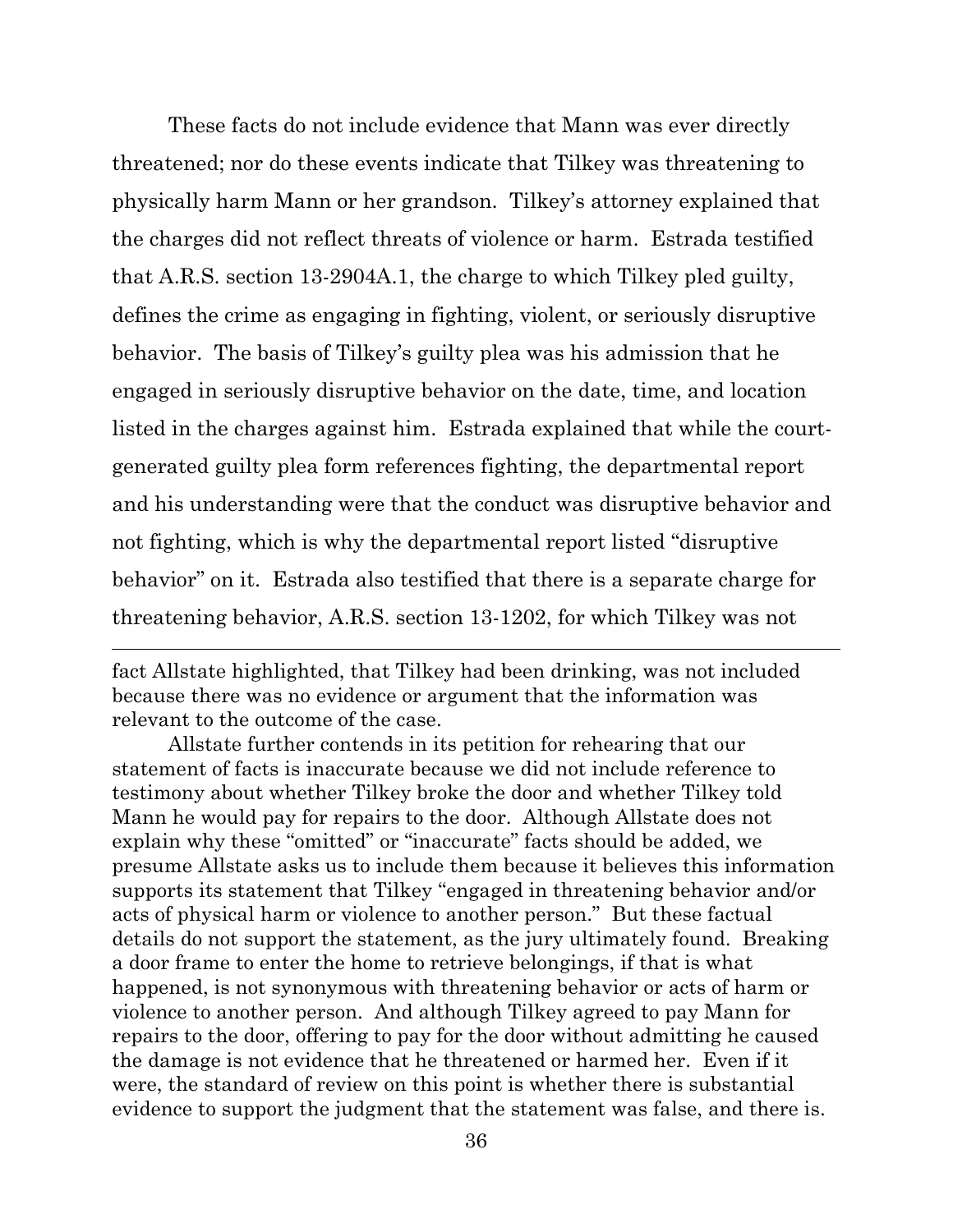charged. Tilkey similarly testified that he agreed to enter a diversion program because he felt like he was guilty of making noise that night.

Additionally, Alferos's summary of her investigation into the arrests initially concluded Tilkey was not in violation of company policy. It was only after her supervisor Burno directed her to revise the summary of investigation that Alferos concluded Tilkey's behavior "may [have been] at a level which causes management to lose confidence in his ability to work at Allstate." When Burno modified the conclusion again later, he relied on the retained charge against Tilkey to conclude "Tilkey engaged in behavior that was construed as acts of physical harm and violence towards another person." And Alferos's termination request form stated that based on Tilkey's voluntary entrance into the diversion program, he had engaged in acts of physical harm or violence to another person. But Estrada's testimony made clear that a domestic violence label does not mean the person engaged in physical violence or even threatened violence.

Thus, there is substantial evidence that the events of August 16, 2014, do not support Allstate's statement, especially when construed in a light most favorable to the jury verdict. Tilkey and his girlfriend had a heated exchange during which there was shouting, a door slam, and banging on the door. The charge to which Tilkey initially pled guilty was a disorderly conduct charge, not a threat charge. And while there was a factual basis for that guilty plea, disorderly conduct does not require any physical violence or threat of physical violence, so the existence of that charge is not sufficient on its own to conclude Tilkey engaged in physical harm or threatened physical harm. The factual basis for the plea was disruptive behavior, not physical harm, or even threat of physical harm.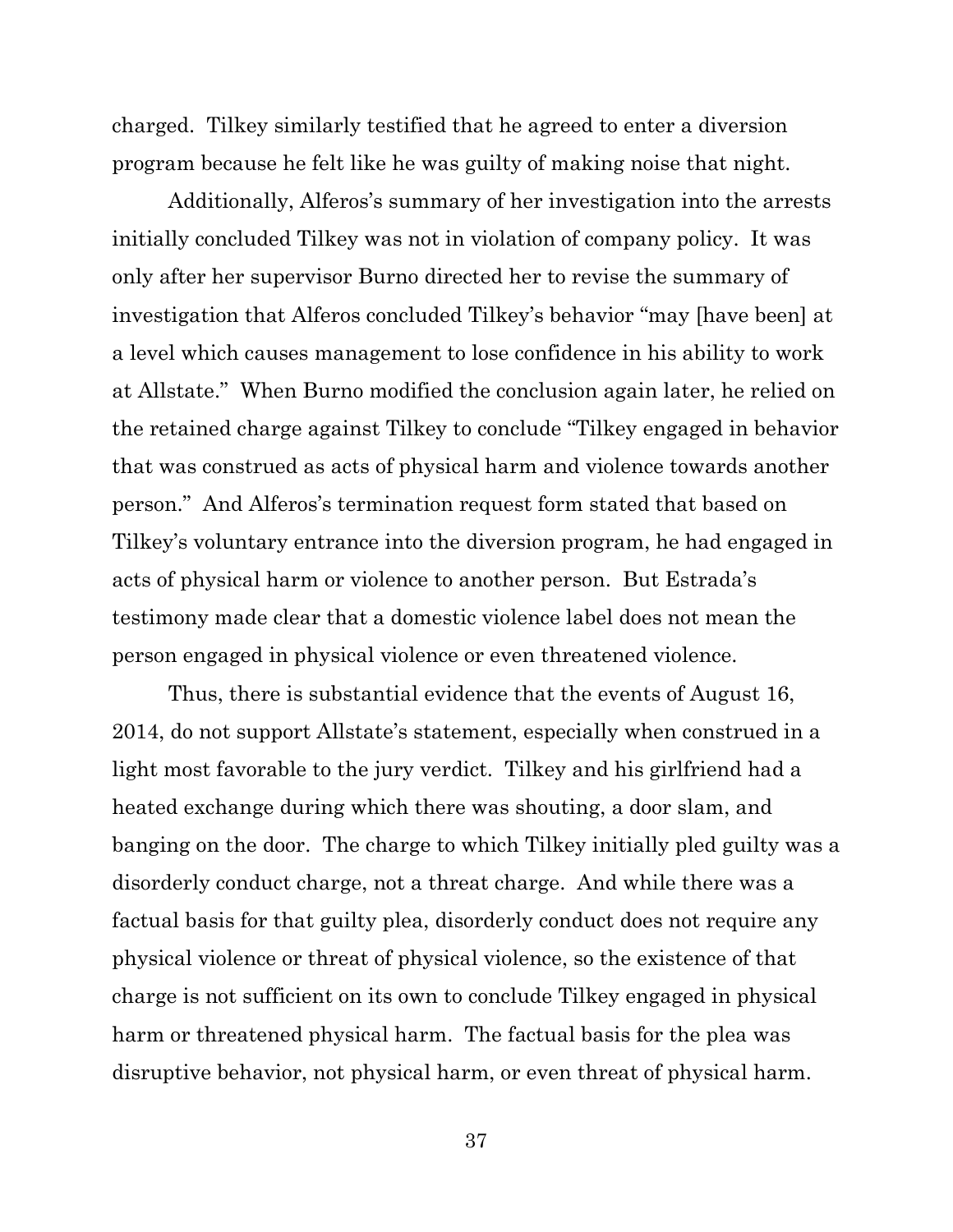Finally, Tilkey explained that he entered the diversion program because he felt like he was guilty of making noise that night.

The "gist or sting" of Allstate's remarks was that Tilkey behaved in a physically violent or threatening manner, and that was why his employment was terminated. (See *Campanelli*, *supra*, 44 Cal.App.4th at p. 582.) But the facts do not point to Tilkey threatening Mann, physically harming her, or being violent. Thus, there is substantial evidence to support the jury's verdict that Allstate's statement to the contrary was not substantially true, and we will affirm.

#### III.

#### PUNITIVE DAMAGES

Allstate presents four arguments for why the judgment on punitive damages should be reversed: (1) no managing agent acted to terminate Tilkey with knowledge of violating section 432.7 or with knowledge of or a reckless disregard for the truth; (2) Allstate did not consciously disregard the requirements of section 432.7; (3) punitive damages are not available in compelled self-publication defamation matters; and (4) the award is excessive in violation of due process rights. Having already concluded Allstate did not violate section 432.7, we do not address Allstate's contentions relating to that section of the Labor Code. We address the remaining three contentions in turn below.

# A.

#### *Standard of Review*

We review whether a punitive damages award is constitutionally excessive de novo, independently assessing the "reprehensibility of the defendant's conduct, the relationship between the award and the harm done to the plaintiff, and the relationship between the award and civil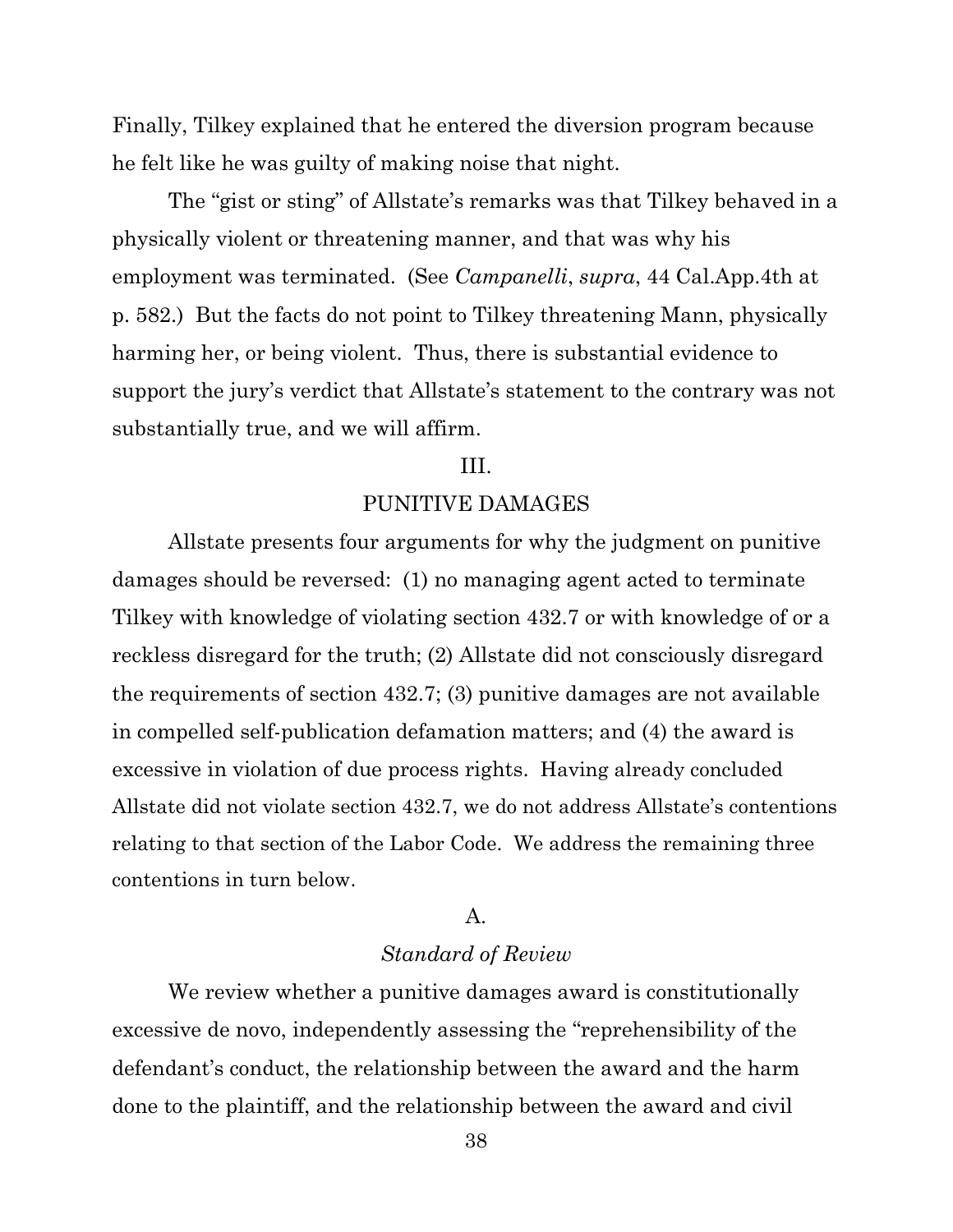penalties authorized for comparable conduct." (*Simon v. San Paolo U.S. Holding Co., Inc.* (2005) 35 Cal.4th 1159, 1172 (*Simon*).)

We likewise review denial of a motion for JNOV de novo. (*Linear Technology Corp. v. Tokyo Electron Ltd.* (2011) 200 Cal.App.4th 1527, 1532) " '[W]e determine whether substantial evidence supported the verdict, viewing the evidence in the light most favorable to the party who obtained the verdict. [Citation.] We resolve all conflicts in the evidence and draw all reasonable inferences in favor of the verdict, and do not weigh the evidence or judge the credibility of witnesses.'" (*Ibid.*; *Licudine v. Cedars-Sinai Medical Center* (2016) 3 Cal.App.5th 881, 890.)

B.

#### *Managing Agents Acted with Reckless Disregard*

We first turn our attention to whether managing agents knew the reason given for termination was not substantially true and whether they acted with reckless disregard for the truth.

For punitive damages, the plaintiff must prove by clear and convincing evidence that the defendant acted with "oppression, fraud, or malice" and that those acts were performed or ratified by an "officer, director or managing agent." (Civ. Code, § 3294, subds. (a), (b); *College Hospital Inc. v. Superior Court* (1994) 8 Cal.4th 704, 726.) A company ratifies a managing agent's decision when it knows about and accepts the decision. (*Ibid.*; *Cruz v. HomeBase* (2000) 83 Cal.App.4th 160, 168.)

The term "managing agent" includes "only those corporate employees who exercise substantial independent authority and judgment in their corporate decisionmaking so that their decisions ultimately determine corporate policy." (*White v. Ultramar, Inc.* (1999) 21 Cal.4th 563, 566-567 (*White*).) It does not depend on the person's level within the corporate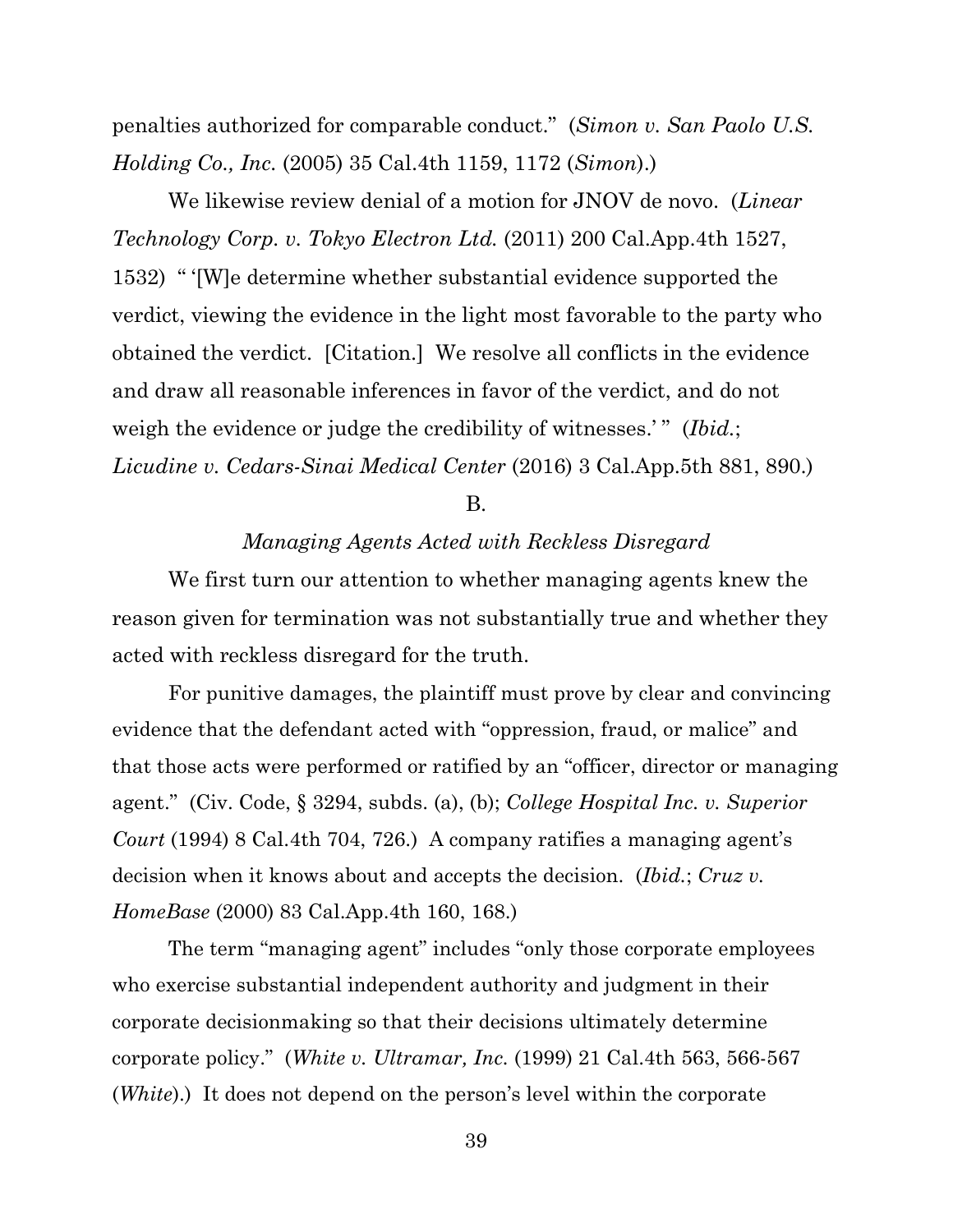hierarchy but instead the amount of discretion permitted in making decisions. (*Powerhouse Motorsports Group, Inc. v. Yamaha Motor Corp., U.S.A.* (2013) 221 Cal.App.4th 867, 886, quoting *Kelley-Zurian v. Wohl Shoe Co.* (1994) 22 Cal.App.4th 397, 421.) Moreover, a managing agent does not need to be a corporate policymaker and can formulate operational policies through discretionary decisions. (*Colucci v. T-Mobile USA, Inc.* (2020) 48 Cal.App.5th 442, 452-453 (*Colucci*).) The scope of an employee's discretion and authority is a question of fact. (*Davis v. Kiewit Pacific Co.* (2013) 220 Cal.App.4th 358, 366.)

"The reckless disregard test is not a negligence test measured by whether a reasonably prudent person would have published, or would have investigated before publishing, the defamatory statement." (*McGarry v. University of San Diego* (2007) 154 Cal.App.4th 97, 114.) Instead, a reckless disregard for truth or falsity is demonstrated when there is " 'sufficient evidence to permit the conclusion that the defendant in fact entertained serious doubts as to the truth of his publication,' " but published the statement anyway. (*Copp v. Paxton* (1996) 45 Cal.App.4th 829, 846-847.) This may be demonstrated through circumstantial evidence, including a failure to investigate, anger and hostility toward the plaintiff, or reliance on unreliable sources. (*Id*. at p. 847, quoting *Reader's Digest Assn. v. Superior Court* (1984) 37 Cal.3d 244, 258.)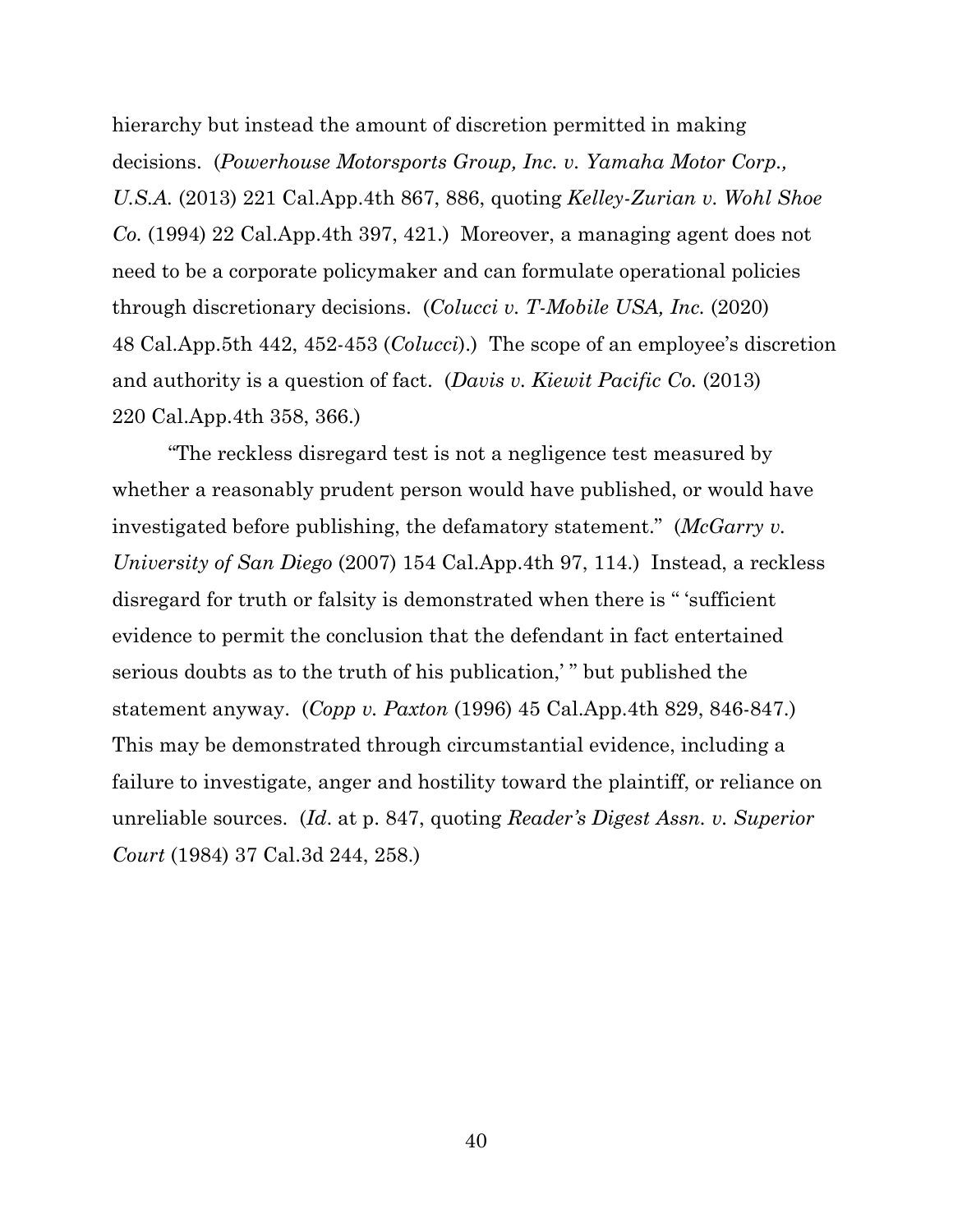In its petition for rehearing, Allstate reiterates its argument that the decisionmaker here was not a managing agent. We remain unpersuaded.<sup>10</sup> Burno was the director of HR, and employees including Alferos reported directly to him. Allstate argues Burno's job title and role as a supervisor do not establish that he is a managing agent. Although Burno's hiring and firing authority is not sufficient in itself to characterize him as a managing agent (*White*, *supra*, 21 Cal.4th at p. 566), in his role overseeing the centralized staff who investigated complaints, he helped guide the application of company policy. The vice president of HR explained that when judgment was required, as in cases that were not straightforward like attendance issues, the manager would make the decisions about discipline. In so doing, Burno formulated operational corporate policy at least related to discipline and attendance. (See, e.g., *Colucci*, *supra*, 48 Cal.App.5th at p. 452 [explaining a district manager's discretionary authority over daily store operations like disciplinary measures, investigations, and employee transfers, led to the "ad hoc formulation of policy"].)

Moreover, Burno exercised independent authority and judgment in his handling of this particular matter, directing Alferos to change her conclusion,

<span id="page-40-0"></span><sup>10</sup> We note that Allstate highlighted several "omitted" facts regarding this issue. One was that Burno was a lower level manager, under Metzger and Harty, information evident from our discussion, noting that Burno was a director, Metzger was the vice president of HR, and Hardy was the president and head of HR. The other items identified, the number of employees Burno supervised and how HR fit within the larger corporate structure, are not facts we omitted; they are facts that were not presented at trial. This information, while potentially helpful, is not necessary to our determination.

Allstate also contends no evidence was introduced that Burno exercised substantial discretionary matters on matters that dictated corporate policy. As we explain, we disagree with that assessment.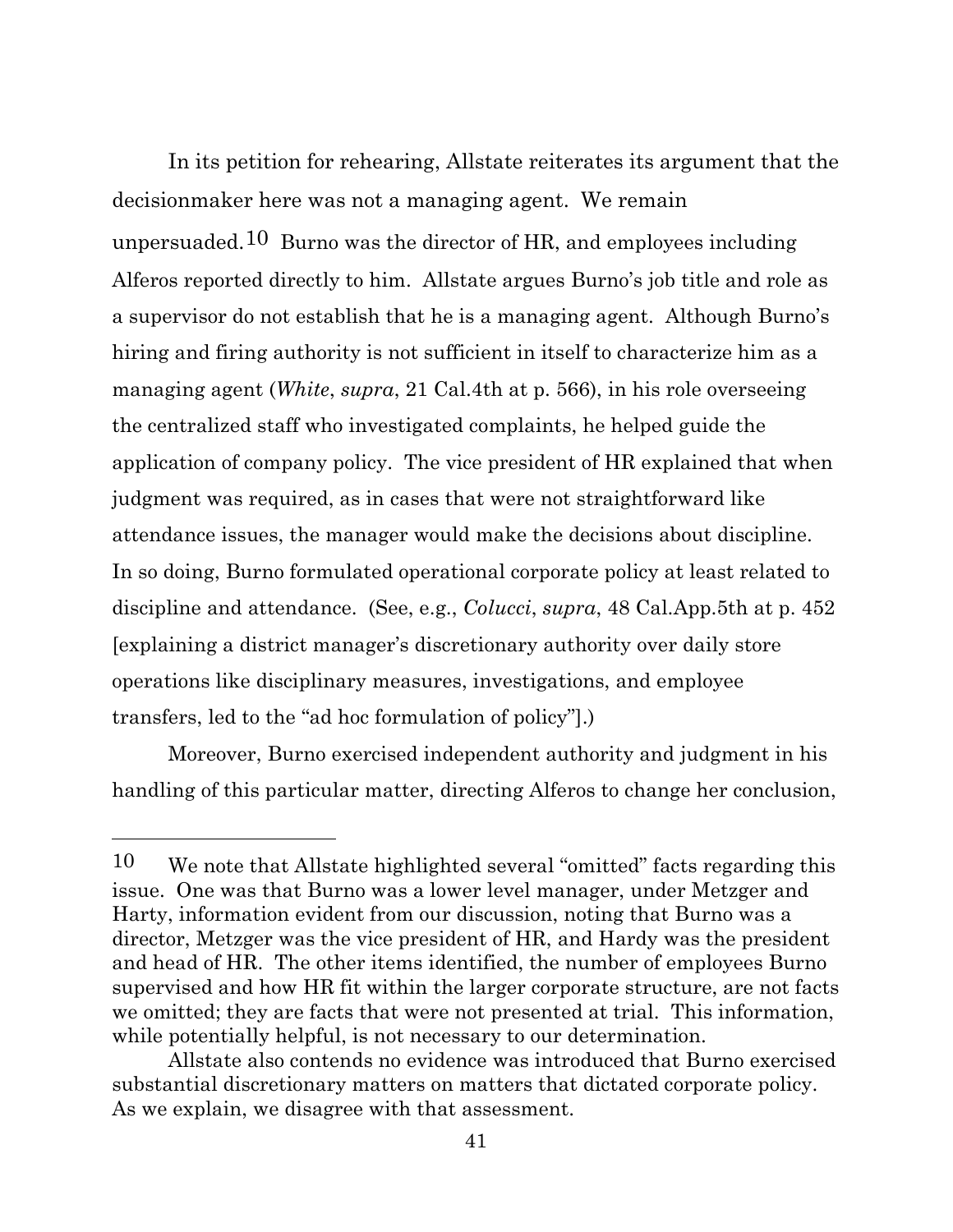then altering the conclusion himself later and ultimately deciding whether company policy prohibited the behavior in which Tilkey had engaged. Burno's decision that Tilkey's behavior was at a level that caused management to lose confidence in his ability to work for the company, when none of Tilkey's direct managers expressed any concern, is further evidence that Burno's judgment was forming corporate policy about what behavior was acceptable and how it would be disciplined. Burno's day-to-day work required the exercise of independent authority and judgment, making him a managing agent.

Even if Burno were not a managing agent for Allstate, other managing agents, Metzger and Harty, ratified the decision. Although Metzger framed the termination decision as Burno's, other evidence suggests there was collective agreement by other managing agents, and thus ratification, of the decision. Metzger testified that she was involved in high-profile cases and unique situations, counseling Burno and serving as his sounding board. She "fully supported" Burno's decision, and she talked it through with several "very high-level managers at Allstate," including Harty, who was the head of HR for the company. In their communications, Metzger and Harty expressed concern about Tilkey's conduct and whether he should continue to serve as a face of Allstate. The executive vice president and the president of HR knew about and supported the decision to terminate Tilkey before his discharge; they had discussions about it, and they reviewed the paperwork in advance.

Allstate argues that managing agents did not act with malice because Metzger did not personally gather any information or see the version of the summary of investigation that concluded there was no violation of company policy, and because she testified that she considered Tilkey's behavior to be threatening. This argument ignores that Burno, who supervised the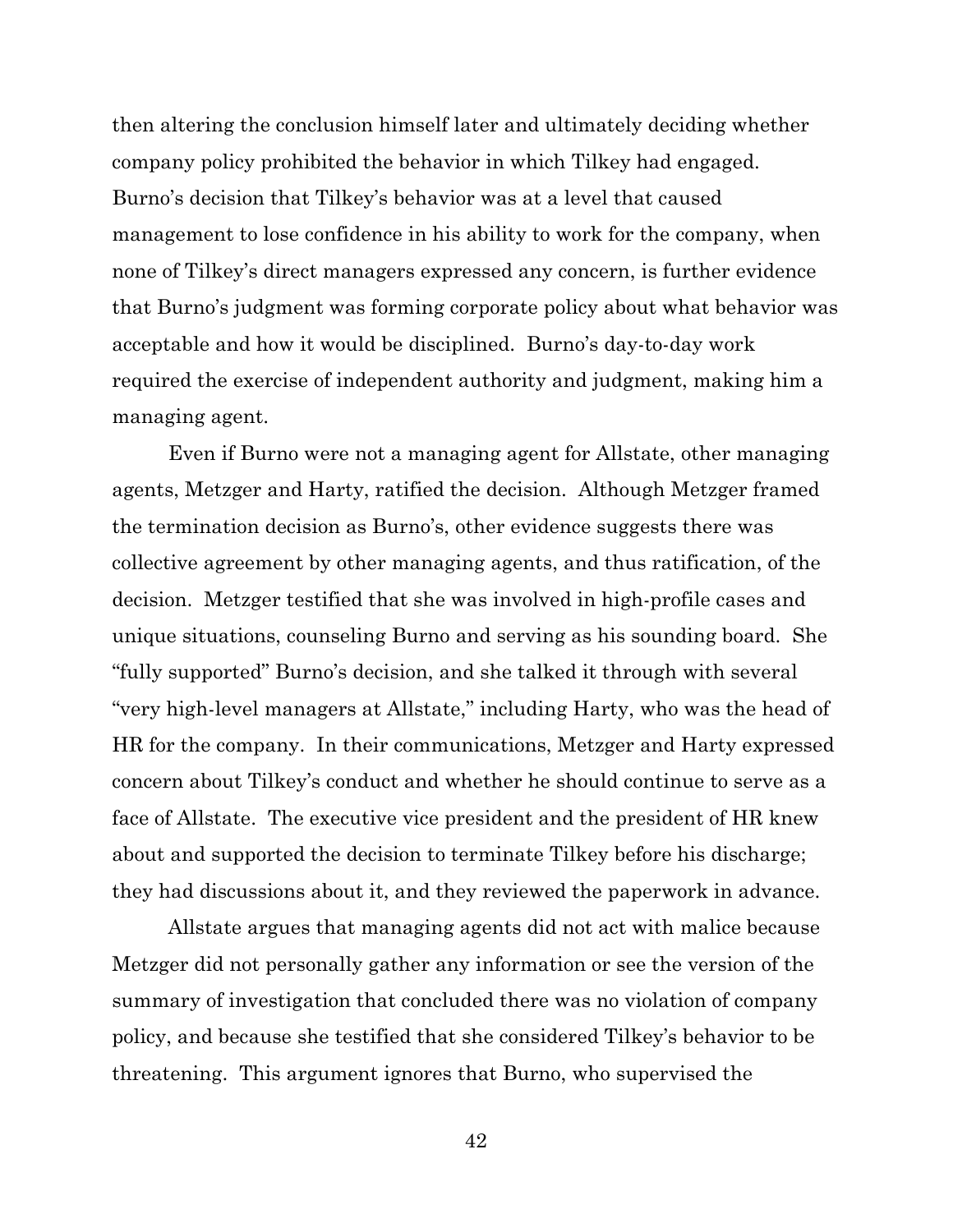investigation from the outset, was a managing agent, and Burno's actions demonstrate a conscious disregard. He directed Alferos to change her conclusion to justify terminating Tilkey's employment for loss of confidence in him. Then he changed the conclusion completely to say Tilkey had "engaged in behavior that was construed as acts of physical harm and violence towards another person" without information that Tilkey had, in fact, engaged in physical harm or violence. Metzger was aware of this change. Moreover, no one from Allstate ever interviewed Mann or looked into her background, even though it was her e-mails that prompted the internal investigation. Allstate's reliance on the testimony of Metzger to challenge the finding as one she made in earnest is self-serving, and testimony which the jury and trial court found not credible. (See *People v. Maciel* (2013) 57 Cal.4th 482, 519 [trial judge or jury determines credibility of witness and truth or falsity of facts upon which determination depends].)

# $C_{\cdot}$

# *Availability of Punitive Damages*

Allstate asks us to follow a Minnesota Supreme Court case, *Lewis v. Equitable Life Assurance Soc.* (Minn.S.Ct. 1986) 389 N.W.2d 876 (*Lewis*) to conclude punitive damages are unavailable in compelled, self-published defamation cases, noting no California cases have expressly addressed this issue. Tilkey contends that California law permits punitive damages for defamation, and compelled self-publication is not less worthy of the same punishment. We agree with Tilkey.

In *Lewis*, a group of employees were discharged for "gross insubordination" after refusing to alter their expense reports following a business trip for which their work was commended. (*Lewis*, *supra*, 389 N.W.2d at pp. 880-882.) The company failed to provide expense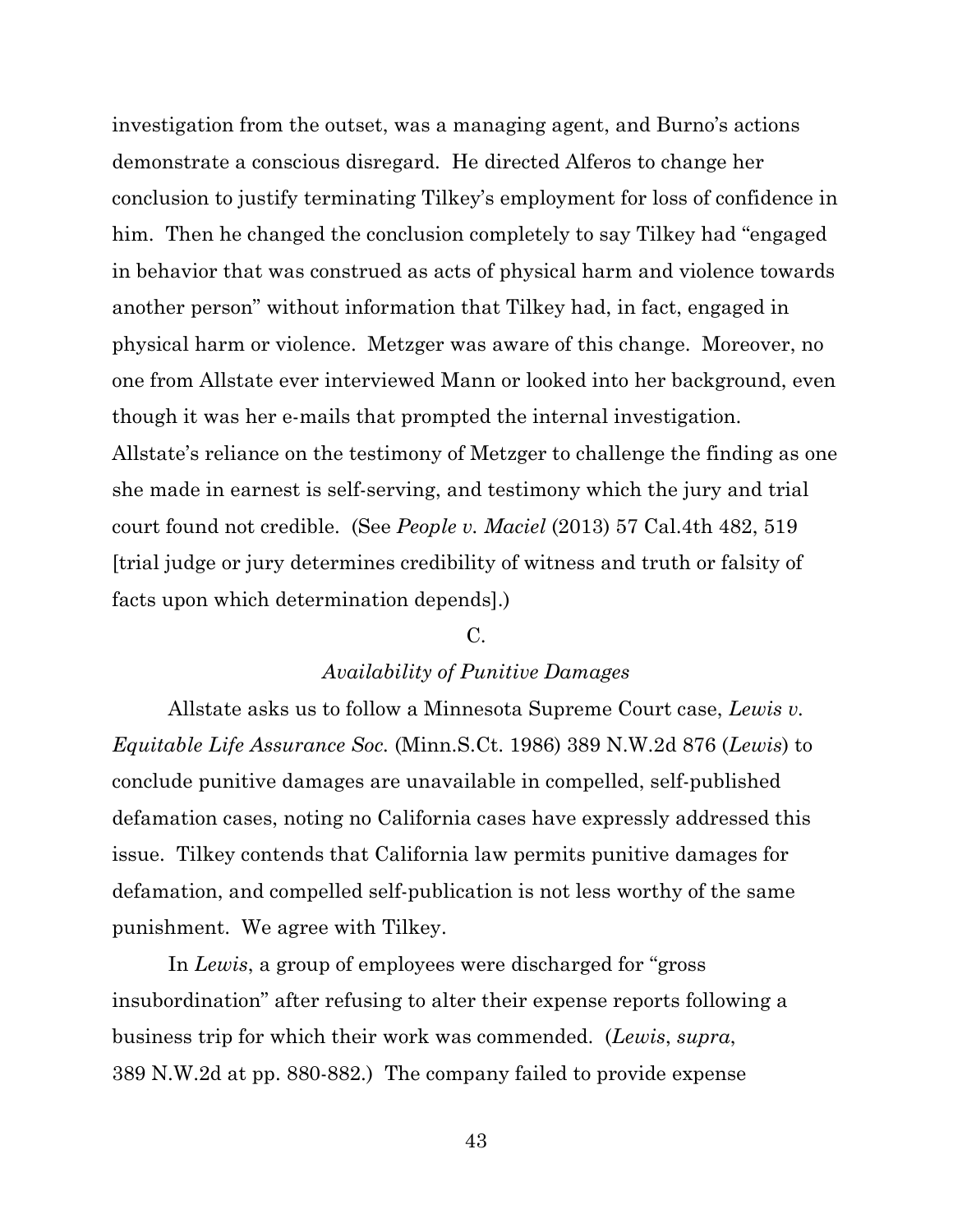guidelines, then offered differing instructions after the employees returned from the business trip, each time asking the employees to adjust their accounting and to repay the company the difference. (*Id.* at pp. 881-882.) The employees who refused to do so were terminated for gross insubordination and denied severance pay. (*Id.* at pp. 881-882.)

The company's policy was to give only the dates of employment and final job titles of former employees unless specifically authorized in writing to release additional information. (*Lewis*, *supra*, 389 N.W.2d at p. 882.) Despite this, at least once, each employee stated the reason for termination and attempted to explain the situation in subsequent job applications. (*Ibid.*) The Minnesota Supreme Court recognized for the first time the validity of a compelled self-publication defamation cause of action. (*Id.* at p. 888.) However, it declined to permit punitive damages because it was concerned that their availability could encourage employees to publish the defamatory statements by employers, deterring employer communication of the reason for the employee's discharge to the employee. (*Id.* at p. 892.)

We reach a different conclusion here. First, punitive damages are available in cases where the trier of fact finds slander per se. (See *Manguso v. Oceanside Unified School Dist.* (1984) 153 Cal.App.3d 574 [libel per se]; *Contento*, *supra*, 28 Cal.App.3d at p. 359.) The slander here was selfpublished, but that does not change access to punitive damages. To be successful with compelled self-publication defamation, a plaintiff already must prove a necessity and a strong compulsion to disclose the statement, and the employer must be able to reasonably anticipate the self-publication. (*Beroiz*, *supra*, 84 Cal.App.4th at p. 497; *Davis*, *supra*, 29 Cal.App.4th at p. 373; *McKinney*, *supra*, 110 Cal.App.3d at p. 796.) The plaintiff also must demonstrate that he actually published the statement. (*Dible v. Haight*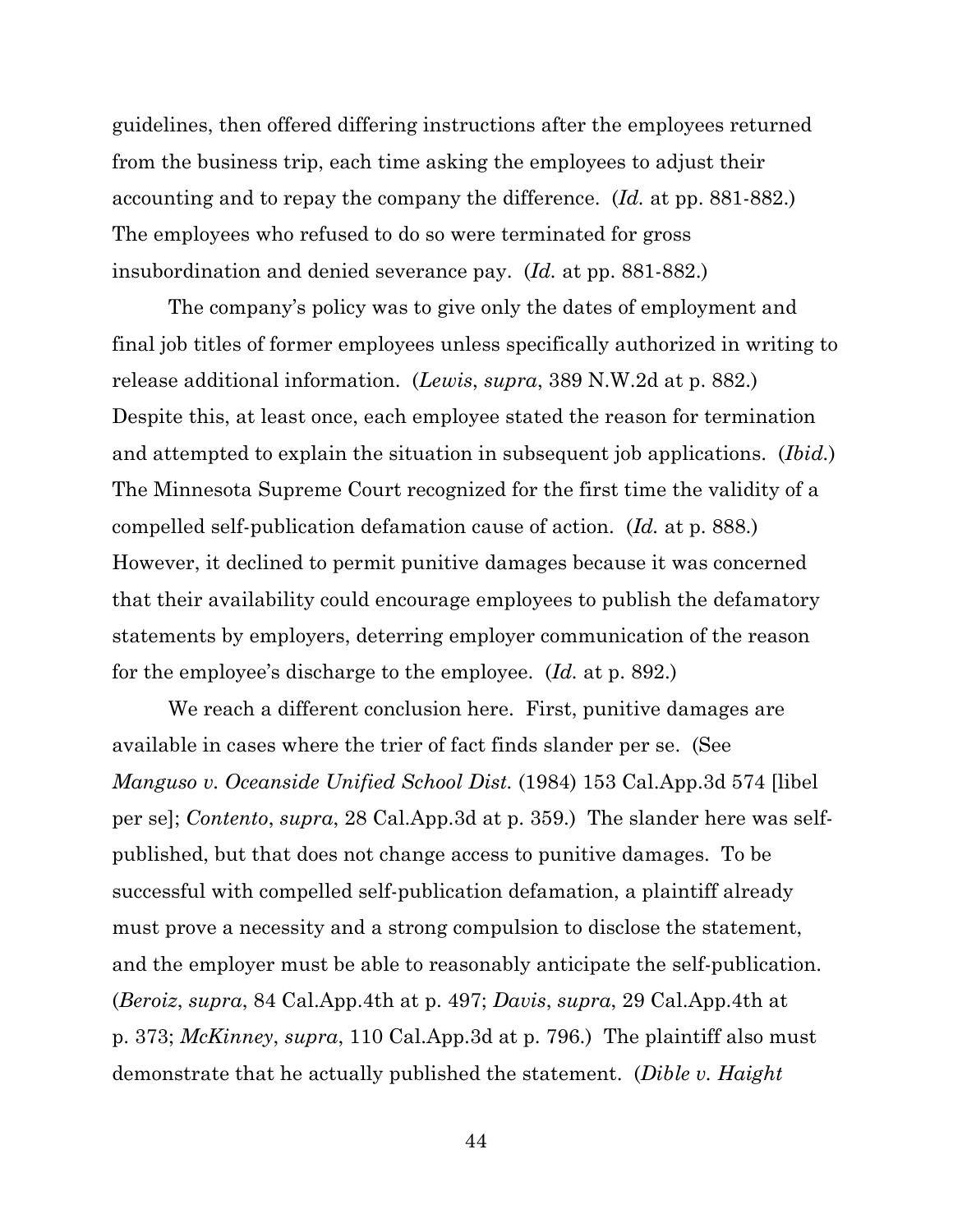*Ashbury Free Clinics* (2009) 170 Cal.App.4th 843, 851; *Live Oak Publishing Co*., *supra*, 234 Cal.App.3d at p. 1285.) As we discussed *ante*, these requirements mean a plaintiff cannot simply manufacture a defamation claim.

Moreover, the focus for punitive damages is not the plaintiff's repetition of the defamatory statement to a prospective employer, but the employer's intent. To recover pecuniary damages, the plaintiff must prove by clear and convincing evidence that an employer has acted with malice, oppression, or fraud. (Civ. Code,  $\S 3294$ , subds. (a), (b), & (c).) An affirmative finding on malice or oppression demonstrates that the jury has concluded the plaintiff proved the defendant "acted with the requisite reprehensible motivation . . . thereby defeating the qualified privilege" and also that the "defendant['s] conduct was also intentionally injurious to, or in conscious disregard of, plaintiff's rights, thereby meeting the *heightened* requirements of malice (or oppression) necessary to support an award of punitive damages." (*Lundquist v. Reusser* (1994) 7 Cal.4th 1193, 1214, citing Civ. Code, § 3294, subd. (c)(1)  $\&$  (2) [discussing prejudicial error after concluding plaintiff bears the burden of proving malice].) Collectively, these additional elements and heightened burden of proof already provide a safeguard against the plaintiff self-publishing defamatory statements just so he or she can sue a former employer. If the employee were not already encouraged to repeat the defamatory statements because of the availability of a cause of action for compelled self-defamation, we fail to see how the additional burdens created by the need to also prove the defendant's motive by clear and convincing evidence, even in light of potentially increased recovery, increases the likelihood that a plaintiff would bring a defamation lawsuit.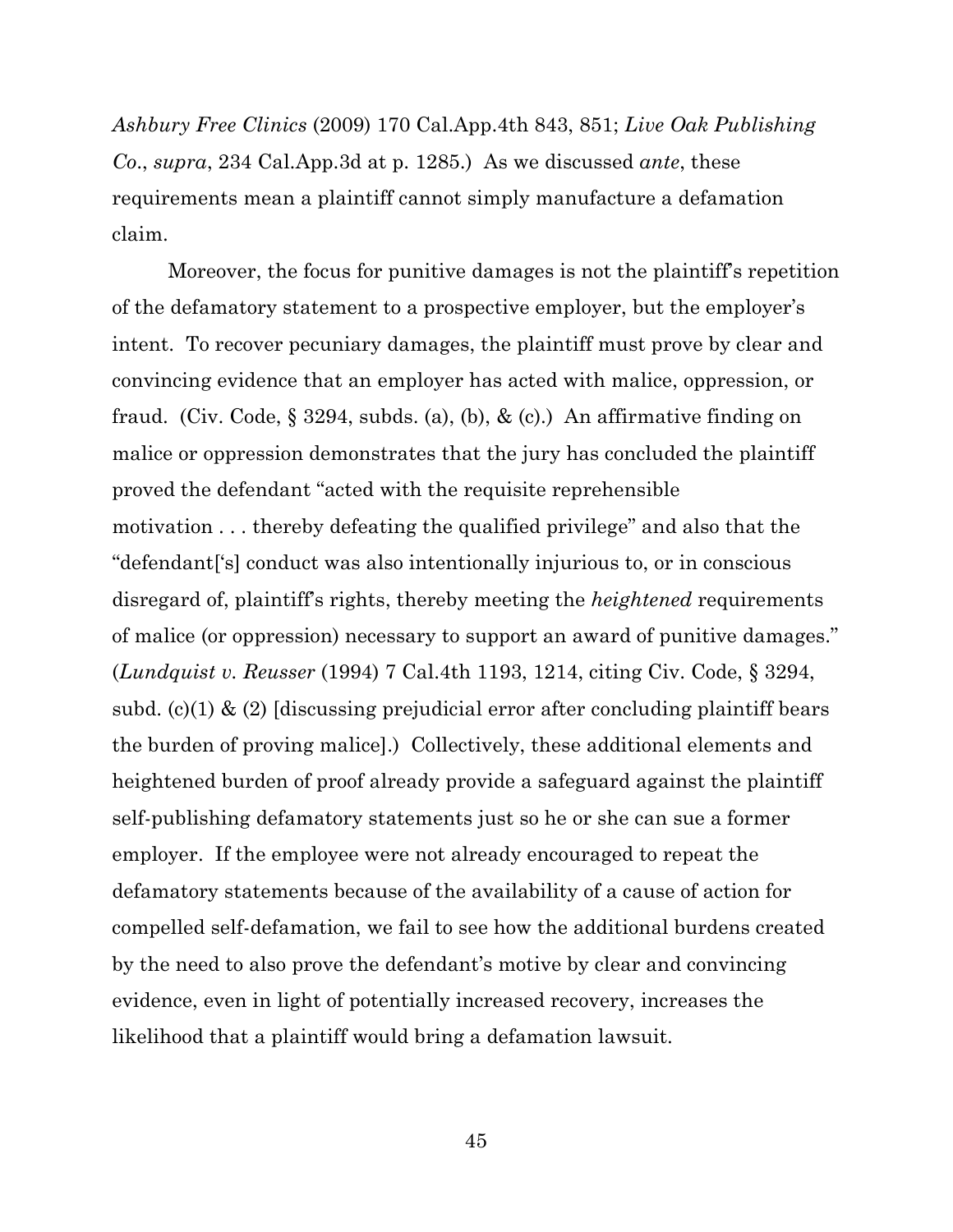We note, too, there are some factual differences between *Lewis* and the matter before us. Chief among them is the company policy in *Lewis* not to disclose more than a former employee's dates of employment and final job title. (See *Lewis*, *supra*, 389 N.W.2d at p. 882.) Although the court there ultimately found there was a viable compelled self-publication cause of action (*Id.* at p. 888), this type of fact would tend to cut against the requirement that self-publication be foreseeable (*Beroiz*, *supra*, 84 Cal.App.4th at p. 497; *Live Oak Publishing*, *supra*, 234 Cal.App.3d at p. 1285). In contrast, here the evidence that the self-publication was compelled, necessary, and foreseeable was strong: Allstate published the statement on the Form U5, which was available to all firms that hired licensed broker-dealers; the jobs to which Tilkey applied included such jobs, and employers, including Allstate, routinely reviewed that information before hiring an individual. This was not a situation where the availability of the statement to prospective employers was questionable; Tilkey's disclosure of the allegation was already in the public sphere, necessitating its repetition to challenge its veracity. Even with an explanation of his situation, the allegation would be, as the vocational expert explained, "an absolute killer."

#### D.

#### *Constitutionality of Punitive Damages*

Allstate contends the punitive damages award violates due process because the large ratio between punitive damages and compensatory damages, a ratio greater than six to one, is disproportionate and far exceeds civil penalties for the same violation. We agree.

"Appellate courts conduct de novo review of a trial court's application of the guideposts to the jury's punitive damage award." (*Nickerson v. Stonebridge Life Insurance Co.* (2016) 5 Cal.App.5th 1, 15 (*Nickerson*).) Three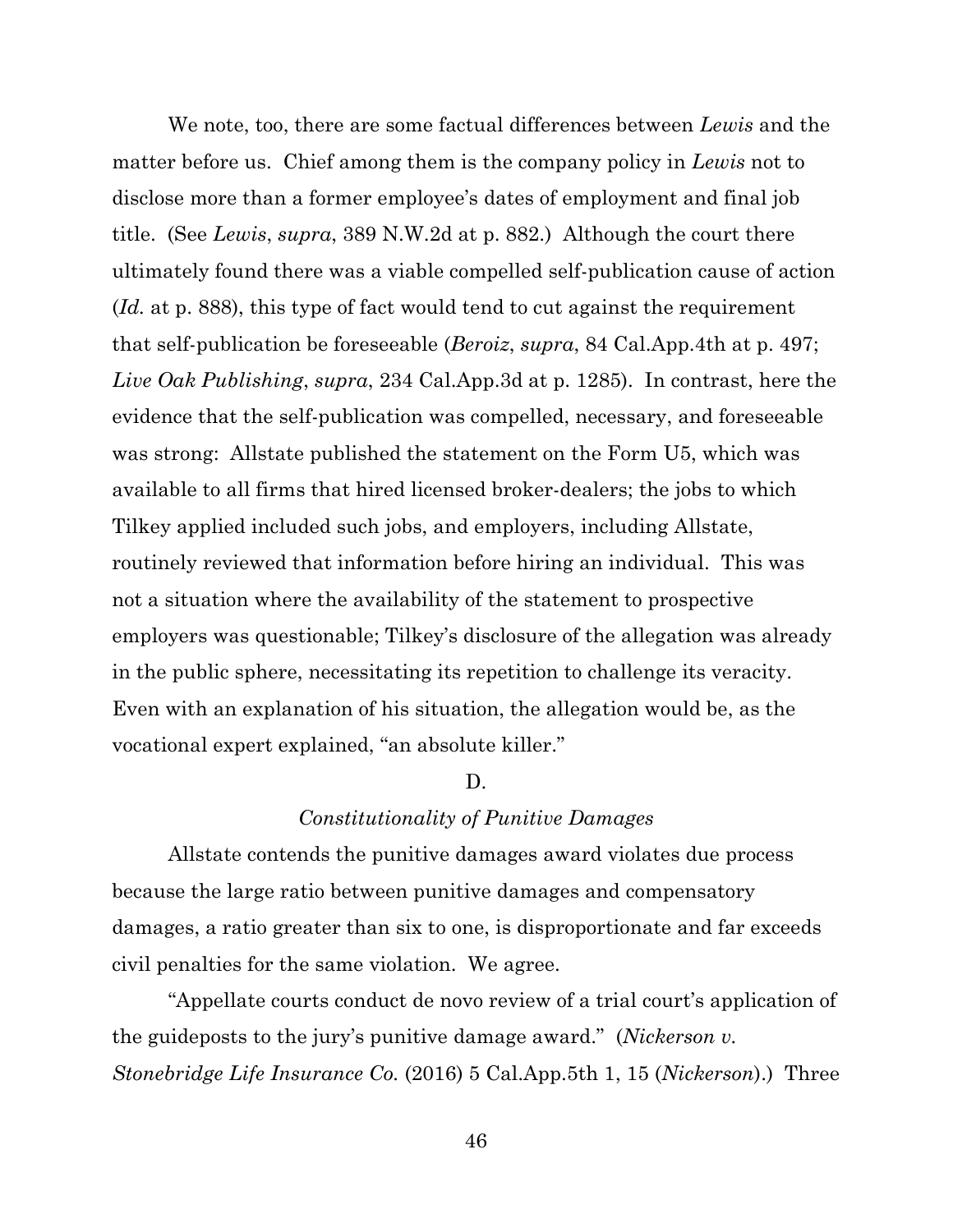factors determine whether punitive damages are excessive: (1) degree of reprehensibility of the defendant's misconduct; (2) disparity between actual or potential harm suffered and the pecuniary award; and (3) the difference between the punitive damages award and comparable civil penalties.  $11$ (*Simon*, *supra*, 35 Cal.4th pp. 1171-1172; *State Farm Mutual Auto Insurance Co. v. Campbell* (2003) 538 U.S. 408, 418 (*State Farm*); *Major v. Western Home Insurance Co.* (2009) 169 Cal.App.4th 1197, 1222-1223 (*Major*).) Because the parties agree there are no corresponding civil penalties for the defamation, we consider only the first two factors.

# 1. Reprehensibility

The degree of reprehensibility is the most important indication of the reasonableness of the defendant's conduct. (*Roby v. McKesson Corp.* (2009) 47 Cal.4th 686, 713 (*Roby*); *Nickerson*, *supra*, 5 Cal.App.5th at p. 16.) Courts consider five factors for assessing the degree of reprehensibility: (1) physical harm; (2) indifference or reckless disregard for health or safety of others; (3) whether target was financially vulnerable; (4) if the conduct was repeated or isolated; and (5) if the conduct was intentional or accidental. (*Major*, *supra*, 169 Cal.App.4th at p. 1223, citing *State Farm*, *supra*, 538 U.S. at p. 419; *Simon*, *supra*, 35 Cal.4th at p. 1180.)

<span id="page-46-0"></span><sup>&</sup>lt;sup>11</sup> The parties do not clearly parse out these factors with attention to each cause of action separately. Because we conclude the company's termination was not wrongful, damages should be limited to those resulting from the defamation cause of action, and we have attempted to so limit our review here. We are cognizant that the jury concluded the reason provided for Tilkey's termination, while not unlawful under section 432.7, was nonetheless not substantially true and was defamatory. Accordingly, we view the emotional distress that arose from defamation as the basis for punitive damages in this case.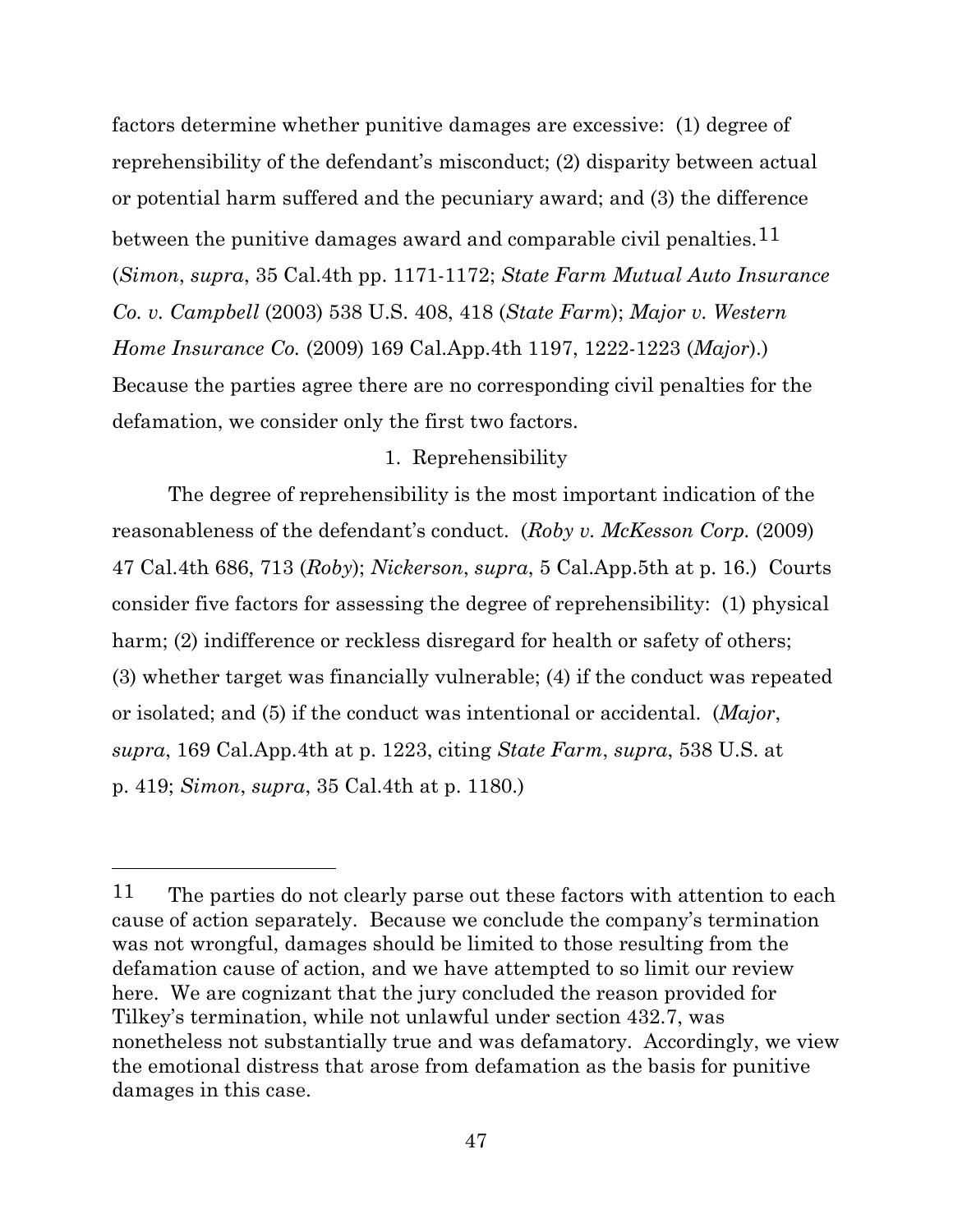Harm is physical when it affects emotional and mental health and is not purely economic. (*Roby*, *supra*, 47 Cal.4th at p. 713.) Tilkey testified that he endured weight gain, bouts of crying, loss of sleep, physical tension, and tightness in his chest. Thus, there was evidence that he suffered physical symptoms from emotional distress. (See *Nickerson*, *supra*, 5 Cal.App.5th at p. 17.) It is not clear from the record whether these physical manifestations were the result of his termination, the defamatory statement, or a combination of the two. However, the jury awarded separate amounts for emotional distress damages tied to wrongful discharge and for shame, mortification, or hurt feelings tied to defamation, suggesting distress from each action. It is not possible to separate out the physical manifestations of the distress resulting from the discharge from the shame, mortification, or hurt feelings resulting from the defamation, but it is clear this factor weighs in favor of a finding of reprehensibility.

Allstate argues that the second factor is not supported because Allstate was motivated by concerns about the health and safety of others, by enforcing its policy prohibiting threats of violence against any person. This interpretation of the facts presented relies on the conclusion that Tilkey's actions constituted a threat of violence against another person, a conclusion with which the jury disagreed in light of its finding that the statement was not substantially true. Instead, the trial court viewed Allstate's motivations as concerned more with its own reputation than ascertaining the truth. This conclusion, again, is supported by the evidence outlined in greater detail *ante*.

With respect to the third factor, Allstate argues that Tilkey's only financial vulnerability was that his employment was terminated, making him no different than any other person who lost a job. Tilkey was different than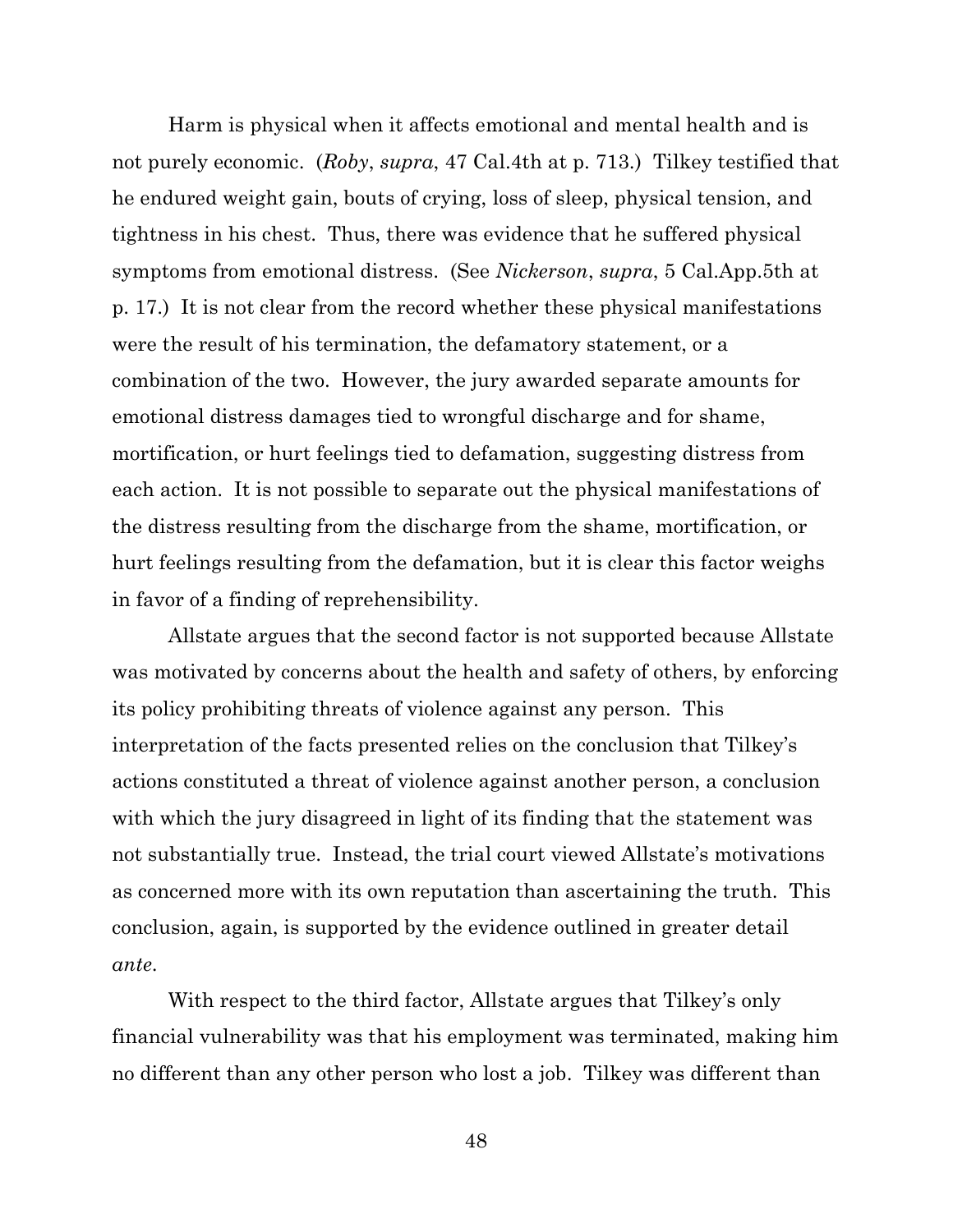the typical employee because he relied on the company-issued cell phone and car for his everyday use. However, this evidence, as well as evidence of his 30-year career with Allstate, is only relevant if Tilkey's termination were wrongful. Having previously concluded it was not, we focus on financial vulnerability with respect to the defamatory statement Allstate made. As the trial court mentioned, the circumstances of Tilkey's termination precluded him from finding future employment and forced him to live off his "dwindling 401K" without job prospects, in part because Allstate blocked him from accepting lucrative jobs. In some sense, Tilkey's long-standing professional relationship with Allstate made him dependent on the company's recommendation for future employment, making Allstate's description of his behavior as threatening or causing physical violence against another particularly damaging for future job prospects. Allstate points out Tilkey earned an average of \$200,000 annually, had savings, and was awarded compensatory damages. Perhaps Tilkey's savings meant he was not as financially vulnerable as someone without. This factor is close but probably weighs slightly against supporting a finding of reprehensibility.

Finally, although Allstate contends its conduct was a one-time event, a statement offered only at the time of Tilkey's termination meeting, this ignores its defamatory statement on the Form U5, which could be repeatedly accessed by third parties, and it ignores Tilkey's need and strong compulsion to repeat the statement, even to companies that could not access the Form U5. These additional acts, for which Allstate is responsible, weigh in favor of finding its action reprehensible.

Although the fifth factor is of little consequence because acts must be intentional to qualify for punitive damages, (*Major*, *supra*, 169 Cal.App.4th at p. 1223, quoting *Simon*, *supra*, 35 Cal.4th at p. 1181), we address it here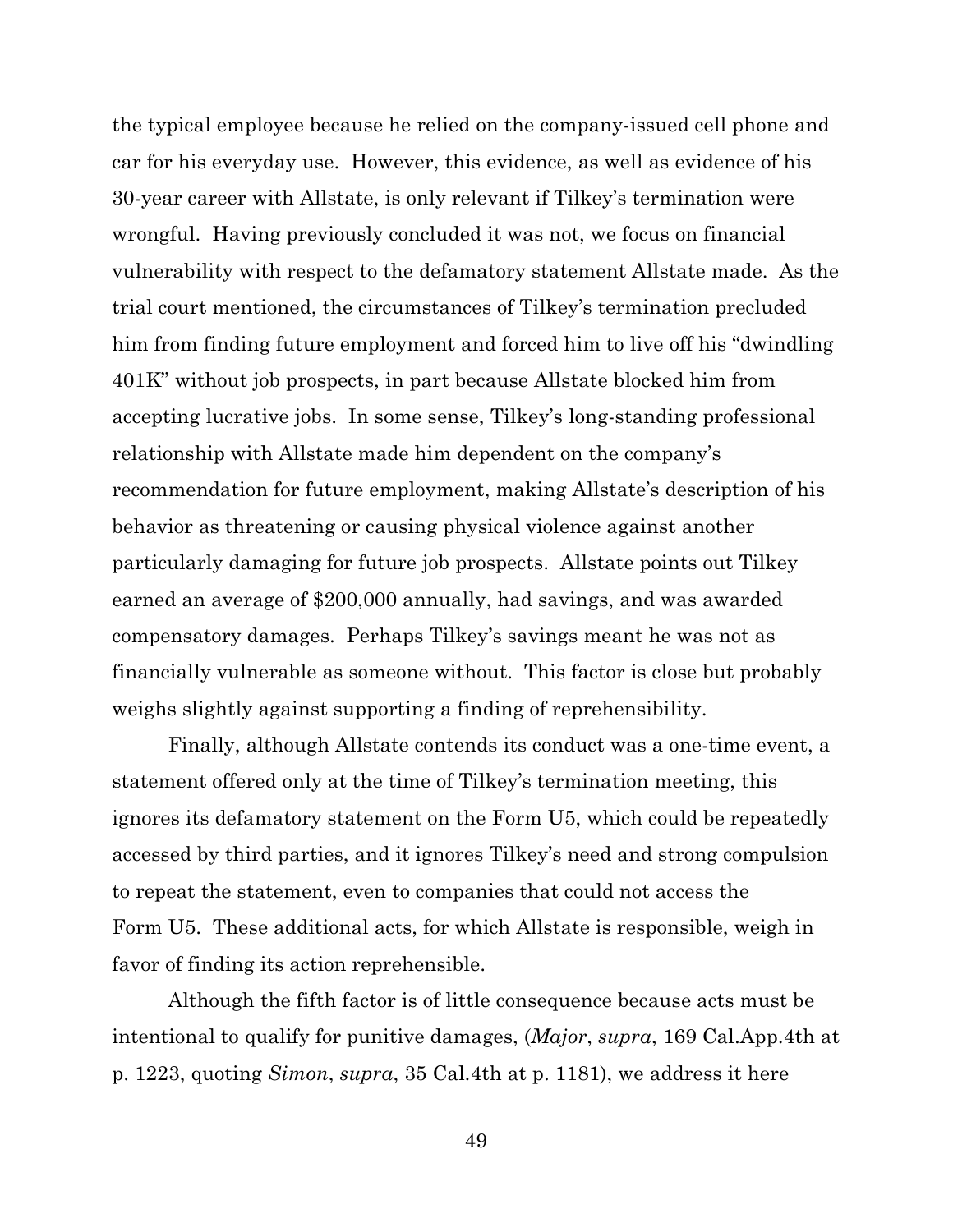briefly to note the jury's determination that the statement was not substantially true indicates some intentionality on the part of the company. (*Roby*, *supra*, 47 Cal.4th at p. 716 [jury award of punitive damages requires finding malice, fraud, or oppression].) Metzger testified that she sincerely believed Tilkey's admission that he banged on the door to gain access for his personal belongings, the frame of the door was broken, and Tilkey was arrested was sufficient evidence that he engaged in threatening behavior and/or acts of physical harm or violence to another. The company made this determination without communicating directly with Mann, without seeming to consider that the charge was for disorderly conduct and not threatening behavior, and while recognizing that the decision to discharge Tilkey's employment really could go either way. After observing the evidence offered at trial, the court concluded Allstate had not made a reasonable effort to determine whether its statement was true, and it explained: "Allstate's contention that Plaintiff's banging on the door was reasonably interpreted as 'threatening behavior' was not believable."

Our independent review of these factors supports the conclusion that Allstate's defamatory behavior was reprehensible.

2. Relationship Between Punitive and Compensatory Damages

Punitive damages must bear a "reasonable relationship" to compensatory damages. (*BMW of North America, Inc. v. Gore* (1996) 517 U.S. 559, 580-581; *Little v. Stuyvesant Life Insurance Co.* (1977) 67 Cal.App.3d 451, 469.) While " 'relatively high ratios could be justified when " 'a particularly egregious act has resulted in only a small amount of economic damages,"" when a jury awards substantial compensatory damages, a lesser ratio can reach the limits of the due process guarantee. (*Major*, *supra*, 169 Cal.App.4th at p. 1224, quoting *Simon*, *supra*, 35 Cal.4th at p. 1182.)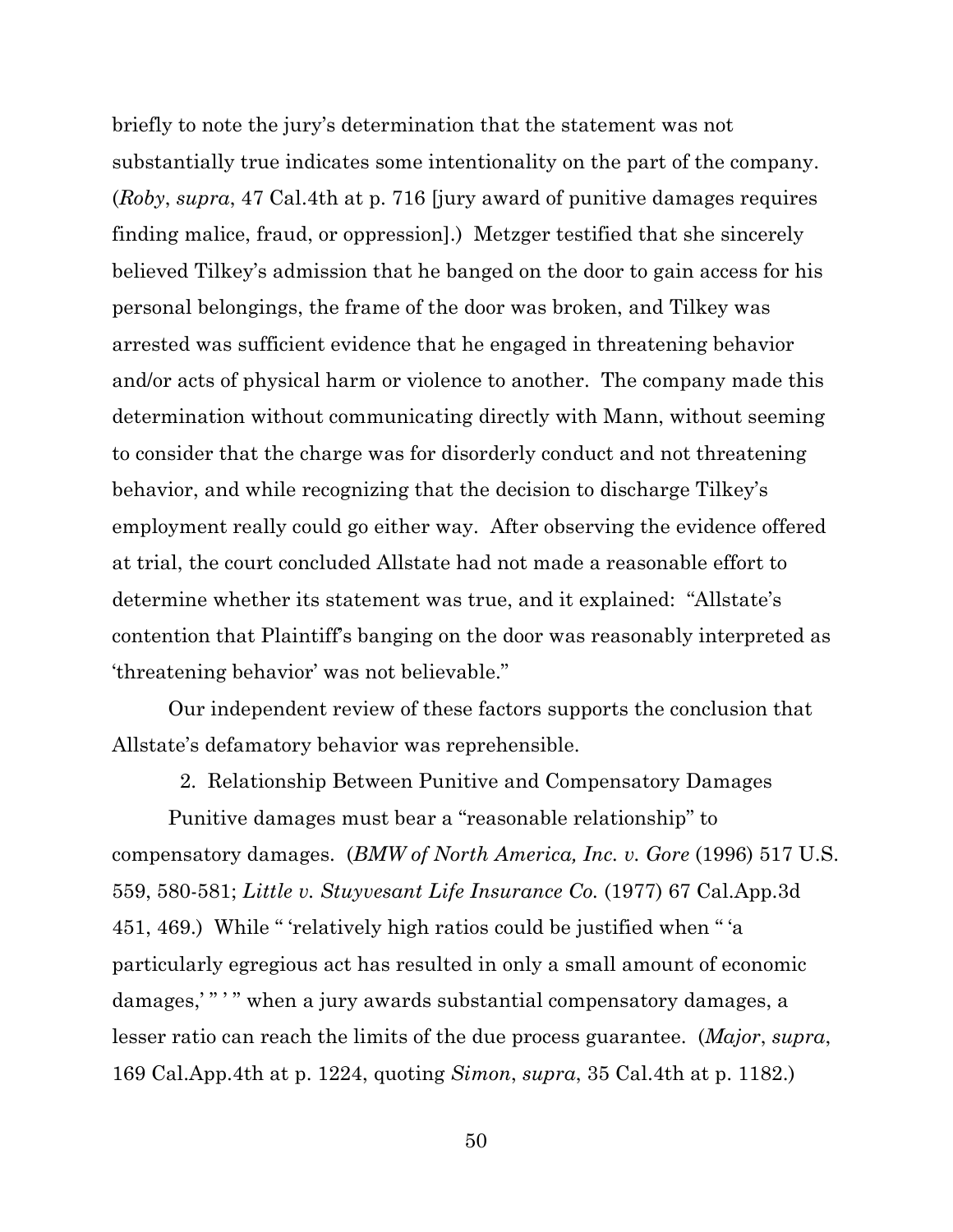Although there is no bright line regarding the proper ratio of punitive to compensatory damages, the United States Supreme Court has suggested the ratio should generally be no higher than four to one and almost never nine to one. (*Gober v. Ralphs Grocery Co.* (2006) 137 Cal.App.4th 204, 213 (*Gober*), citing *State Farm*, *supra*, 538 U.S. at p. 425.)

The jury awarded Tilkey \$960,222 for wrongful discharge and \$1,702,915 in actual damages for defamation. The punitive damages award was \$15,978,822, a ratio of six times the compensatory damages amount. Even without excluding the damages awarded for wrongful discharge, this ratio strikes us as excessive given the level of reprehensibility here. Without the compensatory damages awarded for wrongful discharge, the ratio is greater than nine to one, a ratio we conclude is constitutionally excessive. (See *Gober*, *supra*, 137 Cal.App.4th at pp. 213, 214.)

In our initial opinion, we explained that because the jury's punitive damages award is not allocated to the various liabilities it found, it is not possible to know how much punishment the jury felt was necessary for the company's defamatory action, which must serve as the basis for the damages in this case. In his request for rehearing, Tilkey argued the jury's compensatory damages award for defamation and Allstate's stipulated net worth of \$2.87 billion provide all the required elements for evaluating the appropriate amount of punitive damages and requested a remittitur on the punitive damages issue.<sup>[12](#page-50-0)</sup> There is some authority that doing so is appropriate.

In *Colucci*, a panel of our division issued a remittitur that set a constitutional limit of 1.5-to-one as the ratio between punitive and

<span id="page-50-0"></span><sup>12</sup> Tilkey qualifies the request, asking for "at the very least" a conditional remittitur, "provided that Tilkey consents to that remitted amount" and if he does not, then a retrial on the issue of punitive damages.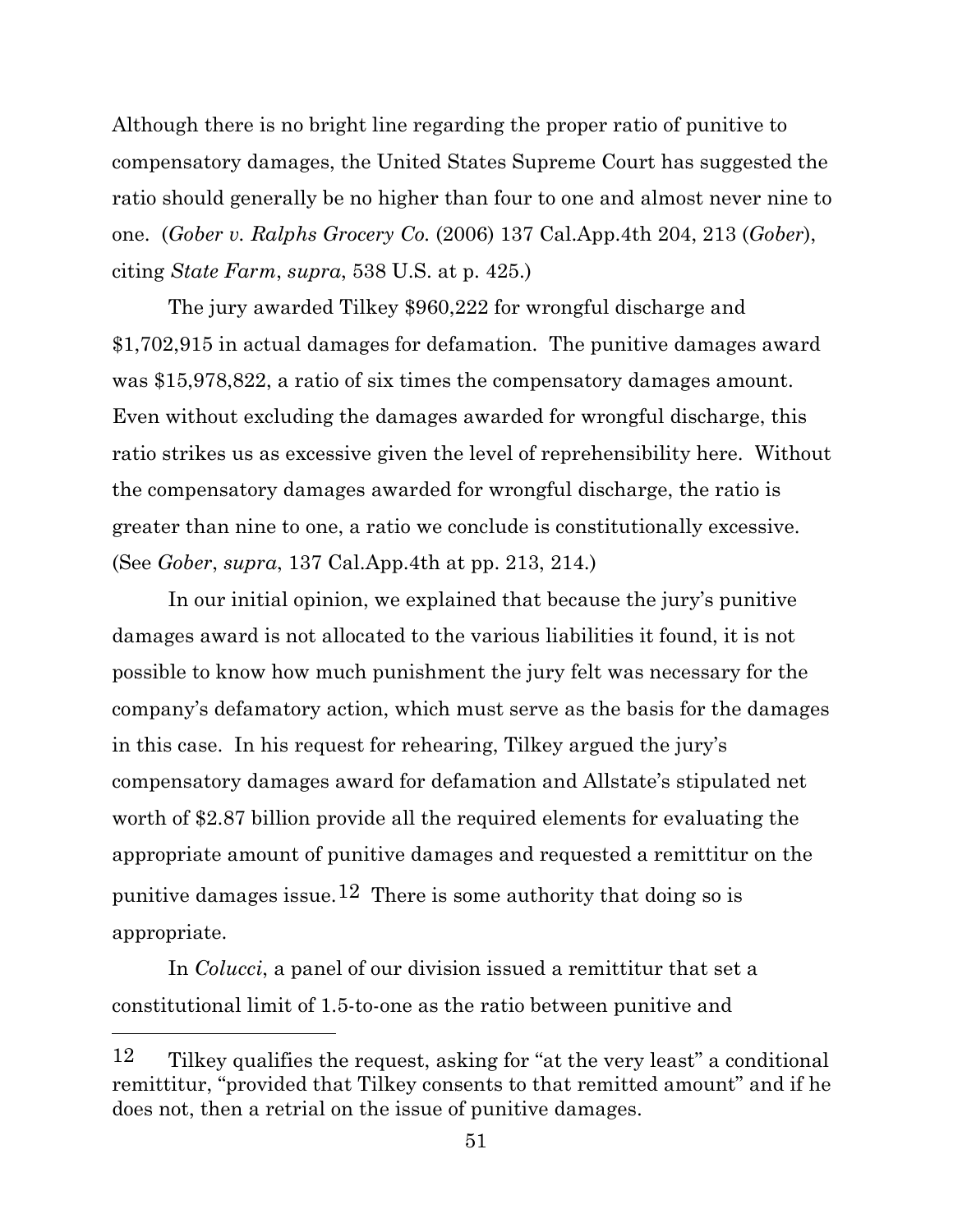compensatory damages. (*Colucci*, *supra*, 48 Cal.App.5th at p. 459.) There, the plaintiff successfully sued his employer for wrongful termination based on workplace retaliation and was awarded \$1,020,042 in compensatory damages and \$4 million in punitive damages. (*Id.* at pp. 449-450.) The court of appeal explained that in practice few punitive damages awards exceed a single-digit ratio when compared to compensatory damages and noted that when compensatory damages are substantial, a lesser ratio of punitive damages may be more appropriate. (*Id.* at p. 458*,* citing *State Farm Mut. Automobile Ins. Co. v. Campbell* (2003) 538 U.S. 408, 425.) The court concluded that "[g]iven the low to moderate range of reprehensibility of [the company's] conduct here, we conclude that a 1.5-to-one ratio between punitive and compensatory damages is the federal constitutional maximum." (*Colucci*, at p. 459*.*)

The facts here are similar, although the ratio of compensatory - to punitive damages is much higher, making their excessiveness even more extreme. The jury awarded \$1,702,915 in actual damages for defamation, with the largest sum—\$1,586,105—allocated to harm to Tilkey's profession or occupation. The jury allocated \$5,730.00 to shame, mortification, or hurt feelings, and \$111,000 to harm to reputation, which is roughly seven percent of the total award. We do not know from the record if the jury's financial allocation was driven by limited evidence of emotional distress or if this also reflected the jury's assessment of Allstate's reprehensibility. (See *Colucci*, *supra*, 48 Cal.App.5th at p. 459.) However, the act here did not result in only a small amount of economic damages; thus, a lesser ratio of punitive-tocompensatory damages is appropriate to ensure due process. (*Major, supra,* 169 Cal.App.4th at p. 1224, quoting *Simon*, *supra*, 35 Cal.4th at p. 1182.)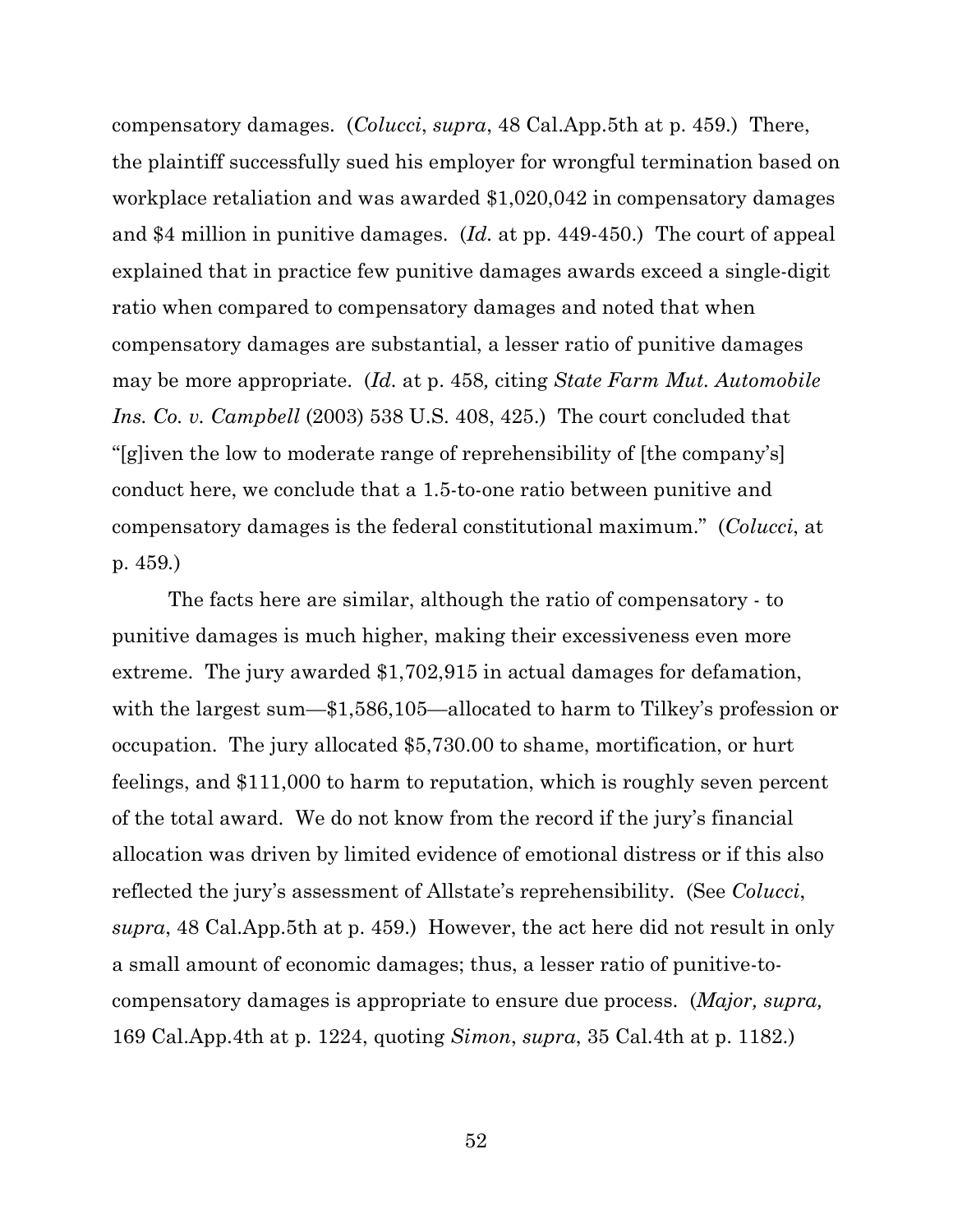Accordingly, we will reverse the punitive damages award and remand the matter with directions to enter judgment in the amount of \$2,554,372.50, or one and one-half times (1.5) the compensatory damages awarded for defamation.

# IV.

### AFTER-ACQUIRED EVIDENCE

An employer may exercise an after-acquired evidence defense in response to a wrongful termination cause of action. (*McKennon v. Nashville Banner Publ. Co.* (1995) 513 U.S. 352, 362-363.) To establish this defense, the employer must demonstrate the employee engaged in wrongdoing that would have resulted in a termination of employment. (*Ibid.*) This cuts off damages from the date on which the evidence was discovered. (*Salas v. Sierra Chemical Co.* (2014) 59 Cal.4th 407, 430.)

Because the company did not violate section 432.7, the after-acquired evidence defense is not relevant. Accordingly, we decline to address this issue.

#### DISPOSITION

The order denying Allstate's motion for JNOV regarding wrongful termination for violation of section 432.7 is reversed, and the matter is remanded to the trial court with directions to enter a judgment for Allstate on this cause of action.

We affirm the portions of the judgment finding Allstate liable for defamation and punitive damages. However, the punitive damages portion of the judgment against Allstate is reversed, and the matter is remanded to the trial court with directions to modify the punitive damages award to \$2,554,372.50, representing a ratio of 1.5 times the amount awarded in compensatory damages.